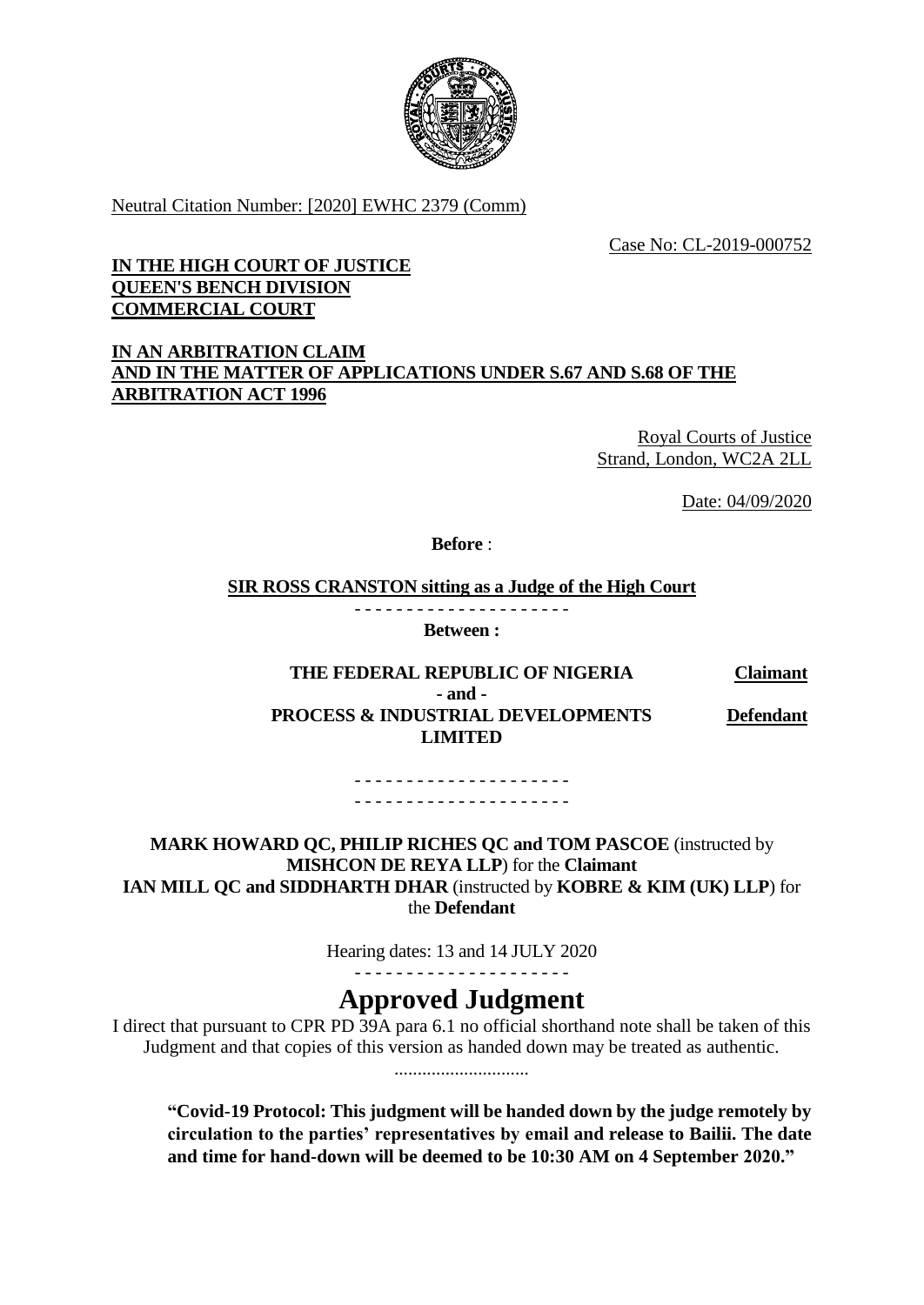# **SIR ROSS CRANSTON sitting as a Judge of the High Court:**

## **Introduction**

- 1. These are applications by the Federal Republic of Nigeria ("Nigeria") for an extension of time to bring challenges under sections 67 and 68(2)(g) of the Arbitration Act 1996 ("the 1996 Act" or "the Act"). There is a related application for relief from sanctions to adduce new evidence in response to an enforcement application. The hearing before me was by order of Butcher J in *The Federal Republic of Nigeria v Process & Industrial Developments Limited* [2020] EWHC 129 (Comm). It occurred over two days but, as I explain shortly, there were later written submissions about what was said to be new evidence.
- 2. These challenges and the enforcement application concern arbitral awards by a London Tribunal relating to a gas processing contract ("the GSPA") between Nigeria and Process & Industrial Developments Limited ("P&ID") dated 11 January 2010. The Tribunal's Final Award of 31 January 2017 ordered Nigeria to pay P&ID damages of US\$6.6 billion, as well as pre- and post- judgment interest at 7 percent. The current outstanding amount is some US\$10 billion.
- 3. Nigeria's case for an extension of time is that the GSPA, the arbitration clause in the GSPA and the awards were procured as the result of a massive fraud perpetrated by P&ID, and that to deny them the opportunity to challenge the Final Award would involve the English court being used as an unwitting vehicle of the fraud. P&ID's case is that the awards date back some three to five and a half years and it would be unprecedented to grant the extensions. Speed and finality are essential features of London arbitration and the case that there has been any fraud (which is denied) is at best weak.
- 4. The parties have produced a large volume of documents, some thirty-four bundles with hundreds of pages of evidence and thousands of pages of exhibits. It is not my function at this preliminary stage to decide whether a fraud took place. As Butcher J pointed out in ordering the hearing, it would tend to defeat the purposes of the 1996 Act for there to be a substantial investigation of the merits at this stage: at [30]. However, it has been necessary to consider a considerable amount of the material to decide firstly, whether, as Nigeria contended, there is a prima facie case of fraud and how strong that case is, and secondly, the steps Nigeria took to investigate the alleged fraud from late 2015. Both matters are relevant to the issues of whether Nigeria's claim is barred altogether and whether time should be extended in its favour and relief from sanctions granted.
- 5. Following the hearing, P&ID submitted a Supplementary Note to comment on new evidence which it said had only now come to its attention, in particular a letter dated 5 June 2020 from Nigeria's Attorney General and Minister of Justice, Mr Abubakar Malami SAN, to President Buhari. P&ID contended that the letter strongly supported the case it advanced at the hearing. On 21 August Nigeria sent a Note in response, together with the eighth witness statement in the proceedings from Mr Malami. The material is considered later in the judgment.

# **Background**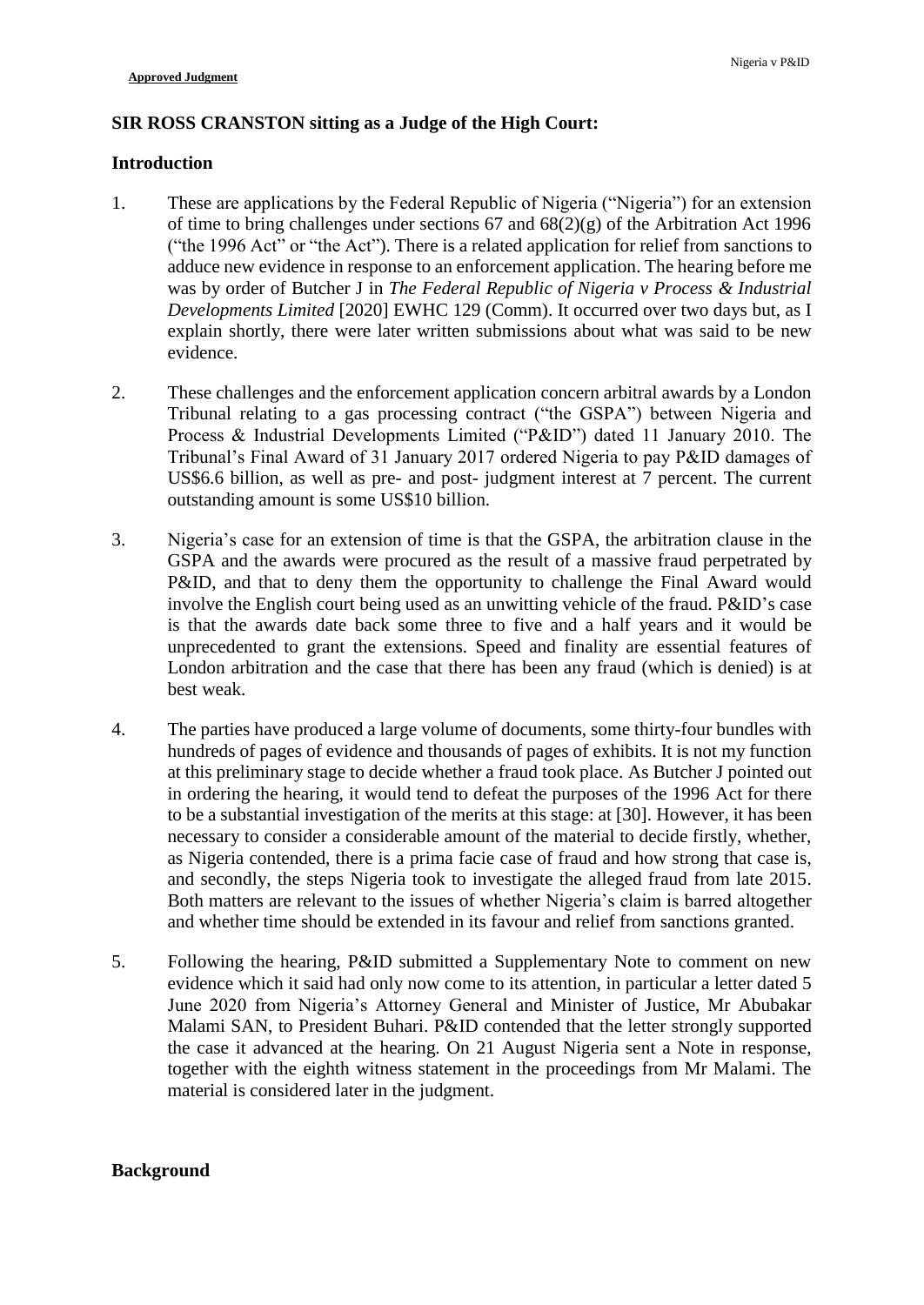#### *P&ID and Project Alpha*

- 6. The defendant, P&ID, was incorporated in the British Virgin Islands ("BVI") on 30 May 2006 by Michael Quinn and Brendan Cahill, both Irish citizens. In July 2006 an associated company, Projects & Industrial Developments (Nigeria) Ltd ("P&ID Nigeria"), was established. P&ID had no assets, only a handful of employees, and was without a website or other presence.
- 7. Messrs Quinn and Cahill had a number of other companies relevant to this case, including an Irish company, Industrial Consultants International Ltd ("ICIL"). There was also Lurgi Consult Ltd ("Lurgi"), a Cypriot consulting company in the oil and gas industry. Its Nigerian counterpart had as its directors Adam Quinn, Mr Quinn's son, and James Nolan. Other associated companies appear in the course of the judgment.
- 8. The narrative conveniently begins on 27 June 2006, when P&ID signed an engineering service agreement with General T. Y. Danjuma (retired), a prominent Nigerian businessman, for the undertaking of what was called Project Alpha. That was followed by a further engineering service agreement of 6 September 2006 with General Danjuma's company, Tita-Kuru Petrochemicals Ltd ("Tita-Kuru"). Project Alpha concerned the design of a polypropylene plant in Badagry, south-west Nigeria.
- 9. In a letter to the Economic & Financial Crimes Commission ("EFCC") dated 20 September 2019, Tita-Kuru states that one aspect of the arrangements with P&ID was that it would organise a gas offtake agreement from the Folawiyo gas field at Badagry, but that it later informed Tita-Kuru that it was unsuccessful in doing this. The letter continues that Mr Quinn of P&ID suggested that the engineering work undertaken could be used for a similar gas stripping plant at Calabar, capital of Cross River State in south-east Nigeria. The letter continues:

"3.1.6…We are therefore persuaded the studies, technology licencing fees and engineering designs that formed the basis of P&ID's presentation to the Federal Ministry of Petroleum Resources were, in fact, ours…

3.2.2…[A]s per the matters in paragraph 3.1.6 hereof, we had paid the sum of \$40m (Forty Million USD) to P&ID for the development of the Engineering work, Design and Off-take Consultancy Services which P&ID later used in their presentation to FMPR [Federal Ministry of Petroleum Resources] to secure the now disputed [GSPA]."

10. The letter also explains that there had been a falling out between Mr Quinn and General Danjuma but that later a memorandum of understanding was signed.

#### *Steps leading to the GSPA*

11. The reference in the Tita-Kuru letter to P&ID's presentation to the Federal Ministry of Petroleum Resources ("MPR" or the "Ministry") is to one of the steps in the negotiation of the GSPA. In October 2008 Mr Quinn made a power-point presentation at the Ministry. Slides 5 and 6 were computer aided design drawings, entitled "Propylene & Butane for Export, Phase 1" and "Propylene & Butane for Export, Phase 2". They were both marked in boxes in the right side, lower corner, "Project Alpha".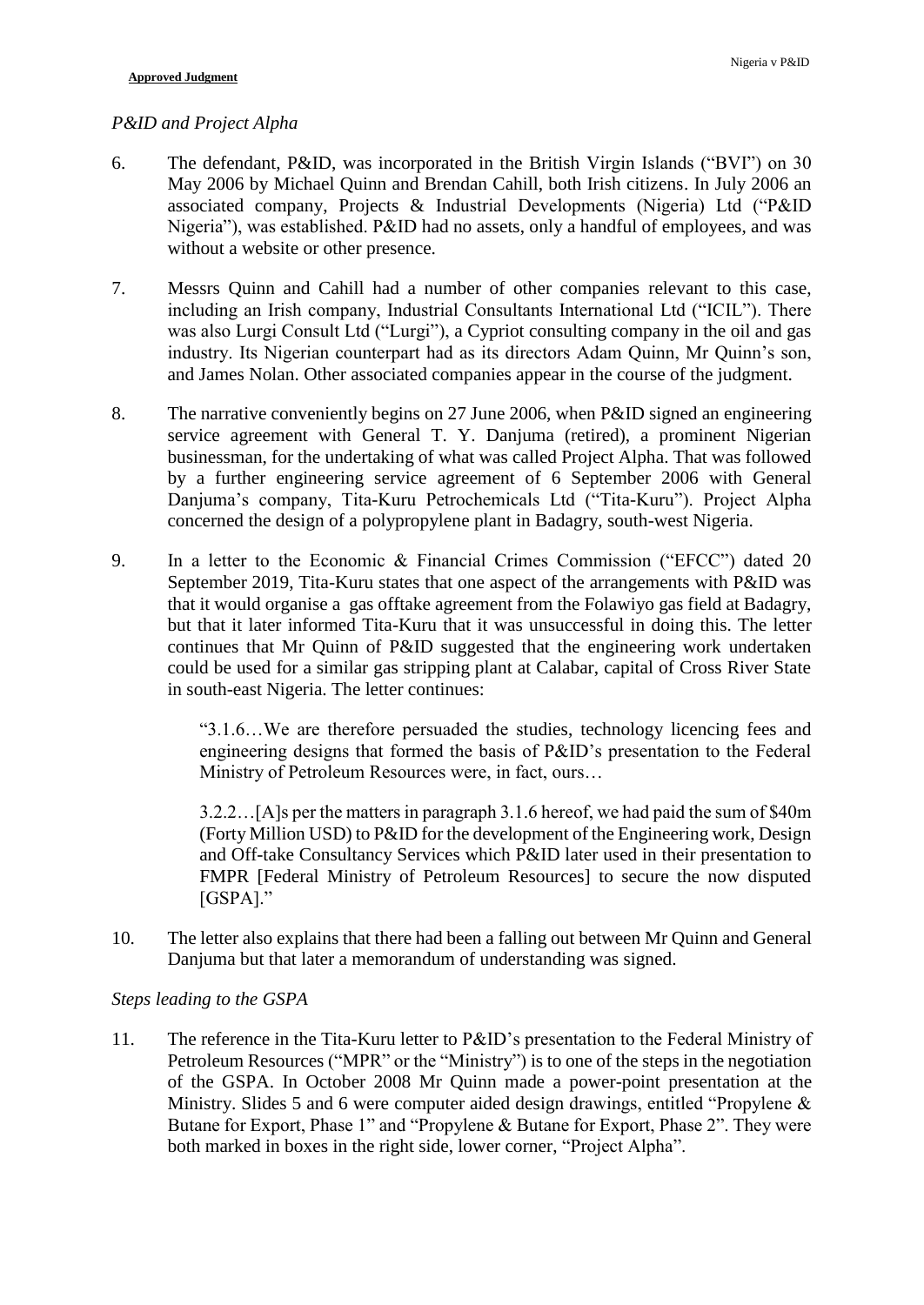12. Another step was that P&ID had written to Nigeria's President Yar'Adua with a formal proposal on 7 August 2008. (Nigeria does not admit that this letter was sent.) Amongst other points the letter stated that:

> "we are willing to fund, from our own resources, the entire US\$700,000,000 for the gas processing facilities on land and we are also willing, if necessary, to participate in all or part of the financing of the gas gathering offshore portion of the project…"

- 13. On 18 December 2008 Dr Rilwanu Lukman was appointed as Nigeria's Minister of Petroleum Resources.
- 14. The following year there was correspondence and meetings between P&ID and members of the technical committee of the Ministry, among whose members were Dr M M Ibrahim (special senior technical assistant and head of policy at the government's Oil & Gas Sector Reform Implementation Committee) and Mr Taofiq Tijani.
- 15. In June 2009 Mr Quinn wrote to the office of the Minister of Petroleum Resources, for the attention of Dr Ibrahim, enclosing P&ID's letter to the Ministry in mid-March "detailing our expenditure of more than 40 million US dollars to date on the project".
- 16. There was a Memorandum of Understanding ("MOU") signed on 22 July 2009 between the Ministry and P&ID Nigeria regarding the GSPA project.
- 17. On 1 December 2009 Dr Ibrahim sent a letter to P&ID indicating that Dr Lukman had "directed all stakeholders [to] fast track their processes".
- 18. Just over a fortnight later, on 18 December 2009, Ms Grace Eyanena Taiga, legal director of the Ministry, sent a note to Dr Lukman advising him to sign the GSPA with P&ID. She wrote: "Subject to your comments to the contrary, I advise that HMPR [the Minister] signs these Draft Agreements to ensure a leap forward for Short Term Gas operations in the country as directed by Mr President."
- 19. In his fourth statement for the court the Attorney General of Nigeria, Mr Malami, states that the GSPA did not obtain the requisite authorisation of the Bureau of Public Procurement or consent of either the Federal Executive Council or the Infrastructure Concession Regulatory Commission. Nor was it registered with the National Office for Technology Acquisition and Promotion. In his seventh statement, the Attorney General states that the individual at the Ministry responsible for compliance with these procedures was Ms Taiga.

## *The GSPA and immediate aftermath*

- 20. The GSPA was entered into between Nigeria and P&ID on 11 January 2010. It was signed by Dr Lukman on behalf of Nigeria. His signature was witnessed by Ms Taiga. Mr Quinn signed the agreement for P&ID, and his signature was witnessed by Mr Alhaji Mohammed Kuchazi, an associate of Mr Quinn.
- 21. Under the contract Nigeria was to supply natural gas ("wet gas") at no cost to P&ID's facility. For its part P&ID was to construct and operate the facility. It would process the gas to remove natural gas liquids – which P&ID was entitled to - and return lean gas to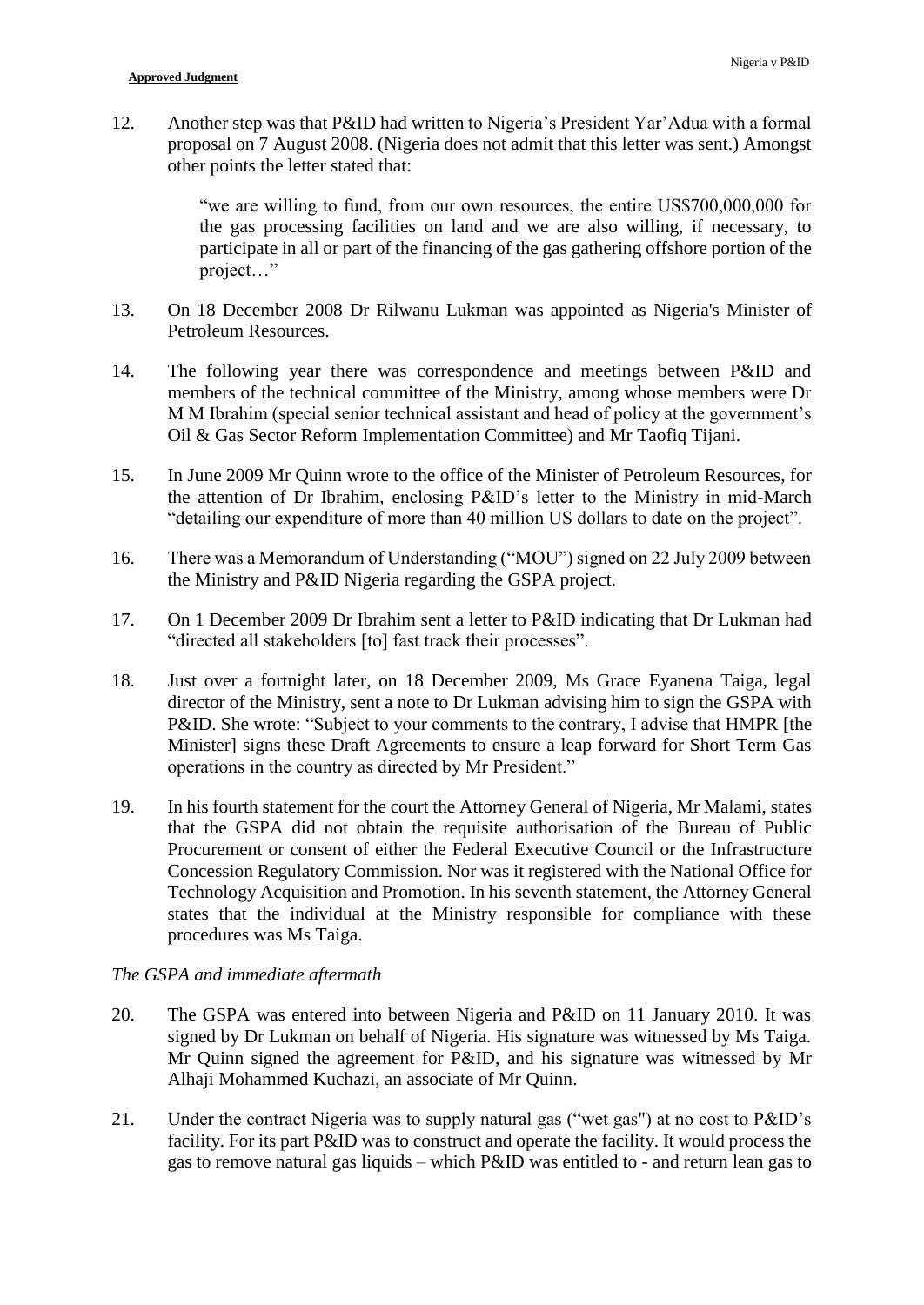Nigeria at no cost, which would be suitable for use in power generation and other purposes. The contract was to run 20 years from Nigeria's first regular supply of natural gas to the facility.

- 22. Clause 20 of the GSPA provided that, in the case of disputes, the parties could refer them to arbitration under the rules of the Nigerian Arbitration and Conciliation Act 2004. The venue of the arbitration was stated as London or otherwise as agreed by the parties. In his fourth statement the Attorney General, Mr Malami, states that the form of the arbitration agreement did not match the model reflected in a government circular in force at the time providing for arbitrations with their seat in Nigeria.
- 23. A month later, on 11 February 2010, the Government of Cross River State wrote to P&ID, confirming approval for a grant of land, subject to payment of NGN21,015,138 (about £44,500).
- 24. On 14 May 2010 Mr Quinn wrote as chairman of P&ID to the incoming group managing director of the Nigerian National Petroleum Corporation ("NNPC"), Nigeria's state oil corporation. Mr Quinn requested assistance with the negotiations with Addax Petroleum, who were to provide the flared wet gas for the project. The letter stated that all necessary project finances were in place, 90 percent of the engineering designs were complete, a 50 hectare site had been allocated to P&ID by the Cross River State government, and Addax had confirmed its readiness to the Ministry to supply wet gas for the project.
- 25. Dr Lukman had ceased to be Minister for Petroleum Resources in March 2010. He was replaced the following month by Mrs Alison-Madueke. At the same time Mr Mohammed Bello Adoke SAN was appointed as the Nigerian Attorney General and Minister of Justice. As regards officials, Dr Ibrahim had left the Ministry on 1 February 2010. It seems that Ms Taiga left her position at the Ministry at some point later that year. Mr Tijani retired from the Ministry in January 2011. From 2011 until 2013 Ibrahim Dikko was legal adviser to the Ministry.
- 26. Between 2010 and 2012 P&ID wrote a number of letters to the Ministry, the NNPC and the President seeking implementation of the GSPA. There was a ministerial stakeholders meeting including P&ID in August 2010 and meetings with other stakeholders.

#### *Commencement of arbitration*

- 27. The GSPA was not implemented. On 22 August 2012 P&ID sent a Notice of Arbitration to Nigeria to commence proceedings under the Nigerian Arbitration and Conciliation Act 2004. Arbitration took place in three stages in London and resulted in three awards relating to jurisdiction, liability and quantum. Except to make sense of matters relevant to the current proceedings there is no need to set out the details of the arbitration and associated proceedings, which are dealt with in Butcher J's judgment in *Process & Industrial Developments Limited v The Federal Republic of Nigeria* [2019] EWHC 2241 (Comm); [2019] 2 Lloyd's Rep 361, [7]-[34].
- 28. In broad outline, P&ID and Nigeria appointed arbitrators in September and November 2012 respectively. In its initial statement of case P&ID alleged that Nigeria did not deliver the wet gas as required under the GSPA and had repudiated the contract, a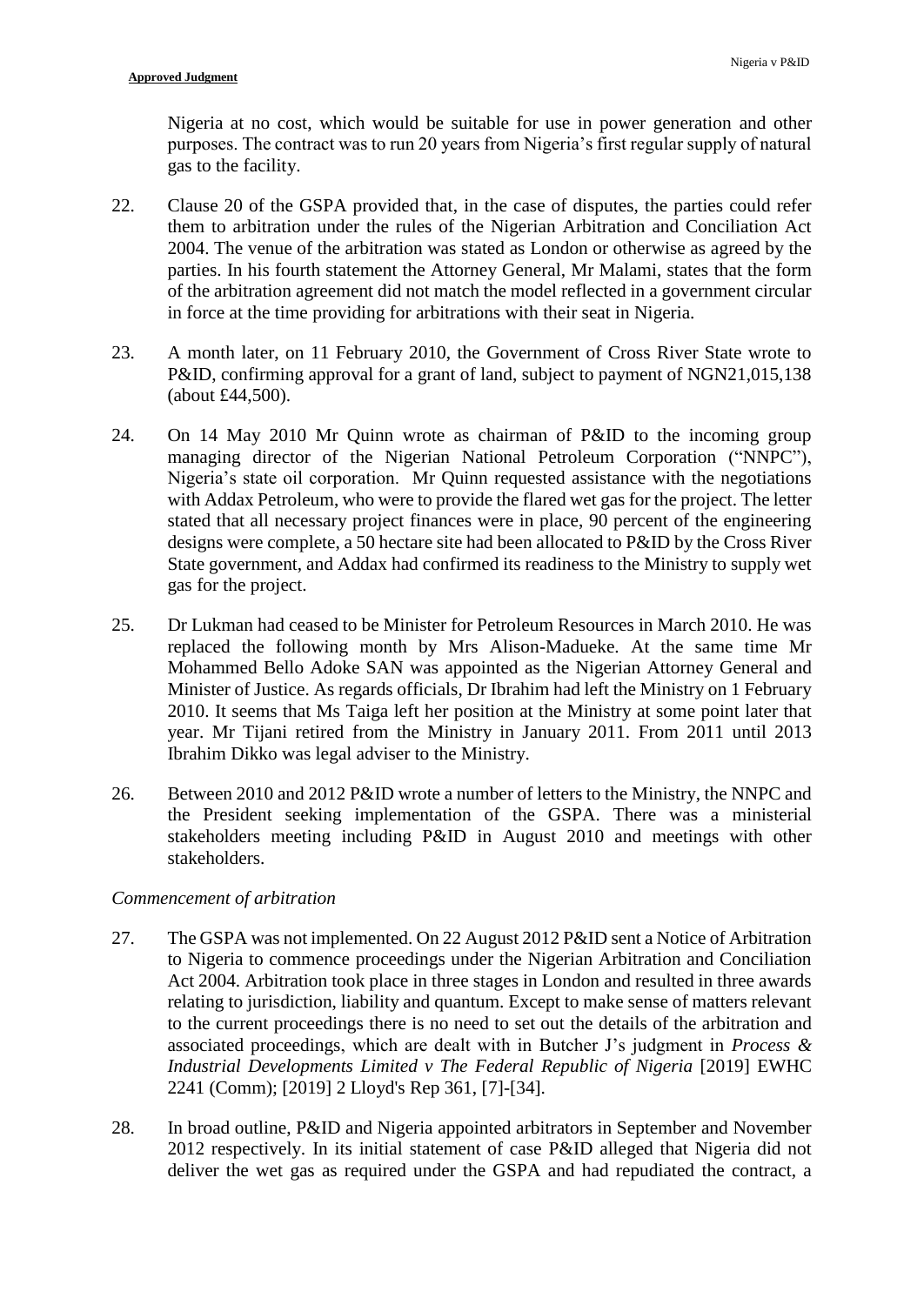repudiation which it had accepted. It claimed some US\$6 billion in lost profits. P&ID served its Statement of Case in late June 2013. Nigeria's notice of preliminary objection in October 2013 disputed the tribunal's jurisdiction on the grounds that: (1) the GSPA was void because the Ministry, as a government body, did not have legal capacity to enter into contracts; and (2) the contract breached section 54 of the Companies And Allied Matters Act 2004, which requires foreign companies to carry out any business through a local subsidiary.

- 29. Mr Olasupo Shasore SAN was appointed as counsel for Nigeria in the arbitration. Mr Shasore was a former Attorney General of Lagos State, author of a textbook on Nigerian arbitration and a past President of the Lagos Court of Arbitration. He worked at a law firm, Ajumogobia & Okeke. The senior partner of that firm has given evidence to the EFCC that Mr Shasore kept his involvement in the case hidden and ran it through a different firm, Twenty Marina Solicitors, which was used to provide secretarial services. In a statement to the EFCC dated 24 December 2019, Mr Shasore has said that he was paid a fee of US\$2 million for the first two stages of the arbitration, including disbursements.
- 30. On 14 February 2014 P&ID served its submissions on preliminary issues, with a witness statement from Mr Quinn and an expert report from Justice Alfa Belgore.

# *Evidence of Mr Quinn*

- 31. Mr Quinn's 34-page witness statement was dated 10 February 2014, which he gave as chairman of the company. Mr Quinn died in February 2015, before the liability hearing, and never gave evidence in person. In the arbitration P&ID relied on the factual evidence contained in the statement.
- 32. After some introductory paragraphs, Mr Quinn stated at paragraph [4] of his statement that the GSPA represented a substantial project involving anticipated profits of \$5 to \$6 billion for P&ID over a 20 year period. The paragraph continued: "It was the culmination of years of research by my team of engineers into the production of clean energy from natural gas."
- 33. Mr Quinn then set out what he said was his experience in Nigerian infrastructure projects (paragraphs [10]-[16]), before turning to the incorporation in July 2006 of P&ID Nigeria - the operating company – and P&ID, the BVI-incorporated company which signed the GSPA. As to P&ID he said: "I believe that the Government regarded the involvement of a BVI entity as a contracting party, rather than the Nigerian entity, to be commercially beneficial, especially from the perspective of the sale of NGLs [natural gas liquids] on the international markets": para [21].
- 34. After passages on natural gas and power generation, the power crisis in Nigeria, and the country's gas master plan, Mr Quinn's statement turned to the nature of the project, the construction of a gas stripping plant. Work started in earnest, Mr Quinn said, in 2006: para [41]. A little later he said:

"47. During the course of the next two years, we made good progress and reached a very advanced stage of the preparatory engineering work necessary to implement such a project on the ground. I would estimate that the total costs sunk into the preparatory work during that period were in excess of US\$40 million, including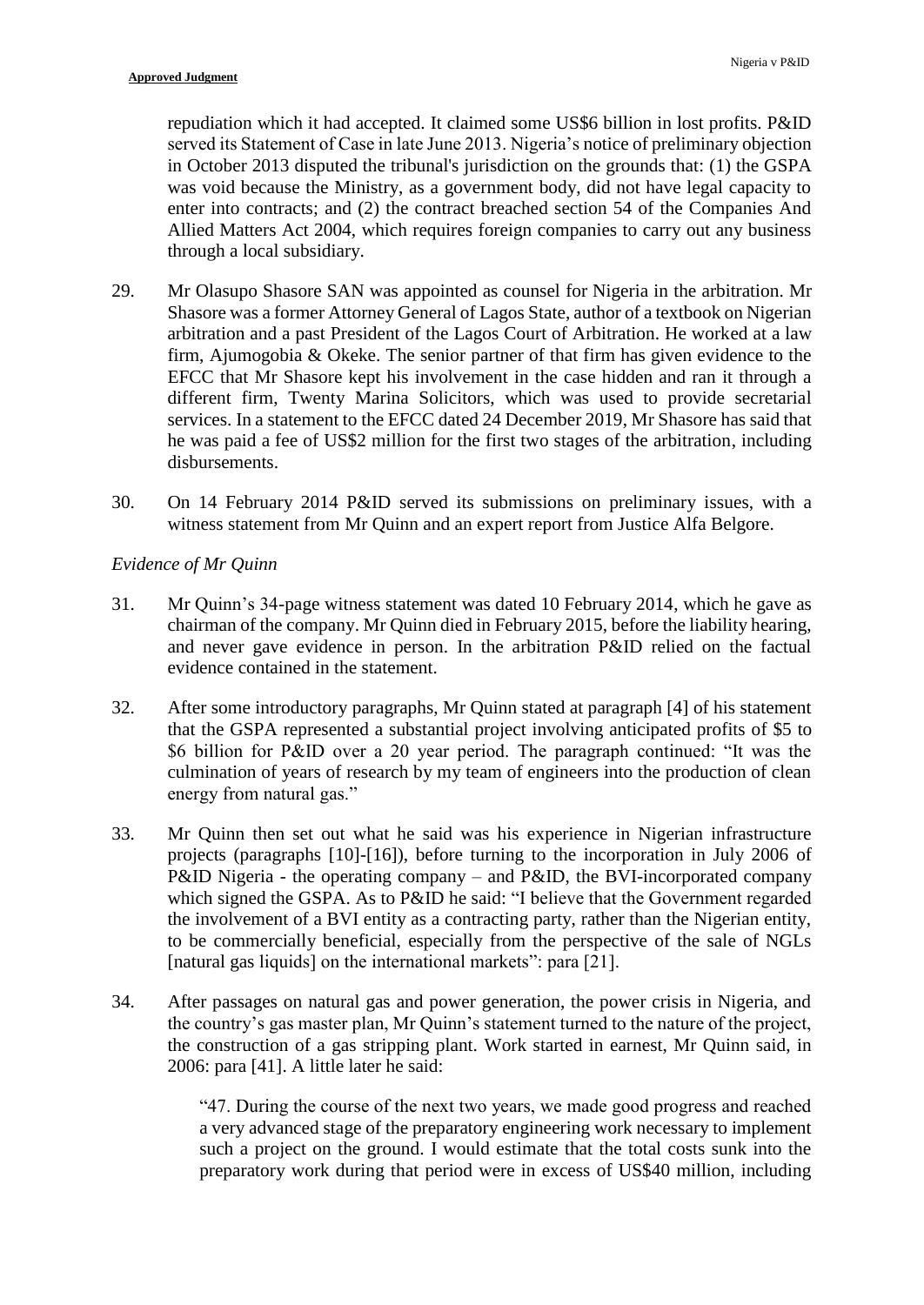initial feasibility studies, the cost of licences for the technology required to operate the gas stripping plant and the polypropylene plant respectively, the production of detailed engineering drawings and our own internal project management costs."

48. By way of example, extensive work was commissioned from various specialist engineering companies…The cost of the work from these 3 companies alone was about \$29 million…

49. By the end of the first 2 years of our work on the Project, we had put together a completed engineering package … which comprised about 100 volumes of documentation, together with a 3-D model of the plant…"

35. Mr Quinn then summarised what he said were the discussions with the government leading to the signing of the GSPA. Under the heading "Implementation of the GSPA", Mr Quinn referred to a number of steps which he said P&ID had taken. One was that a site for the onshore gas stripping plant "had been selected by P&ID and secured…[and] on 16 February 2010 approval was granted, by the Government of the Cross River State, to P&ID, of the allocation of Parcels 1 & 2 of Energy City (Industrial) at Adiabo…": para [109]. Mr Quinn added:

> "110. On 14 May 2010, I wrote to NNPC [Nigerian National Petroleum Corporation] on the progress made by P&ID. I pointed out that all of the project finance was in place, 90 percent of the engineering designs had been completed, a 50 hectare site had been allocated to P&ID by the Cross River State Government…"

- 36. Mr Quinn's statement then contained an account of what he said was the Nigerian government's repudiation of the GSPA.
- 37. To his statement Mr Quinn exhibited the power-point presentation given at the Ministry in October 2008.

## *Jurisdiction Award and attempts at settlement*

- 38. In its Partial Final Award of 3 July 2014, the Tribunal determined that it had jurisdiction and that the GSPA was valid and binding between the parties (the "Jurisdiction Award"). The Tribunal noted that in May 2014, Twenty Marina Solicitors had emailed the Tribunal stating that it would not be able to lodge Nigeria's skeleton argument by the deadline or attend the jurisdiction hearing due to a difficulty in obtaining instructions. There was no request for an adjournment of the hearing, and the Tribunal dispensed with an oral hearing for the purposes of the award.
- 39. P&ID served its statement of case on liability on 28 June 2014. On 21 July 2014 the Tribunal ordered that Nigeria serve its statement of defence by 19 September 2014 (Procedural Order No.5). Nigeria did not comply.
- 40. There were then attempts at a settlement. On 17 July 2014 Mr Shasore had written to Nigeria's Attorney General, Mr Adoke, that "there appears to be a lack of exonerating facts or any documentary evidence with which to defend the claim" and urged a "possible settlement". On 11 August 2014 Mr Adoke then wrote to President Goodluck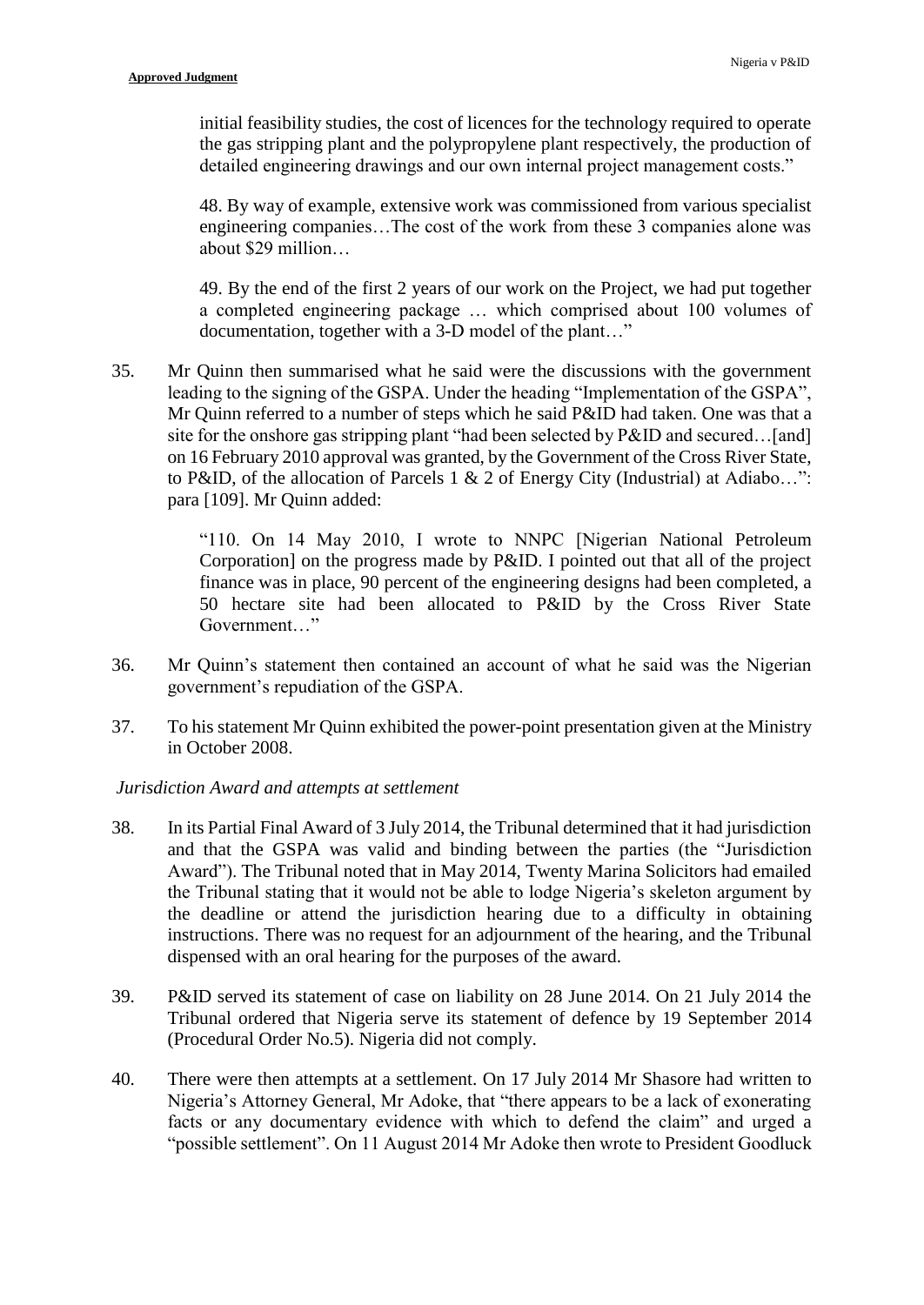Jonathan expressing his agreement with Mr Shasore's advice of mid-July that there were no "exonerating facts" and therefore "no legal grounds to defend the claim".

- 41. Separately the NNPC wrote to the Minister for Petroleum Resources, Mrs Alison-Madueke, on 1 September 2014, agreeing with the Attorney General and outside counsel that the Ministry had "a bad case". To that end it recommended that settlement be explored but that Nigeria should, nonetheless, file a defence. On 11 November 2014 the Attorney General wrote to Mrs Alison-Madueke, including the advice from Mr Shasore, urging her to pursue settlement discussions.
- 42. On 11 November 2014 Ms Folakemi Adelore, legal adviser to the Ministry from 2013 to 2017, sent a memorandum to the permanent secretary of the Ministry recommending a settlement with P&ID.
- 43. On 18 November 2014, US\$100,000 of cash was deposited into Ms Adelore's account in ten US\$10,000 tranches. As explained later in the judgment, Mr Shasore and Ms Adelore accept that Mr Shasore was the source of the payment. There was an equivalent payment of US\$100,000 to Mr Ikechukwu Oguine, who was the coordinator, legal services at the NNPC. Both Mr Shasore and Mr Oguine accept that Mr Shasore made the payment.
- 44. In December 2014 Mr Shasore, Ms Adelore and Mr Oguine travelled to London for settlement negotiations with P&ID.
- 45. On 30 December 2014 Ms Adelore wrote a memorandum to the Ministry's permanent secretary. She stated that there was no doubt the Ministry was in breach of the GSPA; the negotiating team was apprehensive that the Tribunal might award P&ID's claim of US\$5.9 billion; and Nigeria should offer a lower amount which P&ID might accept.

#### *The Liability Award*

- 46. The Tribunal made Procedural Order No.6 on 16 February 2015, noting that Nigeria had missed an agreed, extended deadline of 3 October 2014 for filing its defence for the liability hearing, and ordering it to do so by 27 February. Nigeria's statement of defence was filed and served by Mr Shasore on 27 February 2015.
- 47. On 17 March 2015 Mr Adoke, the Attorney General, forwarded a letter from Mr Shasore to the Minister for Petroleum Resources, Mrs Alison-Madueke, stating that "notwithstanding our line of defence, the Federal Government is still liable for failure to supply the requisite gas". On 16 April 2015 Mr Shasore wrote to Mr Adoke, stating that the Ministry's defence was in "grave need of evidence, documents and witnesses", and asking for an "urgent response" on a proposal to settle the claim.
- 48. In response to Procedural Order No.8 directing Nigeria to serve its evidence and supporting documents by 1 May 2015, Nigeria served the witness statement of Mr Oguine, legal coordinator at the NNPC. The statement explained why Nigeria was unable to supply gas to P&ID and argued that its only role was as a "facilitator" between P&ID and the oil companies. There were no exhibits to the statement.
- 49. The Tribunal held a case management hearing by telephone on 6 May 2015. Neither side applied for cross-examination of witnesses. Following the case management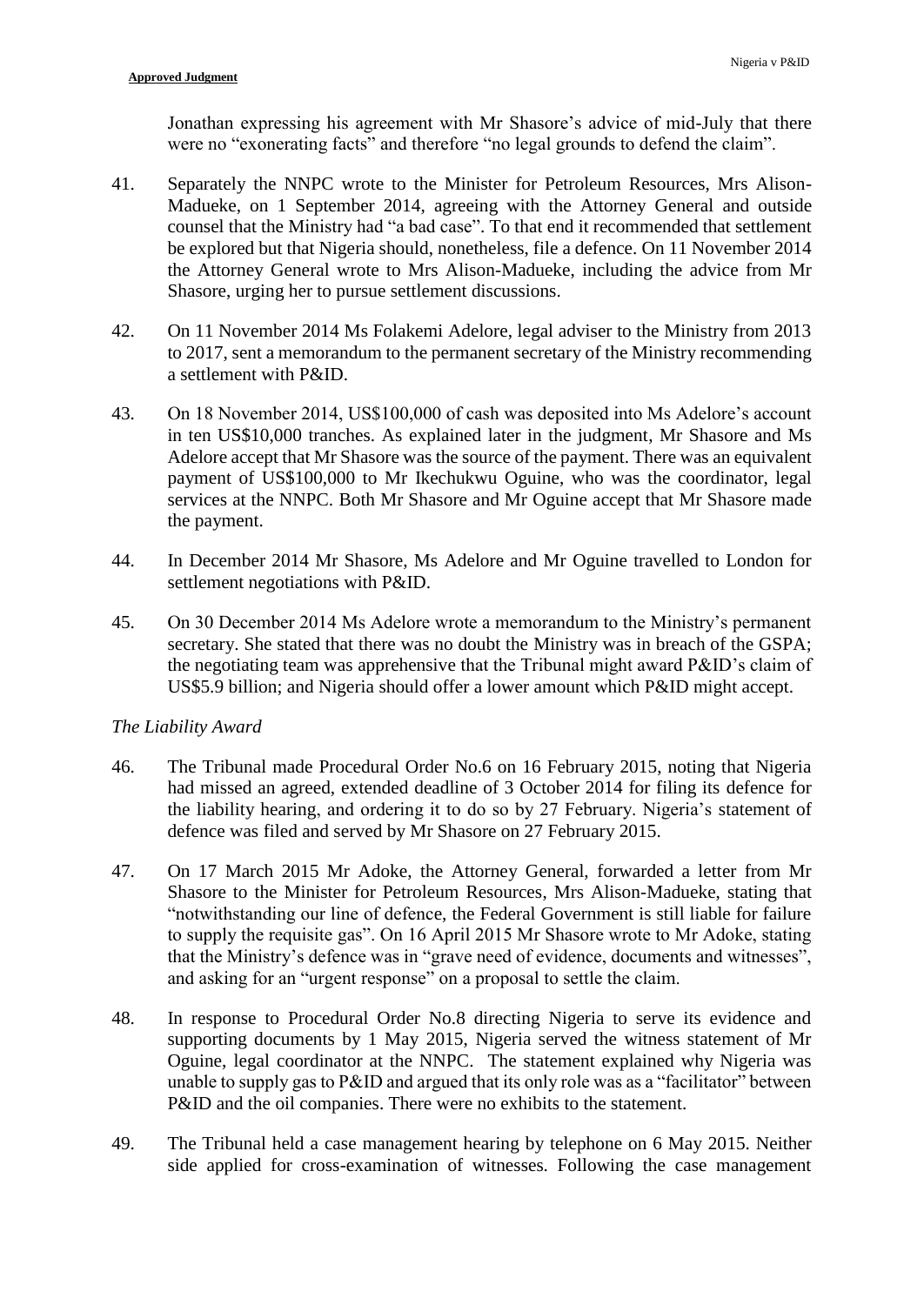hearing, the Tribunal made Procedural Order No.9 by consent. It required Nigeria to serve, within 48 hours, "a statement of any primary facts alleged in the evidence of Mr Michael Quinn which are challenged and of any other facts alleged to be relevant to the question of liability". The Tribunal set down a hearing for 1 June, with 2 June in reserve.

- 50. On 12 May 2015 Mr Shasore served Nigeria's statement of disputed facts. In substance they occupied less than a page and were six in number: P&ID's knowledge that the Nigerian government had commenced building a pipeline; whether P&ID initially regarded Lagos as an attractive area for the project; whether the purpose of the GSPA was for P&ID to take wet gas free of charge from Nigeria; whether the government had access to "unlimited" supplies of natural gas in the Calabar area; whether Phase 1 of the contract was planned to take two years to implement after the grant of government approvals; and whether Nigeria was obliged to deliver wet gas free of charge to the site of the plant.
- 51. P&ID served its written arguments for the hearing on liability on 25 May 2015. On 28 May 2015 Nigeria did likewise, contending inter alia that the Ministry lacked capacity to enter the GSPA, that P&ID failed to fulfil its obligations under the GSPA, that construction of the gas processing facilities at Calabar was a precondition to Nigeria supplying wet gas, that the GSPA was for the supply of ascertained wet gas, misrepresentation by P&ID, fundamental change in circumstances, illegality, and that the GSPA was contrary to public policy and international law.
- 52. The liability hearing began at 10am on 1 June 2015 and ended early in the afternoon the same day. In the course of submissions on the first issue of the Ministry's capacity to enter the GSPA, Mr Shasore stated that he hoped to cross-examine Mr Quinn on the matter. The chairman responded that there had been no application to cross-examine Mr Quinn. He added that P&ID had stated that it did not need to rely on the disputed facts Nigeria had raised on 12 May 2015, so that there was no scope for crossexamination.
- 53. Mr Shasore replied that that was not his understanding, and he applied to cross-examine Mr Quinn, at which point P&ID's advocate informed the Tribunal that Mr Quinn had died earlier in the year. The Tribunal made a formal ruling: there was no application to cross-examine Mr Quinn, and under Procedural Order No. 9 Nigeria had to serve a statement of any primary facts in Mr Quinn's affidavit which it challenged, and any other facts alleged to be relevant. Nigeria had done this, but P&ID took the view that none of the challenged facts were relevant to its claim and were content that those facts should not be accepted. The hearing continued.
- 54. In reply submissions following the hearing, Mr Shasore returned to his inability to cross-examine and asserted that his statement of disputed facts essentially challenged all the facts in Mr Quinn's statement.
- 55. The Tribunal issued its Partial Final Award concerning liability on 17 July 2015, finding that Nigeria had repudiated the GSPA and that P&ID was entitled to damages ("the Liability Award"). As to the evidence, the Tribunal said at paragraph [35] that "although Mr Ikechukwu Oguine made what was called a witness statement, he gave no relevant evidence"; his statement consisted of references to documents on the record and submissions in similar terms to those made by Mr Shasore. The Tribunal used Mr Quinn's evidence, where it had not been contested by Nigeria, as the factual basis of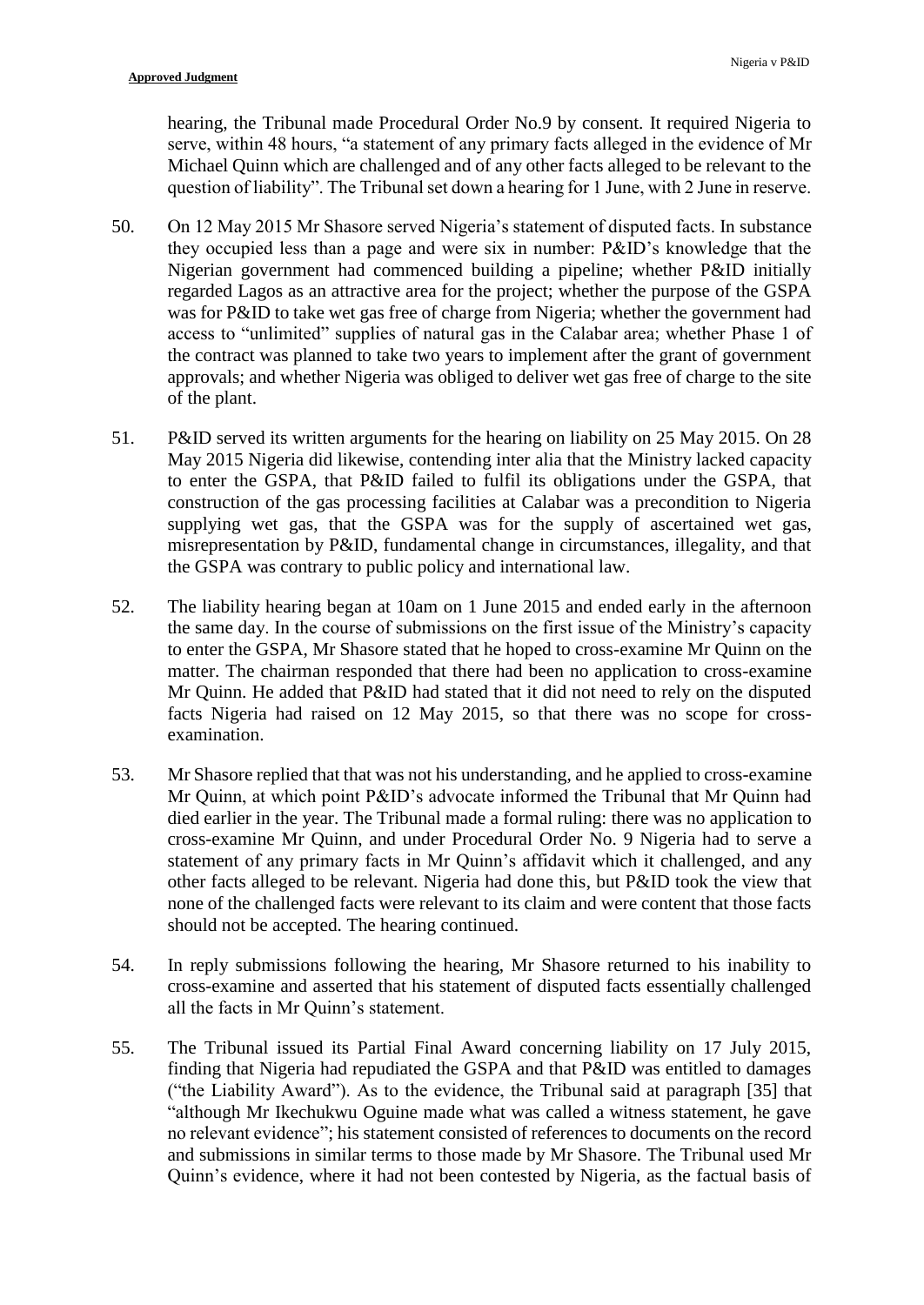events preceding and subsequent to the GSPA. The Tribunal dismissed Mr Shasore's defences to the claim.

# *President Buhari elected and the Quantum/Final Award*

- 56. Having won the elections, President Muhammadu Buhari was sworn in on 29 May 2015. Professor Yemi Osinbajo became the vice-president. On 11 November 2015, Mr Malami was appointed as Attorney General and Minister of Justice. He continues in that role to the present day. In his sixth statement for this court he recalls that after his appointment he studied the arbitration case file and noticed some lapses in how the matter had been handled.
- 57. Meanwhile, on 27 October 2015, the Tribunal had made Procedural Order No.10, noting that Mr Shasore had informed the Tribunal that he was without instructions. The order required P&ID to serve its evidence on quantum and for Nigeria to serve reply evidence.
- 58. On 23 December 2015 Nigeria applied to this court for orders to make an out of time application to set aside the Liability Award on grounds of internal inconsistency in the Tribunal's reasoning, the Tribunal's failure to deal properly with the authority argument, and the Tribunal's failure to give reasons that Nigeria's breach was repudiatory. On 10 February 2016 Phillips J considered the application on the papers (as is customary) and rejected it: the application was more than four months after the expiry of the 28 day time limit, and for reasons he explained Nigeria had not shown compelling reasons for an extension. In refusing to extend time, Phillips J also took into account that the grounds had no merit, for reasons he explained.
- 59. Nigeria then filed an originating motion in the Nigerian Federal High Court. Dated 24 February 2016, it sought an order: (i) extending time to set aside the Liability Award; and (ii) setting aside and/or remitting for further consideration all or part of the Liability Award. On 5 April 2016 Nigeria also sought an order restraining the parties from participating in the arbitration, pending the court's determination of the 24 February 2016 application. That was granted on 20 April 2016.
- 60. In response to the position where Nigeria had made an application to the Nigerian court, the Tribunal made Procedural Order No. 12 on 26 April 2016, setting out its reasons for finding that the seat of the arbitration was England, not Nigeria. Nigeria challenged the Order in the Federal High Court on 9 May 2016, but that application was struck out for want of prosecution later in the year.
- 61. On 24 May 2016 the Nigerian court made an order: (i) extending time for Nigeria to apply to set aside the Liability Award; and (ii) setting aside and/or remitting for consideration all or part of the Liability Award.
- 62. The Tribunal held a two-day hearing on quantum in late August 2016. Nigeria participated, while maintaining its position as regards the Liability Award.
- 63. By this time Mr Shasore had been replaced as Nigeria's counsel by Chief Bolaji Ayorinde SAN. In a letter to the Vice President on 29 March 2017 the Attorney General, Mr Malami, stated that Mr Shasore had failed to cooperate properly in handing over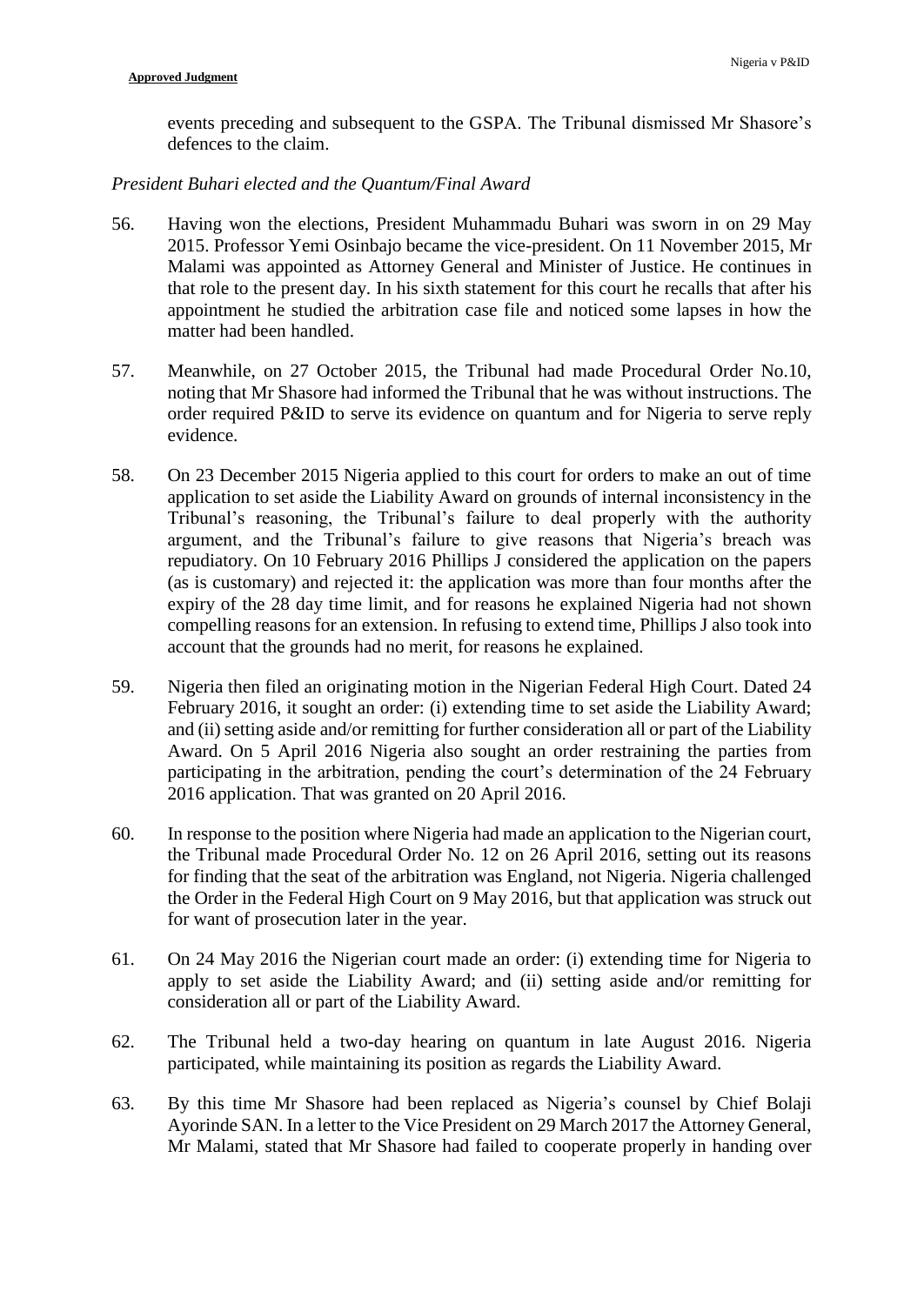material when his (the Attorney's) office assumed the conduct of the case from the Ministry in mid-2016.

- 64. For the purposes of the quantum hearing both sides commissioned expert reports. P&ID had an expert report prepared by Berkeley Research Group LLC ("BRG"), dated 19 August 2016. Amongst other things it concluded, from reviewing P&ID's CAD (computer aided design) model and its proposal to the government, that it was well advanced in its preparation to build the facility.
- 65. The Tribunal issued its final award on quantum on 31 January 2017 (the "Final Award"). In part E, "Findings on liability", beginning at paragraph [29] it recalled its findings in the Liability Award. The evidence of P&ID, it said, consisted of a statement of Mr Quinn, parts of which it quoted, including his paragraph [110], set out earlier in the judgment. It then recalled Procedural Order No. 9, and that Nigeria had served a statement of the facts it challenged, but which P&ID had elected not to rely on.
- 66. Then in part G, "Measure of Damages" the Tribunal stated at paragraph [50] that the evidence showed a high degree of likelihood that if the government had been willing to perform, "P&ID was fully prepared to acquire the land and start constructing the plant", quoting again from Mr Quinn's statement. At paragraph [51] the Tribunal recalled Procedural Order No. 9, that Nigeria had not disputed any of the matters the Tribunal had mentioned and concluded: "P&ID thus showed every sign of being willing, indeed anxious, to implement the project and there is no dispute over its ability to have done  $\mathbf{so}$ "
- 67. By a majority the Tribunal found that, had Nigeria not repudiated its obligations under the GSPA, P&ID would have performed its obligations and had suffered loss. That was measured by the income it would have achieved in the 20 years of the contract from the sale of the NGLs which would have been extracted from the wet gas, less capital expenditure ("capex") of some \$500 million and \$50m operating expense ("opex") per annum. It awarded P&ID lost profits of US\$ 6.6 billion, together with pre- and postaward interest of 7 percent.

# *Response to the Final Award*

- 68. On 2 March 2017 there was a meeting at the Attorney General's office to consider all options available to Nigeria. The meeting included Mr Malami, the Attorney General, the Nigerian law firm representing Nigeria in the arbitration and representatives of the Ministry and the NNPC.
- 69. Following that meeting, on 13 March 2017 Mr Malami wrote to Vice President Osinbajo, who was acting president at the time, exploring five "scenarios" and making recommendations on each. The first was to negotiate a reasonable settlement. The second was to undertake a "forensic and extensive examination of the original contract, Award and other Processes to discover loopholes to upset or vary the Award." The merits were said to be that a loophole might be discovered, for example fraud, technical grounds or a conflict of interest of the arbitrators. The other options were to inquire whether there was the possibility of an appeal, an investigation by the EFCC and a challenge to the recognition and enforcement of the award.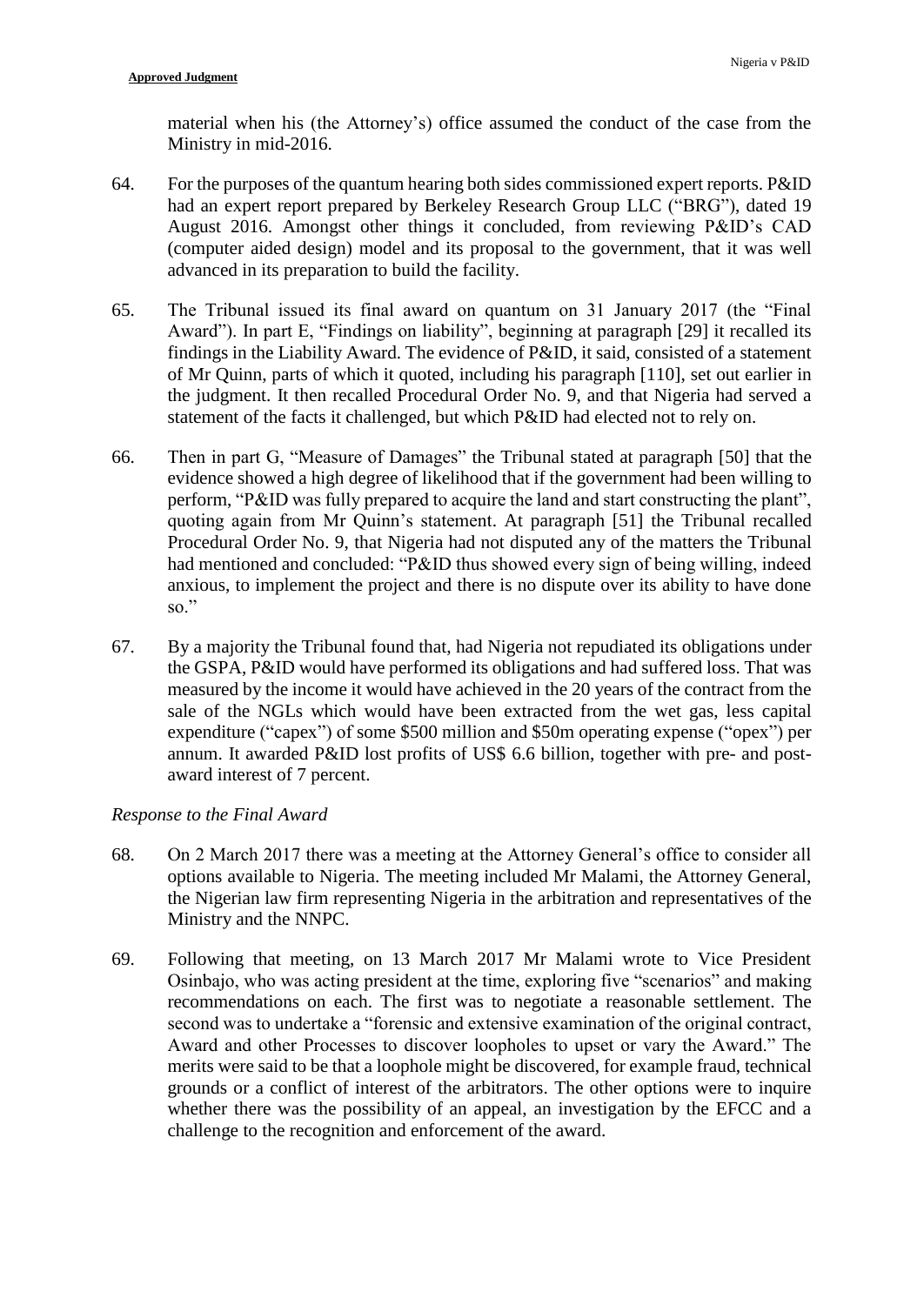- 70. Mr Malami wrote further to the Vice President on 17 March 2017, following a meeting on 13 March where the scenarios in the 13 March letter were "extensively deliberated". Scenario 1 was now expressed as "the urgent need" (emphasis in original) to negotiate a settlement. The scenario about involving the EFCC was that it should be directed to undertake a discreet investigation of the matter, and also to ascertain the personalities and beneficiaries behind P&ID.
- 71. There was a further letter from Mr Malami to the Vice President dated 29 March 2017. On 6 April 2017 the Vice President approved in manuscript on the letter its proposal to pursue settlement negotiations.
- 72. There followed on 16 May 2017 (and afterwards) without prejudice settlement discussions with P&ID. After P&ID stated in September 2017 that it intended to enforce the Final Award, on 7 December 2017 the Vice President granted approval to negotiate further. However, settlement negotiations broke down.
- 73. The Attorney General, Mr Malami, together with the Minister of State for Petroleum Resources wrote to the Vice President on 23 May 2018 in light of US enforcement proceedings which P&ID had initiated, recommending the reopening of negotiations with P&ID while efforts were being made as regards the enforcement proceedings.
- 74. On 12 June 2018 the Vice President's office reported that he had agreed with the recommendation and would take up the matter with the President. That same day, 12 June 2018, the Vice President wrote to the President recommending the reopening of negotiations with P&ID. The President approved this recommendation on 26 June 2018.
- 75. There was a meeting on 12 July 2018 in anticipation of settlement negotiations involving Nigeria's international legal representatives, Curtis, Mallet-Prevost, Colt & Mosle LLP ("Curtis"), the Attorney General, Mr Malami, and Nigerian officials. A memorandum of the meeting records that Nigeria still preferred a reasonable settlement with P&ID. It added that the Nigerian team also alleged that there may be fraud involved in the circumstances surrounding the GSPA. However, the Curtis team "pointed out that in order to advance fraud…there is need to have concrete evidence of same".
- 76. Negotiations with P&ID the following day, 13 July 2018, were unsuccessful.

# *Enforcement of the Final Award*

- 77. Meanwhile, on 16 March 2018 P&ID applied to this court under section 66 of the 1996 Act for an order that it have leave to enforce the Final Award of 31 January 2017. Nigeria did not file an acknowledgement of service in time and applied for relief from sanctions. On 21 December 2018 Bryan J granted relief from sanctions: *Process & Industrial Developments Limited v The Federal Republic of Nigeria* [2018] EWHC 3714 (Comm). Meanwhile, on 28 March 2018, P&ID had commenced enforcement proceedings in the United States District and Bankruptcy court for the District of Columbia.
- 78. Nigeria raised a number of objections to the section 66 application, including that London was not the seat of the arbitration. In his judgment in *Process & Industrial Developments Limited v The Federal Republic of Nigeria* [2019] EWHC 2241 (Comm);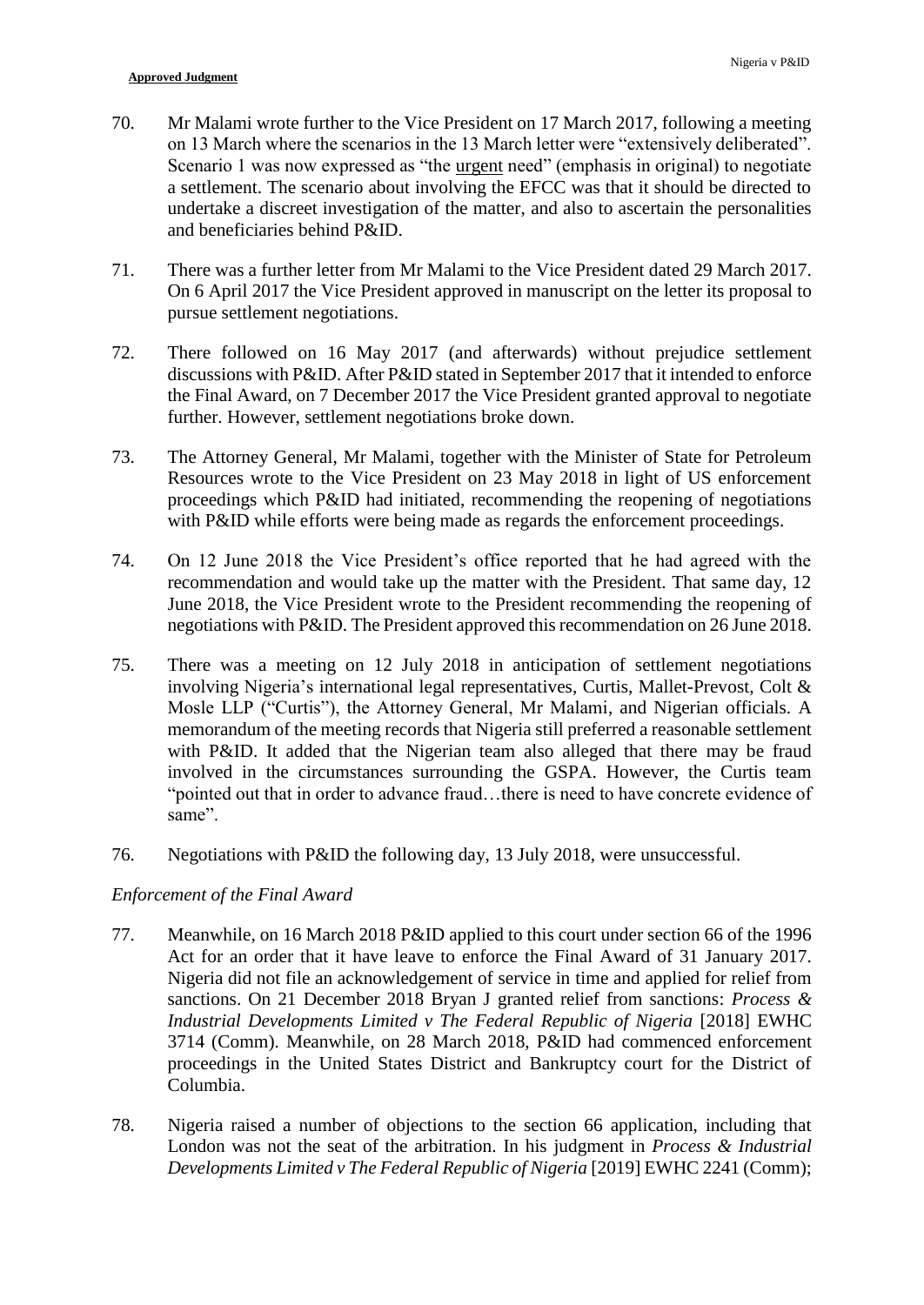[2019] 2 Lloyd's Rep 361, handed down on 16 August 2019, Butcher J held that the Tribunal had correctly construed the arbitration clause in the GSPA that London was the seat of the arbitration, and its decision created an issue estoppel precluding Nigeria from raising the issue at the enforcement stage. He then went on to dispose of various grounds Nigeria had raised against enforcement, including that it would be against public policy. The application by P&ID to enforce the Final Award as a judgment or order of the court was consequently granted.

79. At a hearing on 26 September 2019 to consider consequential matters, Butcher J gave Nigeria permission to appeal: *Process & Industrial Developments Limited v The Federal Republic of Nigeria* [2019] EWHC 2541. In the course of his judgment he said:

> "[15]…[T]here has been some mention before me of there being an investigation conducted by Nigeria into the award of the GSPA and related matters. There is a suggestion that there may have been some sort of fraud, conspiracy or tax evasion. Those were not grounds which were relied upon before me at the hearing in June as reasons why the Final Award should not be enforced. They are not relied upon now as reasons for the grant of permission to appeal nor as grounds of appeal. On the contrary, Mr Matovu's skeleton argument states in terms that 'The court is not asked to act on these investigations or convictions at the present hearing.' Those allegations have accordingly played no part in my decision in relation to permission to appeal."

- 80. Nigeria launched the current challenges under sections 67 and 68(2)(g) of the 1996 Act on 5 December 2019. As we have seen, on 24 January 2020 Butcher J ordered Nigeria's applications for an extension of time and relief from sanctions to be heard as preliminary issues and not as part of a rolled up hearing with the substantive applications: *The Federal Republic of Nigeria v Process & Industrial Developments Limited* [2020] EWHC 129 (Comm). That is the present hearing.
- 81. On 29 January 2020 Flaux LJ, the supervising Lord Justice of the Commercial Court, stayed the appeal from Butcher J's enforcement order pending the outcome of this hearing.

# **EFCC investigations**

82. The EFCC is a statutory body under the Economic and Financial Crimes Commission (Establishment) Act 2004, with power to conduct investigations into whether any person has committed an offence under the legislation constituting it or any other law relating to economic and financial matters.

## *2016 investigation*

- 83. In February 2016 the Attorney General, Mr Malami, asked the EFCC to investigate P&ID.
- 84. This investigation was the result of a letter of 1 February 2016 from Stephenson Harwood to Ms Adelore, the legal advisor to the Ministry. Nigeria had engaged the firm to assist it. It had written recommending that sufficient resources be deployed to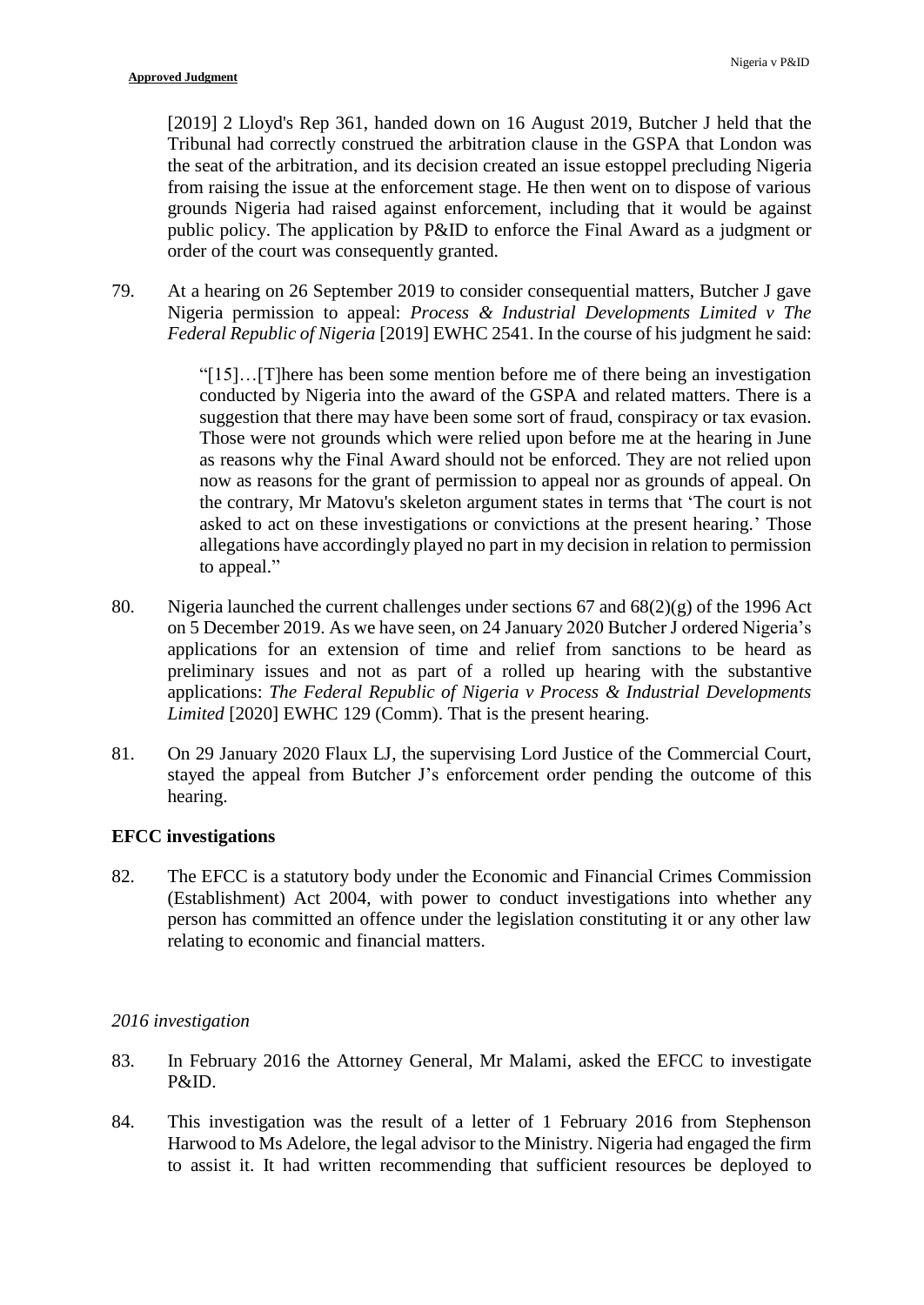challenge the legal and expert evidence submitted by P&ID. Further, it said, a credible investigations company should be appointed to carry out investigations into the history, financial capability and track record of P&ID given its offshore structure, apparently small size and lack of significant track record. The letter commented that this may assist Nigeria at the quantum stage of the arbitration either directly or indirectly.

- 85. For the purposes of its inquiry, the EFCC requested that the legal directors of the Ministry (Ms Adelore) and the NNPC (Mr Oguine's successor) be released for interviews as part of the investigation into what it described as a case of conspiracy, abuse of office and misuse of public funds. From late February 2016 until 2 March 2016 these officials were interviewed and provided the EFCC with documents relating to the GSPA and the arbitration. In a briefing note for the EFCC, Ms Adelore criticised Mr Shasore's strategy in the arbitration. In April-May 2016 the EFCC conducted further meetings with the NNPC and reviewed the GSPA, the July 2009 MOU and other documents received from both the Ministry and the NNPC.
- 86. On 16 June 2016 the EFCC submitted an interim report. In the section headed "Findings", the report canvassed the background to the GSPA. It noted that the process of awarding the GSPA

"was significantly hinged on the report of the technical committee of the [Ministry] [and] had the certification and recommendation of the legal unit of the Ministry and that the agreement was signed by the Legal Adviser, Grace Taiga, as a witness to the MOU and the [GSPA]".

The report observed that the Tribunal appeared to have acted on the material before it, although there were "strands of information that the panel acted out of the scope of its work. Focus should be the underlying transaction, if anything."

87. The interim report then set out short conclusions and recommendations. P&ID, it said, was not entirely blameless "as there are key gaps noticed in the transaction for which it may be necessary to go beyond their capacity." It added: "It is definite that the award of the contract by the [MPR] was a function of the recommendation of the technical committee of the Ministry." While the technical committee of the Ministry had experts, the report continued, "the findings of gaps in the reasons for default by parties might require a further investigation". It recommended a

> "further detailed investigation of the circumstances surrounding the award of the contract and the key parties to the transaction".

# *EFCC investigation beginning June 2018*

- 88. On 13 April 2018, the NNPC wrote to the Attorney General, Mr Malami, reminding him that at a meeting on 2 March 2017 it had identified deficiencies in the GSPA and suggesting among the options for resolving the P&ID matter that there be an independent forensic examination of the entire case file.
- 89. As referred to earlier, the Attorney General together and the Minister of State for Petroleum Resources had written to the Vice President on 23 May 2018 recommending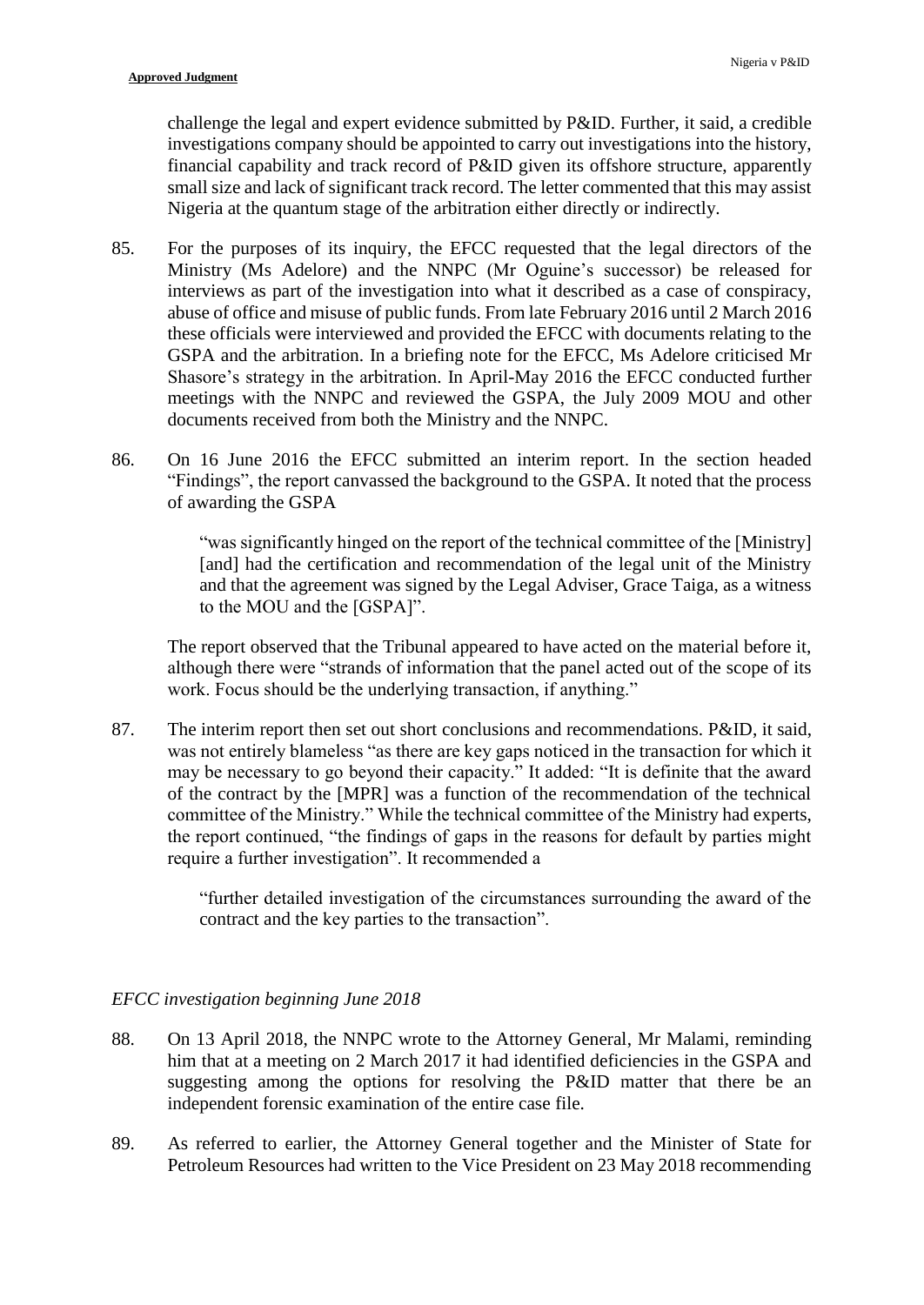further negotiations with P&ID. The Vice President had agreed, adding in manuscript on the letter that he was still of the opinion that the underlying transaction was "a fraud on the nation", and that perhaps there might be "a need to independently review this view and investigate the entire affair more diligently".

- 90. On 12 June 2018 the Vice President's office (no doubt using his manuscript on the joint ministerial letter) replied formally to the Attorney General and Minister of State, stating his view that "the whole arrangement amounts to a fraud on the nation", and that he had therefore additionally recommended to the President "the need to independently investigate all the relevant circumstances".
- 91. That same day, 12 June 2018, the Vice President wrote to the President recommending that as well as reopening negotiations with P&ID he might also wish to direct the acting chairman of the EFCC "to independently investigate all relevant circumstances surrounding the transaction underlying the arbitral award with a view to determining whether or not there was a fraudulent intent in the conception of the agreement".
- 92. The President issued a direction on 26 June 2018 that the Ministry and the Ministry of Justice was to provide all necessary information, documents and support to the EFCC to enable a thorough investigation of the circumstances surrounding the GSPA and subsequent events. In addition, he directed the Director-General of the National Intelligence Agency to investigate P&ID with a view to uncovering the identities of all the promoters, directors and shareholders of the firm. The President also ordered an urgent review into any lapses that had led to the current situation.
- 93. On 28 June 2018 the Attorney General, Mr Malami, wrote to the acting chairman of the EFCC, passing on the President's instructions to conduct "a thorough investigation of the circumstances surrounding the [GSPA] and the subsequent events". As well he sent the documents his department had as part of the inquiry.
- 94. In his sixth witness statement in these proceedings, Mr Malami states that the EFCC investigation began with research into open and closed sources, including the profiling of some thirty potentially relevant suspects. In August 2018 information requests were sent to various government agencies. In January 2019 the EFCC requested further information from the Ministry of Lands at Cross River State and the Federal Inland Revenue Service.

# *Events after Butcher J's judgment of 16 August 2019 including P&ID's conviction*

- 95. Following Butcher J's judgment of 16 August 2019, which meant that P&ID could enforce the Final Award, on 20 August 2019 Nigeria's Solicitor General involved the Nigerian police in the investigation into P&ID. The Attorney General states in his sixth witness statement that this was because of the EFCC's limited remit to financial and related matters.
- 96. On 28 August 2019 the Federal Inland Revenue Service informed the EFCC that P&ID had not opened a tax file. Early the following month, on 3 September 2019, the Special Control Unit against Money Laundering reported that P&ID Nigeria had failed to register its activities with it.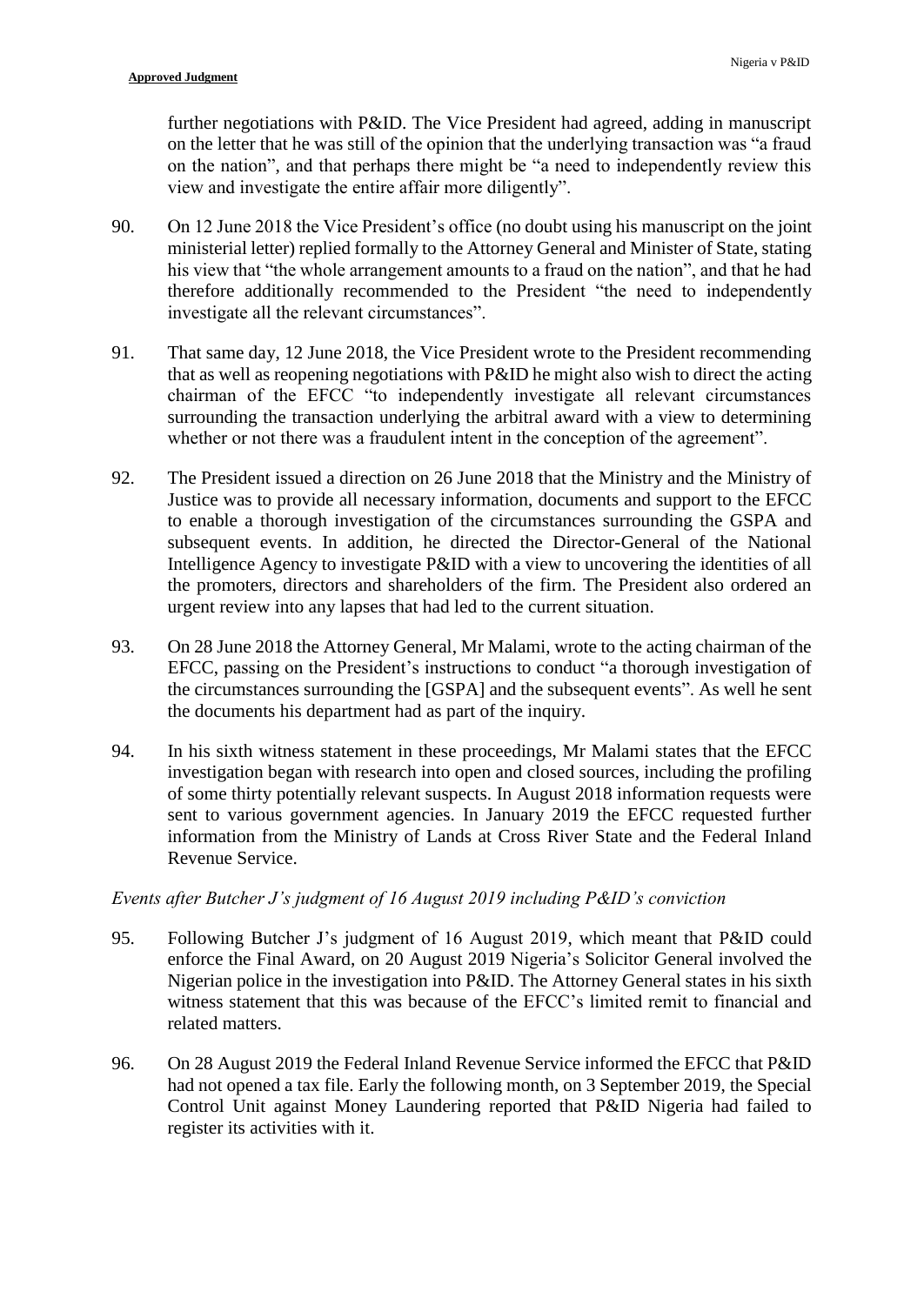- 97. In a letter of 4 September 2019 to the EFCC, the Director of Lands of Cross River State wrote that a letter of allocation was only issued to applicants on payment of all the land charges and fees within the 120 days specified. P&ID could not claim that the land had been allocated to it in 2010, since there was no proof of payment and no issuance of a Certificate of Occupancy.
- 98. Criminal proceedings against P&ID, Ms Taiga, Mr Cahill and Mr Kuchazi were commenced on 17 September 2019. Two days later, on 19 September 2019, P&ID and P&ID Nigeria pleaded guilty before Ekwo J in the Federal High Court to ten and eleven counts respectively relating to conspiracy to defraud Nigeria, money laundering, tax evasion and trading without proper authorisations. The convictions were on evidence given by an officer of the EFCC.

# *EFCC: interview and statements*

- 99. The EFCC began interviews in September 2019. Included among those interviewed was Ms Taiga, who had been the senior lawyer in the Ministry until 2011. She was detained between 3 September 2019 and 21 September 2019. She gave a statement on 11 September 2019. She has complained about her treatment when detained.
- 100. The EFCC interviewed Mr Tijani under caution on 4 September 2019. At the time of the GSPA he was a member of the Ministry's technical committee. He told the EFCC that the committee's role was to conduct due diligence on projects, including P&ID's. He denied wrongdoing, receiving gifts and recalled that he had no objections to P&ID's project and subsequently recommended it.
- 101. During a further interview on 15 November 2019 once EFCC had accessed certain bank records – Mr Tijani accepted that he had received bribes from P&ID in return for overlooking shortcomings in its bid. His account is also contained in a witness statement for this court; it is summarised later in the judgment. In response to a letter from Mr Tijani in early December 2019, the Attorney-General entered a nonprosecution agreement with him on 8 January 2020.
- 102. In a statement to the EFCC on 13 September 2019 Mr Oguine, legal director at the NNPC at the time, said that Mr Shasore – counsel for Nigeria in the arbitration - offered him US\$100,000 towards his (Mr Oguine's) expenses. Mr Oguine initially declined but eventually took the money on the basis that it would be repaid as a loan. No part had yet been repaid. Mr Oguine also stated that he was charged with obtaining potential witnesses of fact for the liability hearing before the Tribunal. No witnesses could be found, so Mr Shasore prepared a witness statement which he reviewed and signed.
- 103. As explained earlier in the judgment, in a letter to the EFCC on 20 September 2019 General Danjuma's company, Tita-Kuru, stated, in effect, that P&ID had stolen its plans for a gas stripping plant which it then used to obtain the GSPA.
- 104. Mr Shasore, who conducted the arbitration for Nigeria at the jurisdiction and liability stages, was interviewed on 24 December 2019. He told the EFCC that he made personal gifts of US\$100,000 each to Ms Adelore (the senior lawyer at the Ministry) and Mr Oguine (legal director at the NNPC).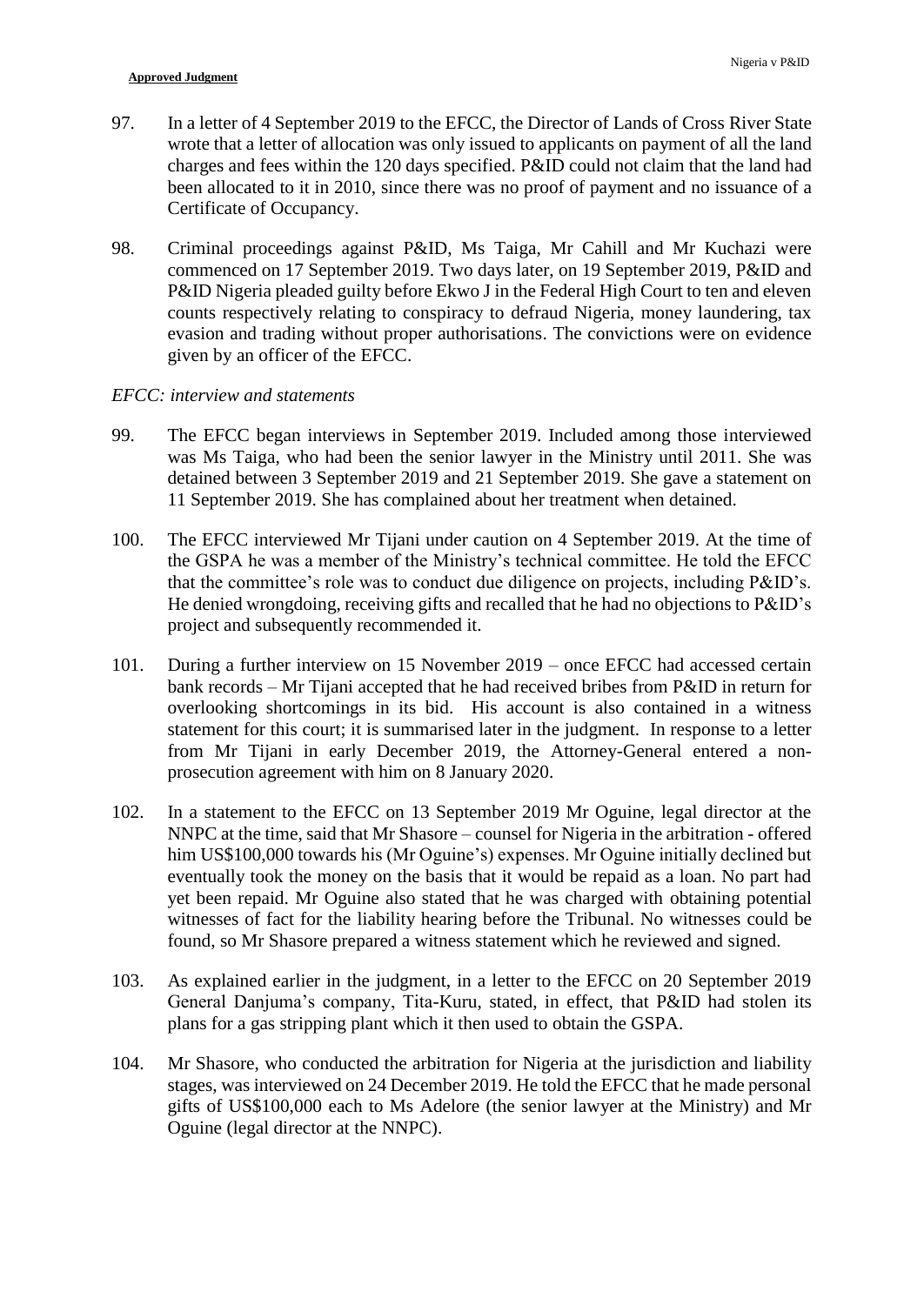105. In an interview on 6 and 7 May 2020 Ms Adelore accepted that she received an unsolicited payment of US\$100,000 in cash from Mr Shasore, which she had a colleague collect from Mr Shasore's office. She has told the EFCC that she felt Mr Shasore was working against Nigeria's interests in the arbitration.

### *EFCC: bank records*

- 106. During its inquiries EFCC obtained bank statements and Swift records of interbank payments in relation to various accounts. Among the information obtained from September 2019, and the date EFCC obtained it, is the following (described in greater detail later in the judgment under "Payments/bribes").
- 107. Ms Taiga received two cash transactions of US\$10,400 and US\$6,500 into her Access Bank account (but not linked to P&ID) (information EFCC obtained on 27 September 2019). There were payments in 2017 into her Zenith Bank account from Eastwise and ICIL (information EFCC obtained on 2 October 2019). Her daughter received payments from ICIL, Ireland, in March 2019 (information EFCC obtained from Citibank NA, London, 2 March 2020).
- 108. Dr Lukman opened a US Dollar account at GT Bank on 16 January 2009, with an initial cash deposit of US\$10,000. Dr Lukman then deposited a further US\$10,000 of cash into another GT Bank account on 8 April 2009 (information EFCC obtained on 5 October 2019).
- 109. Mr Tijani received two payments from Lurgi totalling around £30,000 in April 2014 and April 2015 (information EFCC obtained early November 2019).
- 110. Dr Ibrahim, a member of the technical committee reviewing the GSPA, opened a US dollar account on 28 April 2008 under the name of his company, Equatorial Petroleum Coastal & Process Limited, with an initial cash deposit of US\$10,000. There were further periodic cash deposits totalling US\$69,300 until 2015. On 28 October and 1 December 2008 there were also two cash deposits totalling NGN 4,000,000 (approximately £8,500) into his personal account at Firstbank.
- 111. In March this year Nigeria applied to the US District Court for the Southern District of New York under 28 USC [United States Code] § 1782(a) to obtain discovery of bank accounts at ten different banks. P&ID intervened in the course of the application. It stated that it did not object to the order although its submission to Judge Schofield was that the use of the information obtained should be limited to criminal prosecutions in Nigeria.
- 112. The US court made disclosure orders on 7 May 2020. As a result of the application Nigeria obtained information, including payments to Ms Taiga's daughter in 2009 and 2012.

## *Role of acting chairman of EFCC, Mr Ibrahim Magu*

113. After the hearing I received written submissions relating to the role of acting chairman of EFCC, Mr Ibrahim Magu. On 5 June 2020 the Attorney General, Mr Malami, had sent a letter to President Buhari headed "Flagrant abuse of public office and other infractions committed by Mr Ibrahim Magu, acting chairman of the Economic and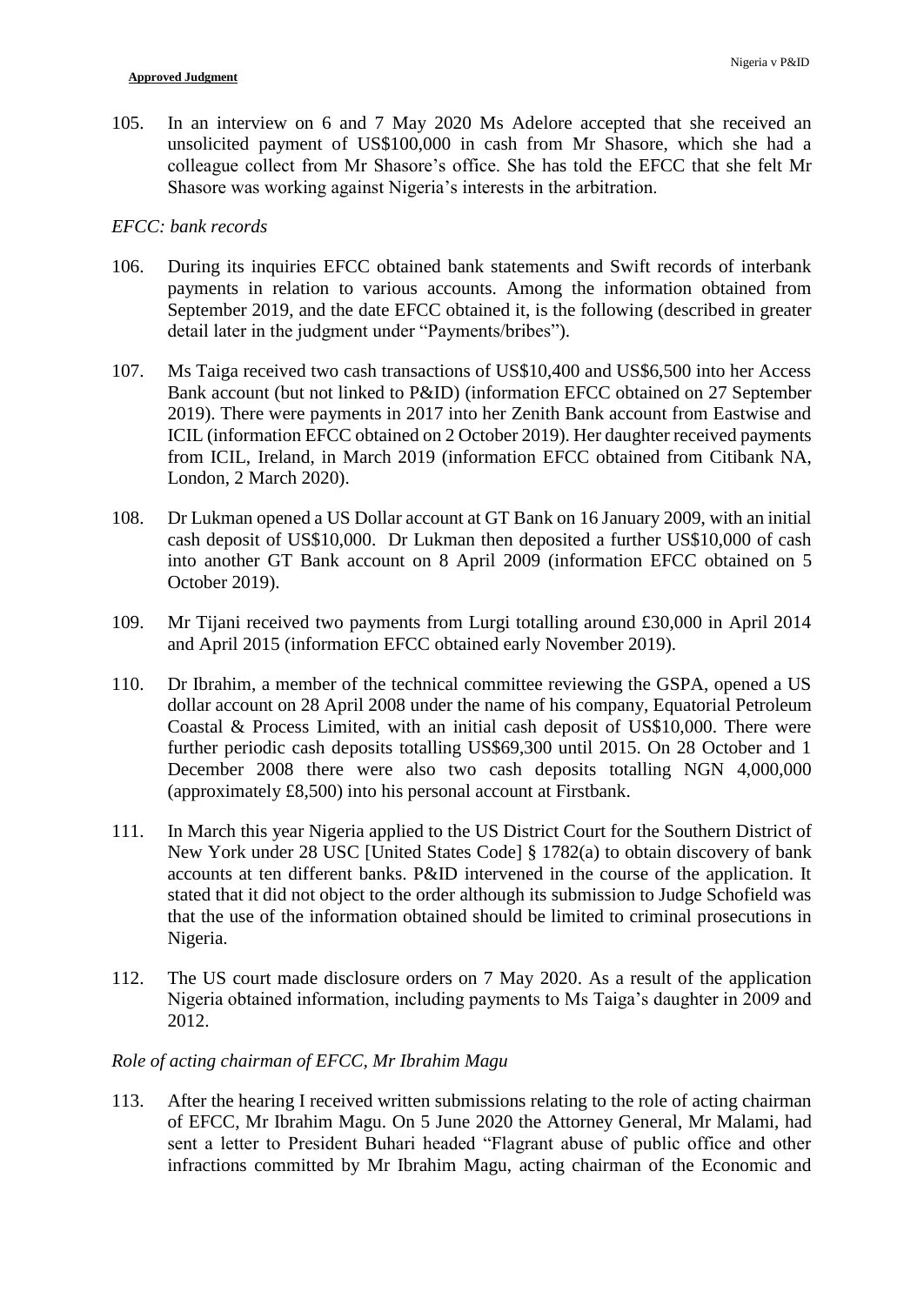Financial Crimes Commission". In the course of the letter the Attorney General stated that as regards the investigation of P&ID, although he had passed on the President's direction in June 2018, the EFCC "did not accord this presidential directive with any serious attention until a year after around July/August when the scale had already tilted dangerously against Nigeria". In view of the delay, the Attorney General continued, he had involved the police. That had prompted Mr Magu to prosecute charges against P&ID, but without recourse to the wider team.

- 114. Mr Magu was detained on 6 July 2020 and a panel is investigating matters. On 31 July 2020, after the hearing before me, a Nigerian news outlet, *The Cable*, published what purported to be a copy of the Attorney General's letter of 5 June 2020 and the reply of Mr Magu. In Mr Magu's reply he says that the EFCC investigation was conducted expeditiously in 2018-2019, and that a staggering and unprecedented volume of work was done in less than a year.
- 115. After *The Cable* report, on 4 August 2020, the Attorney General wrote again to the President under the same heading. He sought to clarify that his complaint was against Mr Magu and his lack of support within the EFCC for the P&ID investigation. The EFCC had begun the investigation, he said, but it had taken a lot of coercion from his office to have the investigation progress. Under Mr Magu, said the letter, the EFCC did not share information with the Attorney General's office or the police.
- 116. In a further statement for the court Mr Malami states that he has never seen what is reported as Mr Magu's letter and his understanding is that the President has never received it. He states that despite his criticisms of Mr Magu's personal handling of the EFCC investigations into P&ID, the investigation itself made excellent progress.

# **Payments/alleged bribes**

- 117. In his fourth witness statement in these proceedings the Attorney General, Mr Malami, acknowledges that fraud has been endemic in Nigeria, until the arrival of President Buhari in 2015 at the very highest levels, and especially in the oil and gas sector. He adds that the endemic corruption, which the present regime was taking great strides to eliminate, was in existence at the time the GSPA was entered into, when the dispute arose and during the early stages of the arbitration.
- 118. The alleged bribes which Nigeria relied on for the purposes of the hearing were collected in a schedule. In summary the date and amount of these payments, their source, and the date Nigeria uncovered them, are as follows:

## *Ms Taiga, senior legal adviser to the Ministry at time of GSPA*

- 119. On 19 and 20 August 2010 Ms Taiga made two payments into her Access Bank account, in total US\$10,400. Ms Taiga says this cash may well have come from the sale of a car or property from her late mother's estate. In her second statement, she says that it represented the proceeds of sale of a number of vehicles and a plot of land.
- 120. There was a further deposit of US\$6,500 on 14 June 2013 in the Access account. Ms Taiga made a payment to her daughter the same day of US\$6,500. In her first statement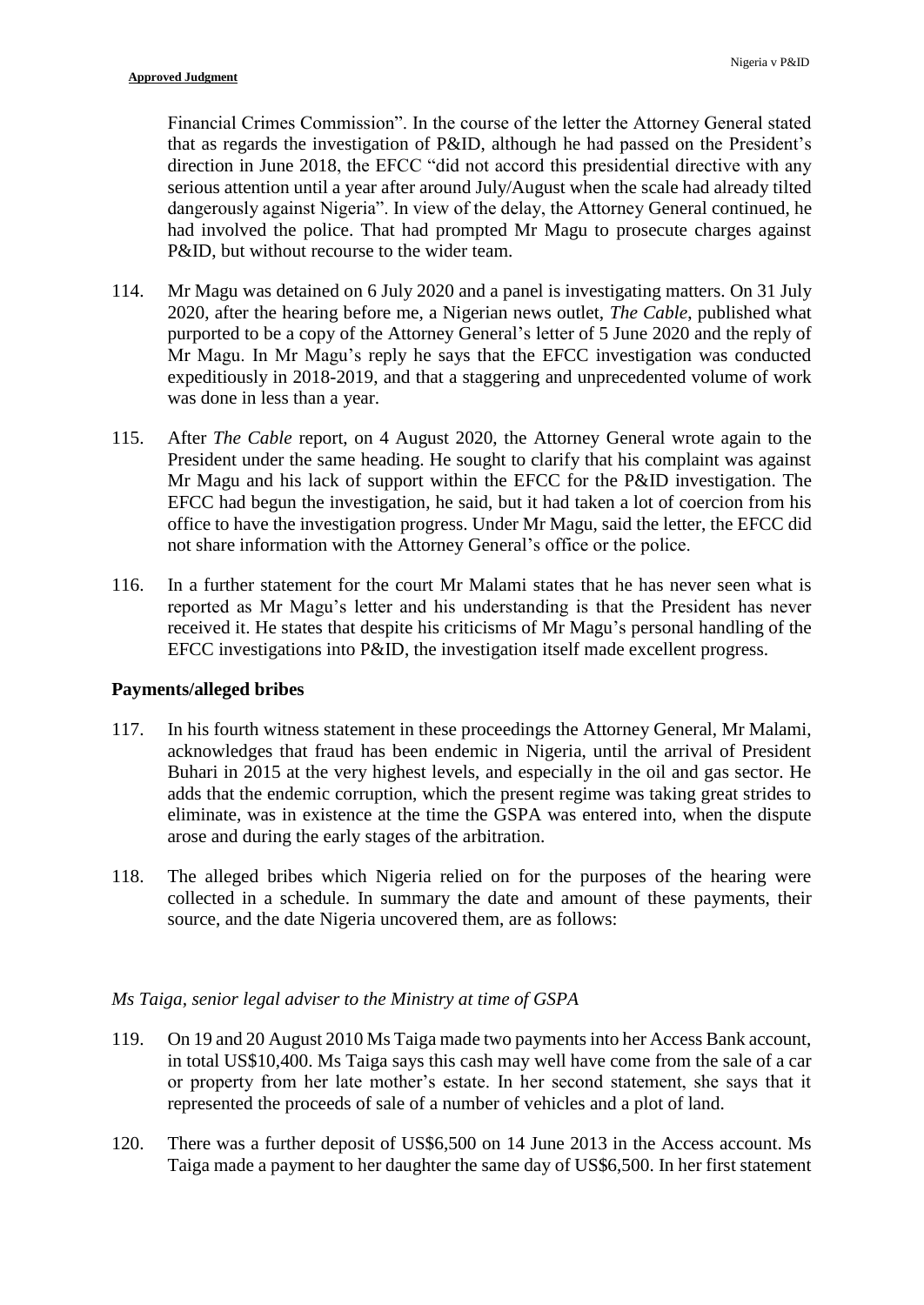Ms Taiga says that the US\$6,500 may have been a loan from a family member intended for her daughter.

- 121. Ms Taiga received US\$1,000 on 14 September 2015 from Eastwise Trading Ltd; US\$10,000 on 18 December 2017 from ICIL; and US\$10,000 on 27 June 2018, also from ICIL. Eastwise and ICIL are associated companies of P&ID.
- 122. There were payments of EUR 500 on each of 1 March and 25 March 2019 from ICIL. The EFCC uncovered these on 2 March 2020.
- 123. Mr Cahill says he has made further transfers to Ms Taiga since she was released from custody, but there is no information about how these payments were made and in what amount.

# *Ms Taiga's daughter*

124. As a result of its application in New York under 28 USC § 1782(a) in March this year, Nigeria discovered payments to Ms Taiga's daughter of US\$4,969.50 on 30 December 2009 and US\$5,000 on 31 January 2012 respectively. Their source was companies associated with Messrs Quinn and Cahill, Marshpearl Ltd and Kristholm Ltd respectively.

## *Mr Tijani, member of the Ministry's technical committee at time of GSPA*

125. In addition to the US\$50,000 cash which Mr Tijani says he was given as a gift in April 2009 – described shortly - there was a payment of some US\$30,000 by SESFTF Progress Limited (a company controlled by Messrs Quinn and Cahill) to Conserve Oil Limited ("Conserve Oil") (a company associated with Mr Tijani). In addition, Lurgi (a company associated with P&ID) paid Mr Tijani NGN 3,440,000 (approximately £15,310) on 3 April 2014. The same day Mr Tijani was paid NGN 4,350,000 by Conserve Oil. A year later, on 22 April 2015, he was paid NGN 4,000,000 (approximately £13,375) by Lurgi.

*Ibrahim Dikko, Ms Taiga's successor as legal adviser to the Ministry*

126. Mr Quinn offered him US\$2,000 in cash to attend the International Bar Conference in Dublin, which he accepted (although he does not appear to have attended).

## *Ms Adelore and Mr Oguine, legal directors at the Ministry and NNPC respectively*

127. Already mentioned are the payments of US\$100,000 to each of Ms Adelore and Mr Oguine by Mr Shasore on 18 November 2014 (Ms Adelore) and in 2014/2015 (Mr Oguine) respectively.

## *Other payments*

- 128. Nigeria also relies on the payments into the bank accounts of Dr Lukman and Dr Ibrahim, referred to earlier. Nigeria states that their source is unknown at this point.
- 129. In addition to these specific payments, Nigeria also points to a spike in withdrawals from ICIL Nigeria's bank account in Q2 of 2008 and Q1 of 2010 by James Nolan, a long-time business associate of Messrs Quinn and Cahill, and by ICIL's accountant, Mr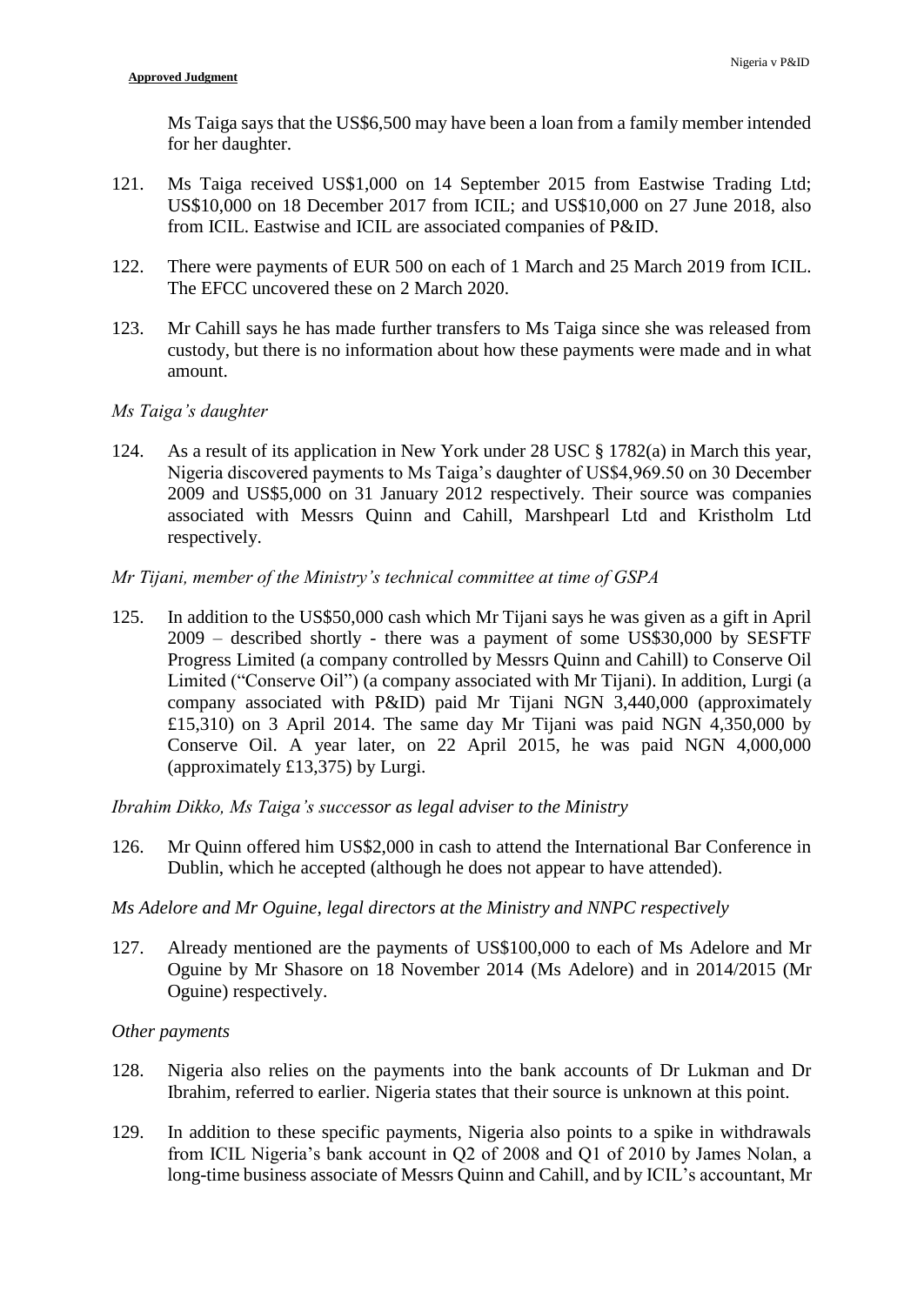Anekperechi Nworgu. In total these amounted to US\$770,000 and NGN 15,000,000 (approximately £122,000) and were mainly in cash.

#### **Witness statements**

130. There are some 34 witness statements before the court, including eight from the Attorney General, Mr Malami. At this point, I offer brief summaries of what I see as the key statements and those which require mention in fairness to their deponents.

#### *Ms Taiga*

- 131. As we have seen, Ms Taiga was legal adviser to the Ministry at time of GSPA. In her first statement she says that at no time did she provide illegitimate assistance to P&ID. She provided legal assistance to her Ministry and did not negotiate the commercial terms of contracts, and that included the GSPA. She witnessed Dr Lukman's signature, but that was routine. She was not responsible for ensuring compliance with public procurement or other legislation. As far as she was aware other ministries and departments were aware of the GSPA. The GSPA appeared a perfectly legitimate contract.
- 132. After she retired in September 2010, she says, she remained in touch with Mr Quinn. The payments which Mr Cahill made to her between 2015 and 2019 were as a favour, and at her request, to meet medical expenses. As regards the payment of US\$10,400 into her Access bank account on 19 and 20 August 2010, Ms Taiga says this cash may well have come from the sale of a car or property from her late mother's estate. Ms Taiga says that the US\$6,500 deposited on 14 June 2013 may have been a loan from a family member intended for her daughter, not from Messrs Quinn or Cahill or anyone associated with P&ID.
- 133. In her second statement, Ms Taiga clarifies what she had previously said about the deposit in her bank account on 19 and 20 August 2010 and explains that it represented the proceeds of sale of a number of vehicles and a plot of land. As to the payments to her daughter in December 2009 and January 2012 by companies associated with Messrs Quinn and Cahill, she says that they provided financial support for private medical treatment in London and had nothing to do with the GSPA.

### *Mr Tijani*

- 134. Mr Tijani was a member of the Ministry's technical committee until he left in January 2011 to become (until 2015) the Commissioner of Energy and Mineral Resources in Lagos State.
- 135. In his first statement to the court, Mr Tijani states that he was chairman of the technical committee to review P&ID's proposal. He says that in early 2009 he attended an unusual meeting in the office of Dr Lukman, the Minister of Petroleum Resources at the time. Mr Quinn, and a colleague, Neil Hitchcock, were there. Dr Lukman directed him to recommend P&ID's project. After the meeting Mr Hitchcock dropped a black bag into his car, describing it as a "gift" and that they normally took care of their friends. It contained US\$50,000 in cash.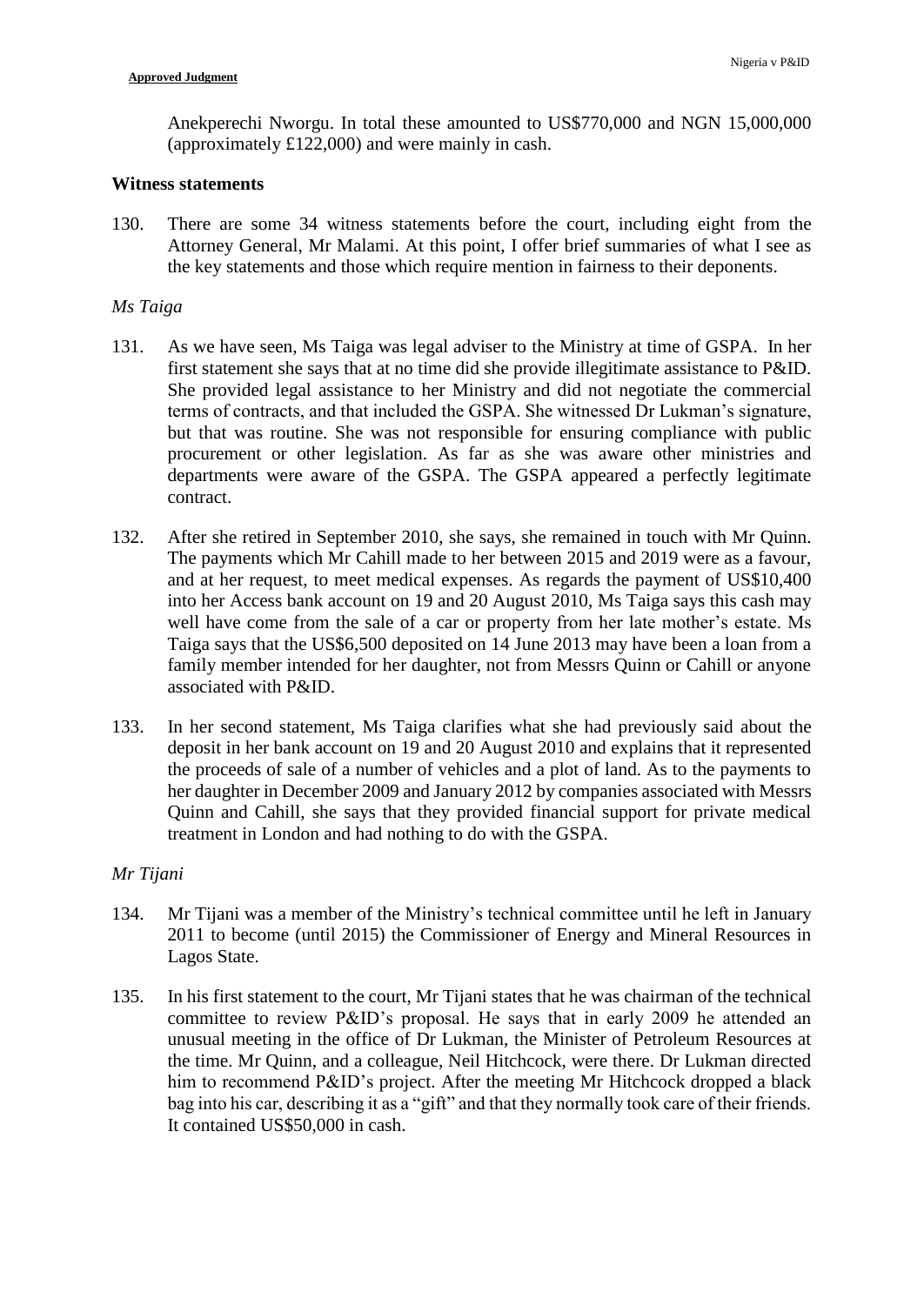- 136. Mr Tijani explains that as chairman of the technical committee he had the responsibility for assessing the project and that his recommendation was mostly binding on the technical side. He states that there were serious concerns about the project, including P&ID's lack of a track record in this area, its failure to respond to the availability of wet gas for the project, which had not been properly investigated by the time the GSPA was executed (which the technical committee learnt about only after the event). Throughout the process the contract was withheld from the Minister responsible for gas resources, Mr Odein Ajumogobia. In approving the project, the committee overlooked the deficiencies because of Dr Lukman's direction.
- 137. Mr Tijani adds that shortly after the GSPA was signed there was a meeting to discuss gas flaring issues in the Calabar region but nobody at the meeting was aware that a contract for a gas processing plant in the area had been signed and Dr Lukman kept silent about it.
- 138. In his statement, Mr Tijani confirms the bribes outlined earlier in the judgment. The payment of US\$30,000 to Conserve Oil on 17 October 2013 was intended for him personally; the two payments of NGN 3,440,000 and NGN 4,350,000 on 3 April 2014 from Lurgi and Conserve Oil were intended as P&ID's contributions to his son's wedding (the second being funded out of an earlier payment by Lurgi to Conserve Oil on 10 March 2014).
- 139. Mr Tijani says that none of these payments were for services rendered by Conserve Oil in connection with the "Bonga Audit" project. He was not involved with that project beyond making the initial recommendation of Conserve Oil, the company of his close friend from childhood, Mr Tunde Odebunmi. It was only later when he retired from his post as the Lagos State Energy and Mineral Resources Commissioner in May 2015 that he acquired an interest in Conserve Oil.

#### *Mr Cahill's statements*

- 140. Mr Cahill was Mr Quinn's business partner and co-founder of P&ID. For the purposes of the proceedings before the court Mr Cahill has given two statements. He denies that the GSPA or the Awards were procured by fraud, corruption or other illegal conduct.
- 141. In his first statement he accepts at paragraph 50 that the costs sunk in the preparatory work, referred to in paragraph 47 of Mr Quinn's statement, were funded by Tita-Kuru. However, because Nigeria never challenged that part of Mr Quinn's evidence it was not a contentious issue in the arbitration. As regards finance for the GSPA, Mr Cahill states at paragraph 80:

"It was never intended that the finance for the entire project would come from spare cash which [Mr Quinn] and I might have…we intended to fund the project with our own money to the point at which it became bankable, and thereafter we would raise finances…P&ID had been incorporated in the BVI in part to be an entity which would be attractive to lenders  $-$  a 'bankable' proposition. We were comfortable with the notion that the General [Danjuma] might be the source of such funding, but we were also nurturing interest from our discussions with other potential funders."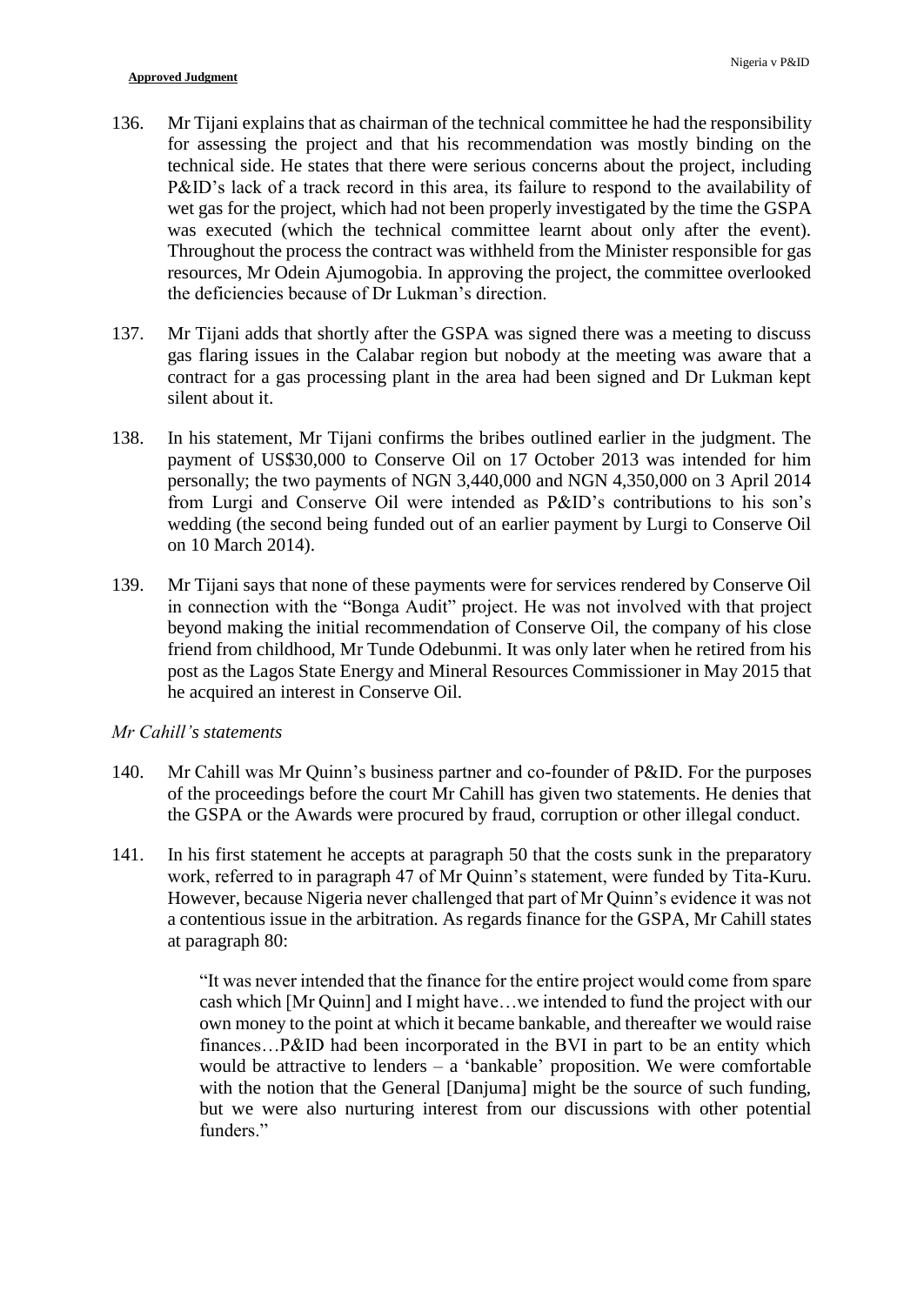- 142. In his second statement, Mr Cahill adds that when Mr Quinn said in his witness statement for the arbitration that the Cross River State Government had approved the land for the GSPA plant, that was accurate; Mr Quinn had not said that P&ID had bought the land.
- 143. Regarding the payments which Nigeria says are bribes, Mr Cahill says in his first statement that Mr Quinn and he became friendly with Ms Taiga when she was in the Defence ministry. He knew nothing about the deposit of US\$10,400 in her bank account in August 2010. After she retired as a civil servant, Mr Cahill said, she would telephone him during Mr Quinn's long illness and he was happy to provide her with support.
- 144. Mr Cahill states that he arranged for Ms Taiga to receive US\$1000 through one of his companies, Eastwise Trading Ltd in September 2015. When she had a bad fall in late 2017, he made two payments through ICIL, each of US\$10,000, on 18 December 2017 and 27 June 2018. They were not large amounts to him and intended for an old friend needing to meet medical needs. There were two further payments of US\$500 each in March 2019, which his (Mr Cahill's) assistant made, possibly for medical expenses. Mr Cahill adds that he provided further (unspecified) assistance to Ms Taiga for legal and other expenses after her release from arrest in September 2019.
- 145. In his first statement Mr Cahill denies the "black bag" cash payment of US\$50,000 to Mr Tijani allegedly made in April 2009. Further, he adds, Mr Tijani was not remotely critical to obtaining the GSPA. As to the payments to Mr Tijani and Conserve Oil, these were for the services provided to Lurgi in obtaining technical personnel for the "Bonga Audit" project in 2013. Payment had been made of US\$30,000 in October 2013 from another company he controlled, SESFTF Progress Ltd, since Lurgi had a joint account and payment (which Mr Tijani was insisting on) might be delayed. The Bonga Audit work was completed by the end of 2014.
- 146. In his second statement, Mr Cahill says that they chose Mr Tijani to assist with the Bonga Audit given his former membership of the technical committee of the Ministry and his extensive experience in the petroleum industry. The payment of N4,350,000 in March 2014 was to Conserve Oil for services rendered; he did not know whether it was then paid to Mr Tijani, although it would not surprise him since Conserve Oil was his company. Mr Cahill cannot recall the two payments of some US\$30,000 made to Mr Tijani personally on 3 April 2014 and 22 April 2015, but he had no doubt that they were for Bonga Audit work and it was entirely possible that they were bonus payments.
- 147. As for the payments to Ms Taiga's daughter of US\$4,969.50 and US\$5,000 in December 2009 and January 2012, which the Nigerian authorities had recently learnt about in the US, he had been told by someone working for ICIL at the time that he recalled they would be to help Ms Taiga with her medical expenses. They would have been authorised by Mr Quinn, who was the type of person who would always want to assist a friend.
- 148. The payment to Mr Dikko, explains Mr Cahill, would have been Mr Quinn's hometown pride, with the IBA conference occurring in Dublin.
- 149. Mr Cahill explains in his second statement that during the negotiation process of the GSPA, in response to inquiries about progress, government officials would occasionally provide an update and from time to time documents. That included Dr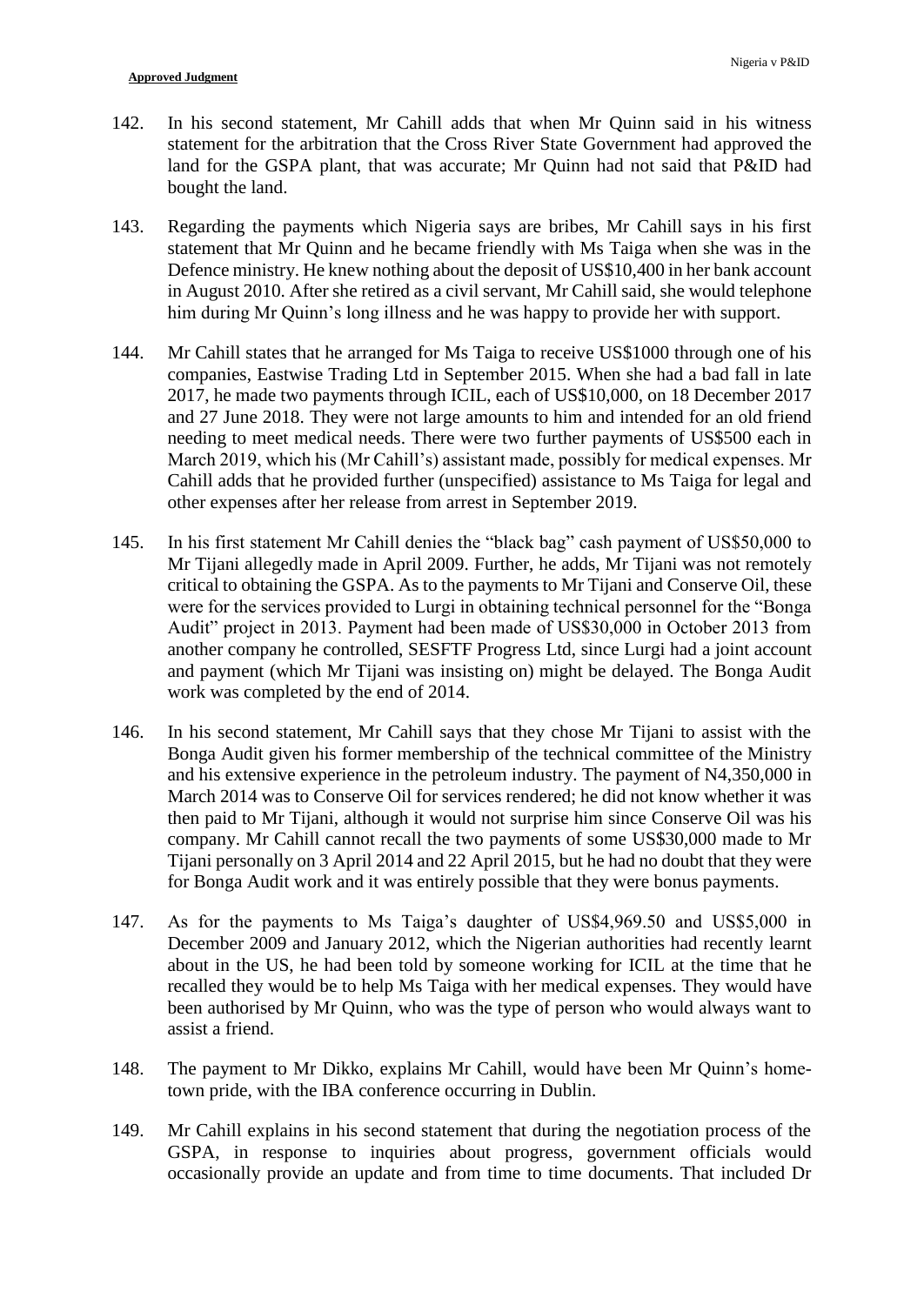Ibrahim, who was the likely source of an internal Ministry memorandum referred to in Mr Quinn's witness statement for the arbitration.

## *Mr Nolan*

150. Mr Nolan has worked with Messrs Quinn and Cahill for many years. In his first statement he attributes the spikes in ICIL's cash withdrawals in 2008 and 2010 to Nigeria being a cash economy and to the need for cash for foreign exchange transactions on the parallel market. He also refers to cash being required for salaries, contractor payments, accommodation, travel and so on in relation to ICIL's various projects in Nigeria.

## *Ramatu Lukman*

151. Ramatu Lukman is the daughter of Dr Lukman, who was Minister of Petroleum Resources at the time of the GSPA and who died in 2014. She refers to Dr Lukman's distinguished career, both in Nigeria and internationally. She states that he was a devoted public servant, of the highest integrity and would never have taken a bribe. As to the deposits of US\$10,000 in 2009 in the GT Bank accounts, she says that may have been her father bringing relatively modest amounts of cash into Nigeria, as he was permitted to do, to help with the costs of living when he was there.

# **Legal framework**

## *Position prior to award*

- 152. Section 73 of the 1996 Act governs the position before an award is published: it has no relevance to the conduct of the party from that moment onwards: *Merkin and Flannery on the Arbitration Act 1996* (6th edn) at [73.7]. Under it parties lose their right to object to a serious irregularity like fraud unless they raise the matter "forthwith" and can show that, at the time they took part or continued to take part in the proceedings, they did not know and could not with reasonable diligence have discovered the grounds for their objection.
- 153. In *Sumakan Ltd v Commonwealth Secretariat* [2007] EWCA Civ 1148, [2008] 2 All ER (Comm) 175 the Court of Appeal agreed with Toulson J that it was wrong to construe section 73 to hold that a person could with reasonable diligence have discovered facts which it neither knew nor believed nor had grounds to suspect: [36], [38], [62].

## *Extending time and the Kalmneft factors*

154. Section 70(3) of the 1996 Act applies a 28 day time limit to an application or appeal under sections 67, 68 or 69. As a result of section 80(5) the court has discretion to extend the time limit. Colman J considered the background to this discretion in *AOOT Kalmneft v Glencore* [2001] 2 All E.R. (Comm) 577, [2002] 1 Lloyd's Rep 128 – a case of an alleged procedural irregularity – and continued:

> "[59] Accordingly, although each case terms on its own facts, the following considerations are, in my judgment, likely to be material:

(i) the length of the delay;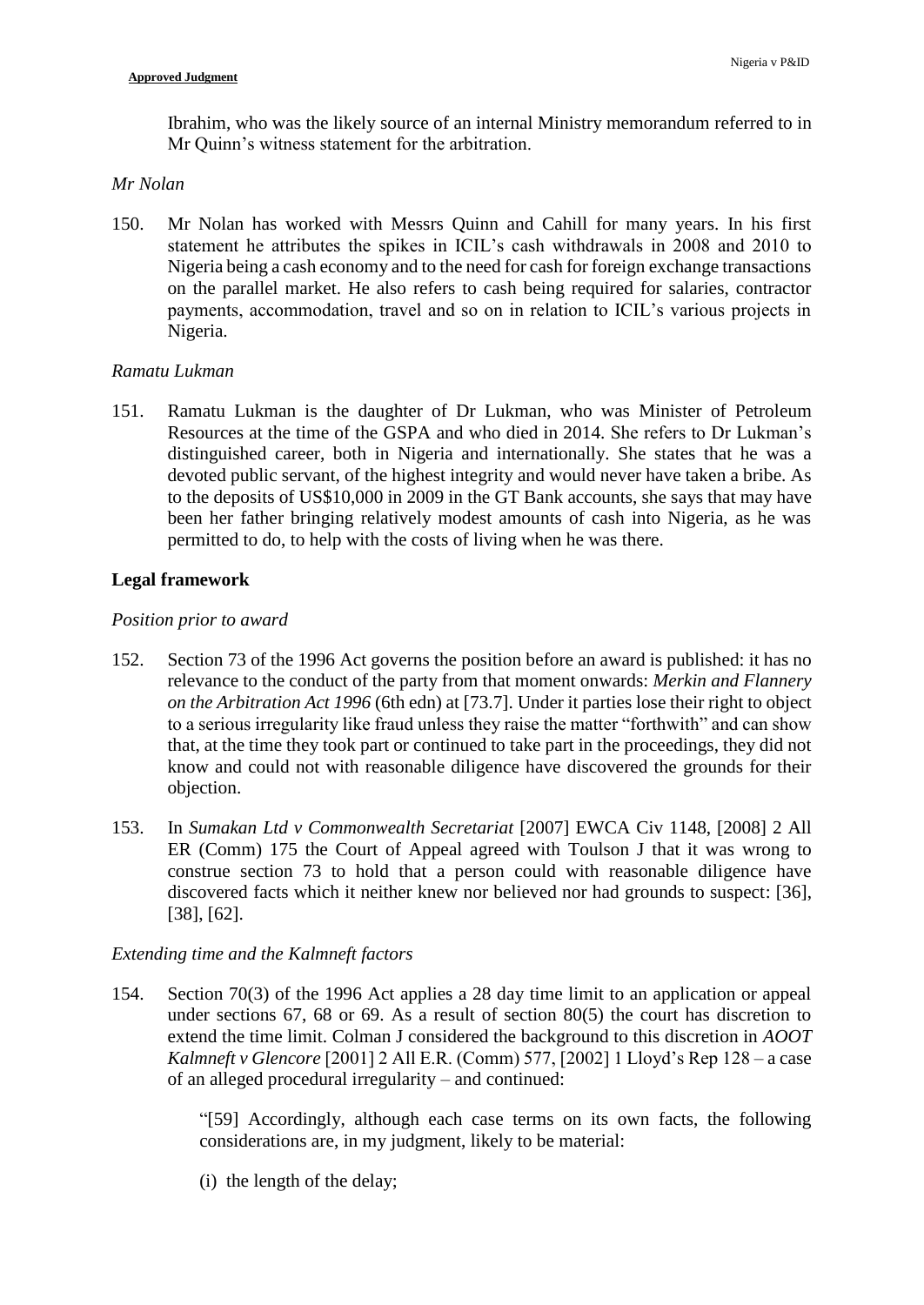(ii) whether, in permitting the time limit to expire and the subsequent delay to occur, the party was acting reasonably in all the circumstances;

(iii) whether the respondent to the application or the arbitrator caused or contributed to the delay;

(iv) whether the respondent to the application would by reason of the delay suffer irremediable prejudice in addition to the mere loss of time if the application were permitted to proceed;

(v) whether the arbitration has continued during the period of delay and, if so, what impact on the progress of the arbitration or the costs incurred in respect of the determination of the application by the court might now have.

(vi) the strength of the application;

(vii) whether in the broadest sense it would be unfair to the applicant for him to be denied the opportunity of having the application determined."

### *The Kalmneft factors and (i)-(iii) as primary factors*

- 155. Later courts have regularly applied the so-called *Kalmneft* factors. In *Terna Bahrain Holding Company WLL v Bin Kamil Al Shamsi* [2012] EWHC 3283 (Comm), [2013] 1 Lloyd's Rep 86 Popplewell J stated them in a slightly refined form ([27]) and some courts have used these. The *Kalmneft* factors have been regarded as exhausting the considerations bearing on the exercise of the discretion to extend time.
- 156. In *Nagusina Naviera v Allied Maritime Inc* [2002] EWCA Civ 1147, [2003] 2 CLC 1, the Court of Appeal held that a judge's exercise of discretion refusing to extend the time for service of an arbitration appeal under section 1(2) of the Arbitration Act 1979 could not be faulted. One of the submissions the court considered was that, although made under different provisions, the judge had not considered all the *Kalmneft* factors. At paragraph [39] Mance LJ (with whom Simon Brown and Latham LJJ agreed) said the judge had well in mind as primary factors those which in *Kalmneft* were factors (i)–  $(iii)$ .
- 157. In his discussion of what in *Kalmneft* is factor (vi), Mance LJ thought it material that the case was not one where the appellants' challenge was "so strong that it would obviously be a hardship for them not to be able to pursue it": [41]. As to factor (vii), he said that considerations of overall justice and fairness had always to be viewed in the particular context that Parliament and the courts had repeatedly emphasised the importance of finality and time limits for any court intervention in the arbitration process: [42].
- 158. Later courts have taken Mance LJ's remarks in *Nagusina* as determining that factors (i)–(iii) are primary factors. Thus in *L Brown & Sons Ltd v Crosby Homes (North West)*  Ltd <sup>[2008]</sup> EWHC 817 (TCC), <sup>[2008]</sup> BLR 366, Akenhead J said that the weight to be given to factor (vi) (the strength of the section 68 application) was not a primary factor, but "an intrinsically weak case will count against the application for extension whilst a strong case would positively assist the application": [32 (c)]. Among other examples is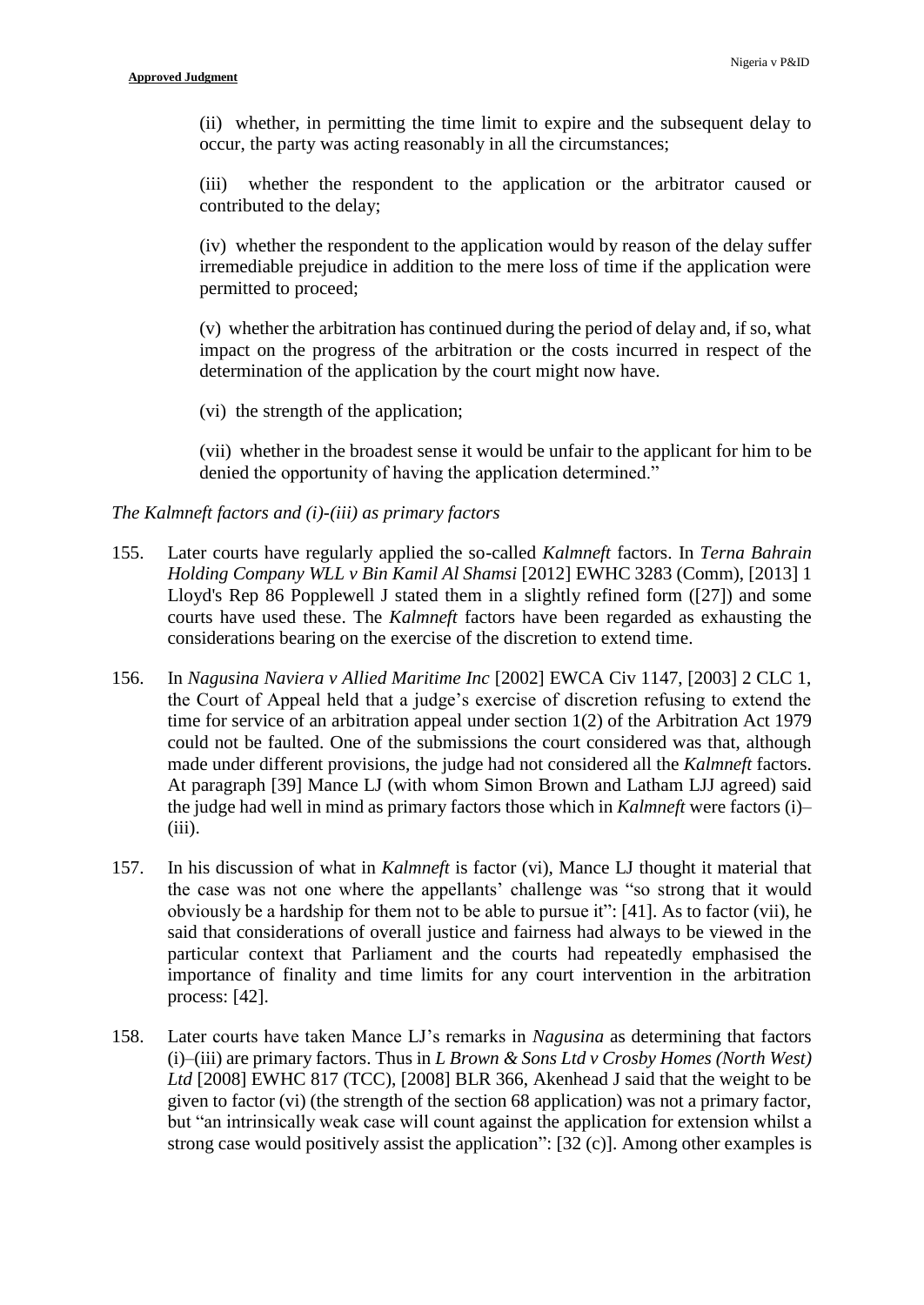*Daewoo Shipbuilding v Songa Offshore Equinox* [2018] EWHC 538 (Comm), [2018] 1 Lloyd's Rep 44, [89], per Bryan J.

159. However, in *Ali Allawi v The Islamic Republic of Pakistan* [2019] EWHC 430 (Comm), Carr J said:

> "[47] For my part I do not read that judgment [*Nagusina*] as authority for the proposition that the first three factors are necessarily of more significance than any others. What weight each factor is to be attributed will depend on the facts of each case. All factors are relevant for consideration."

- 160. If it were necessary, I would regard Carr J's approach as correct. In my view her Ladyship's approach is consistent with the judicial power being exercised, a discretion, so that the weight given to each *Kalmneft* factor must vary with the context. As Colman J stated in the original enunciation of the factors, "each case turns on its own facts".
- 161. Mance LJ explained in *Nagusina* that Parliament and the courts had repeatedly emphasised the importance of finality and time limits in arbitration. Certainly section 1(a) of the 1996 Act states as a general principle that the object of arbitration is the resolution of disputes without unnecessary delay, and section 1(c) states nonintervention by the courts as another general principle. These point in favour of the importance of factors (i)-(iii). However, as general principles section 1 also refers to the fair resolution of disputes (sub-section (a)), and to party autonomy, subject only to public interest safeguards (sub-section (b)). It may have been that Carr J had these other general principles in mind in her analysis of the potential importance of the *Kalmneft* factors (iv)-(vii), depending on the circumstances.

#### *Factors (i)-(iii): extent and reasons for delay*

- 162. In *Kalmneft* [2001] 2 All E.R. (Comm) 577, [2002] 1 Lloyd's Rep 128, Colman J emphasised that the relatively short period of time for making an application for relief under sections 67 and 68 reflected the principle of finality; parties had to live with an award unless they moved with great expedition: [52]. This need for expedition identified by Colman J recurs in the case law.
- 163. Important in this regard is *Terna Bahrain Holding Company WLL v Bin Kamil Al Shamsi* [2012] EWHC 3283 (Comm), [2013] 1 Lloyd's Rep 86. There Popplewell J refused to extend time to challenge an award because the applicant would in any event have failed in its serious irregularity challenge. However, he considered whether an extension would have been refused as a matter of discretion. From the authorities he derived the following principles governing an extension of time:

"[27]…Section 70(3) of the Act requires challenges to an award under sections 67 and 68 to be brought within 28 days. This relatively short period of time reflects the principle of speedy finality which underpins the Act, and which is enshrined in section 1(a). The party seeking an extension must therefore show that the interests of justice require an exceptional departure from the timetable laid down by the Act. Any significant delay beyond 28 days is to be regarded as inimical to the policy of the Act."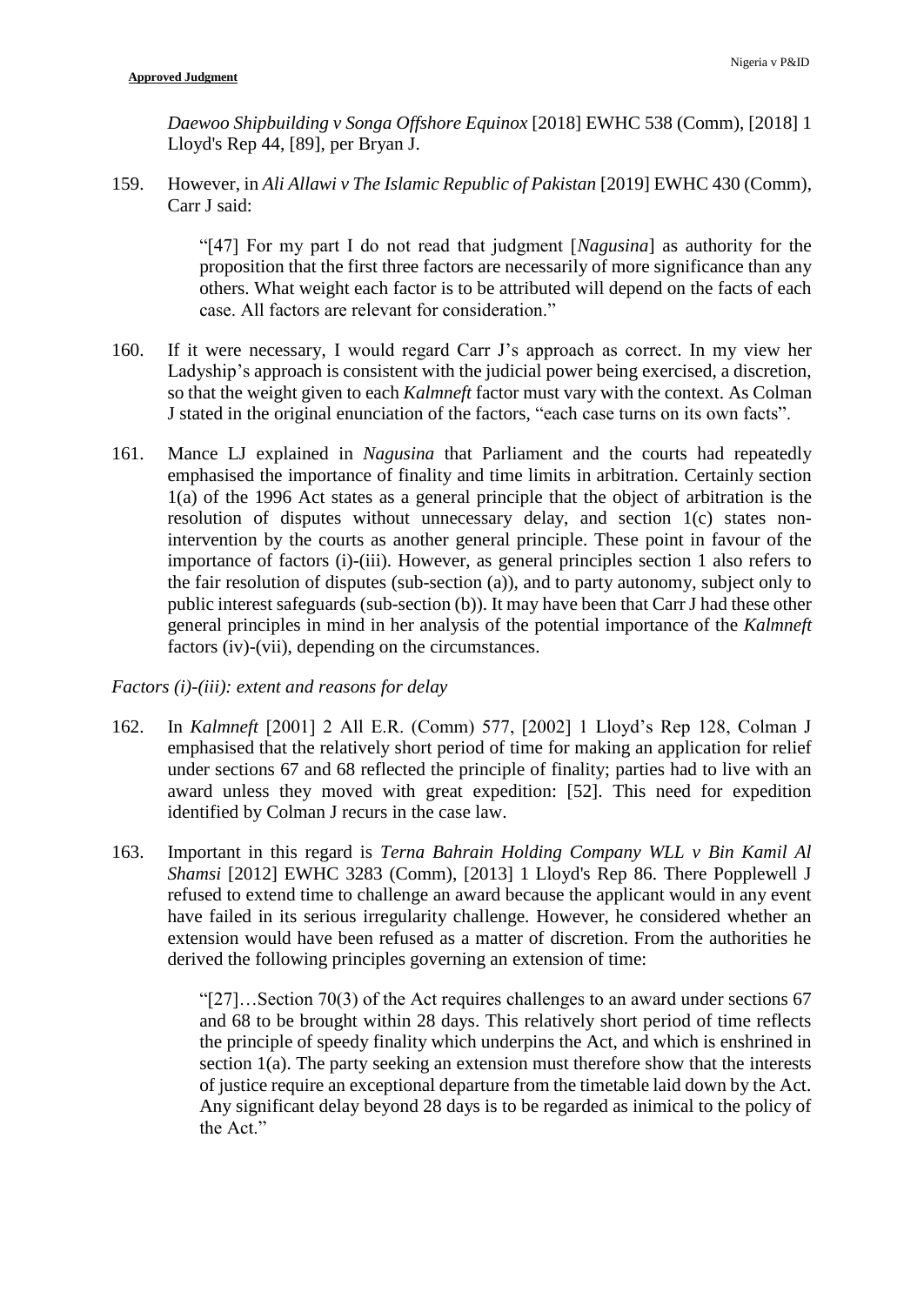164. Popplewell J then restated the *Kalmneft* factors and made four observations. First, delay had to be judged against the yardstick of the 28 days provided for in the Act: a delay measured even in days was significant, one measured in many weeks or in months was substantial: [28]. He continued:

> "[29] Secondly, factor (ii) involves an investigation into the reasons for the delay… [W]here the evidence is consistent with laxity, incompetence or honest mistake on the one hand, and a deliberate informed choice on the other, an applicant's failure to adduce evidence that the true explanation is the former can legitimately give rise to the inference that it is the latter.

> [30] Thirdly, factor (ii) is couched in terms of whether the party who has allowed the time to expire has acted reasonably. This encompasses the question whether the party has acted intentionally in making an informed choice to delay making the application…[I]n cases of intentional non-compliance with time limits, a public interest is engaged which is distinct from the private rights of the parties. There is a public interest in litigants before the English Court treating the Court's procedures as rules to be complied with, rather than deliberately ignored for perceived personal advantage.

> [31] Fourthly, the Court's approach to the strength of the challenge application will depend upon the procedural circumstances in which the issue arises. On an application for an extension of time, the Court will not normally conduct a substantial investigation into the merits of the challenge application, since to do so would defeat the purposes of the Act. However, if the Court can see on the material before it that the challenge involves an intrinsically weak case, it will count against the application for an extension, whilst an apparently strong case will assist the application."

165. At paragraph [32] Popplewell J then considered cases where the court was examining an extension of time when also considering the substantive issue (what could be described as a rolled-up hearing). As regards cases like the present, where by contrast the extension of time is being heard as a preliminary issue, he said:

> [33]…[W]here the court can determine that the challenge will succeed, if allowed to proceed by the grant of an extension of time, that may be a powerful factor in favour of the grant of an extension, at least in cases of a challenge pursuant to s. 68. In such cases the court will be satisfied that there has been a serious irregularity giving rise to substantial injustice in relation to the dispute adjudicated upon in the award. Given the high threshold which this involves, the other factors which fall to be weighed in the balance must be seen in the context of the applicant suffering substantial injustice in respect of the underlying dispute by being deprived of the opportunity to make his challenge if an extension of time is refused. Where the delay is due to incompetence, laxity or mistake and measured in weeks or a few months, rather than years, the fact that the court has concluded that the s. 68 challenge will succeed may well be sufficient to justify an extension of time. The position may be otherwise, however, if the delay is the result of a deliberate decision made because of some perceived advantage."

166. After canvassing the circumstances, Popplewell J concluded that the 17 weeks delay in that case was for deliberate, tactical advantage, and culpability for it was very high: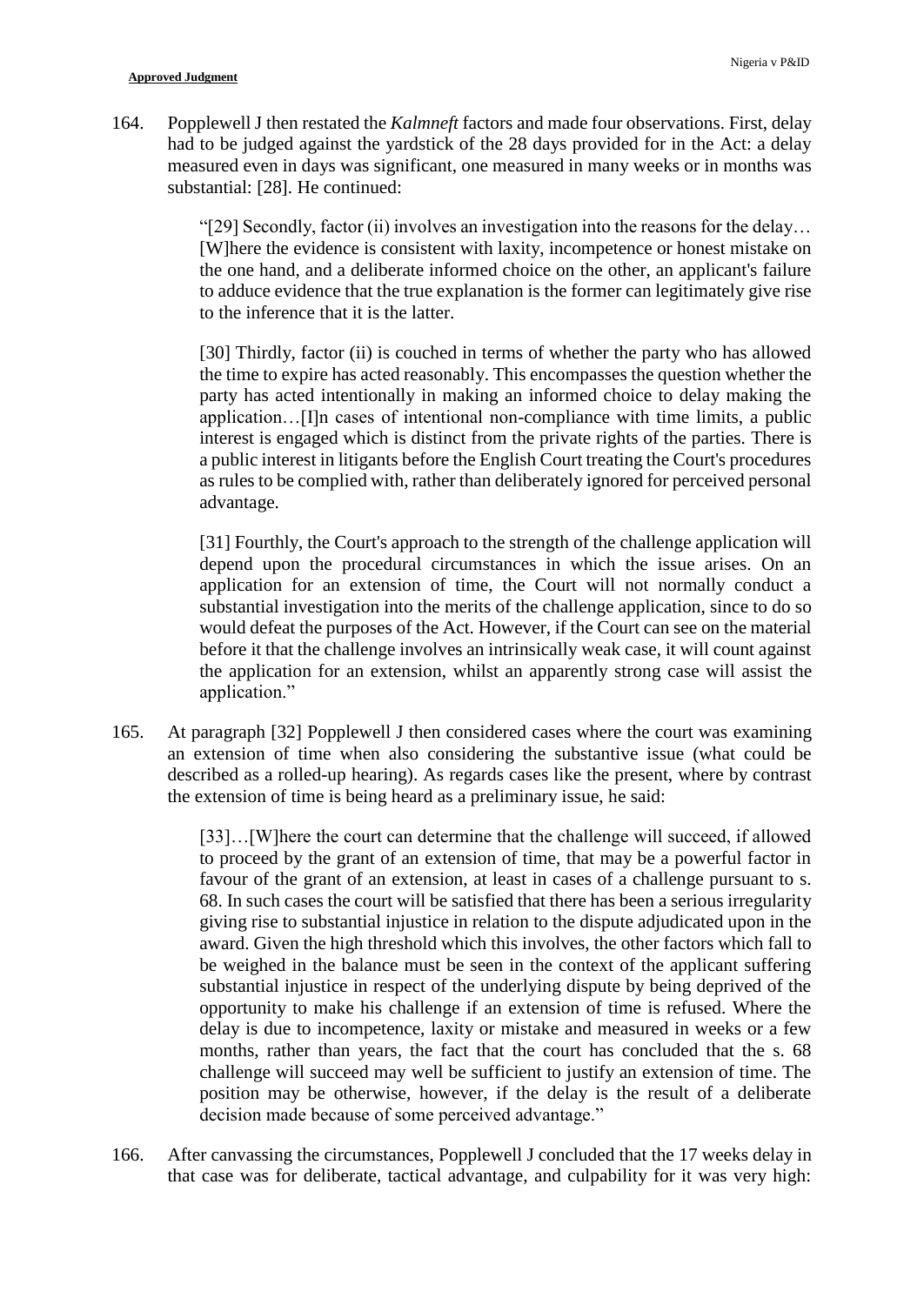[74]. The principle of finality in the Act would be undermined if parties could deliberately delay for a tactical advantage and the court would not be sympathetic in such cases: [82]. That was so even for an applicant who has good grounds for challenging the award: [83].

# *Fraud and the Kalmneft factors*

- 167. Relevant to the court's discretion in deciding whether to grant an extension of time is the strength of the applicant's case on the merits, factor (vi).
- 168. In brief, section 68(1) of the 1996 Act provides that an arbitral award may be set aside on the grounds of a serious irregularity affecting the tribunal, the proceedings or the award. Under section 68(2) a serious irregularity means one which causes substantial injustice to the applicant and which is listed in the sub-section, including (g) "the award being obtained by fraud or the award or the way in which it was procured being contrary to public policy".
- 169. There is a high hurdle to set aside awards under section 68, including for fraud and breach of public policy: see the synthesis in *Stockman Interhold v Arricano Real Estate* [2017] EWHC 2909 (Comm), [2018] 1 Lloyd's LR 135, [169], per Christopher Hancock QC, sitting as a Deputy High Court Judge.
- 170. Counsel cited eight cases involving extension applications where fraud was alleged. Of the cases where the application was refused, the applicant was either aware of the position, the fraud allegations were weak or both these considerations were in play. Thus in *Thyssen Canada Ltd v Mariana Maritime SA* [2005] EWHC 219 (Comm), [2005] 1 Lloyd's Rep 640, involving a five month delay, evidence of the alleged perjury was available to the appellant during the arbitration with reasonable diligence, but there was a deliberate tactical decision not to rely on it on since the new evidence could damage its own case: [35]. While expressing no overall view on the merits, Cooke J noted that the allegation of perjury in the case faced "obvious challenges". "Whilst the strength of the application is one which the Court can take into account", he said, "it is self-evident in the present case that there are extensive conflicts of evidence between the parties": [56].
- 171. In *DDT Trucks of North America Ltd v DDT Holdings Ltd* [2007] EWHC 1542 (Comm) | [2007] 2 Lloyd's Rep 213 Cooke J had no difficulty in refusing an extension of 14/15 weeks (a "futile exercise"). The section 68 challenge was "bound to fail", he held, because evidence of the alleged perjury was available to the appellant throughout but its lawyer had forgotten about it. In any event, the evidence was not so strong that it could reasonably be expected to affect the outcome of the arbitration ([27]-[30]).
- 172. The position was similar in *L Brown & Sons Ltd v Crosby Homes (North West) Ltd* [2008] EWHC 817 (TCC), [2008] BLR 366 (documents allegedly withheld in first arbitration in possession of appellant before 28 day deadline expired; solicitor's explanation for needing extra 66 days to draft the application unconvincing ([57]); in any event, fraud challenge "very much at the intrinsically weak end of the spectrum" ([81])); *Colliers International Property Consultants v Colliers Jordan Lee Jafaar SDN BHD* [2008] EWHC 1524 (Comm), [2008] 2 Lloyd's Rep 368 (no evidence (a) of the alleged fraud or (b) to show that it could not have been raised during arbitration ([32]); *Nestor Maritime SA v Sea Anchor Shipping Co Ltd* [2012] EWHC 996 (Comm), [2012]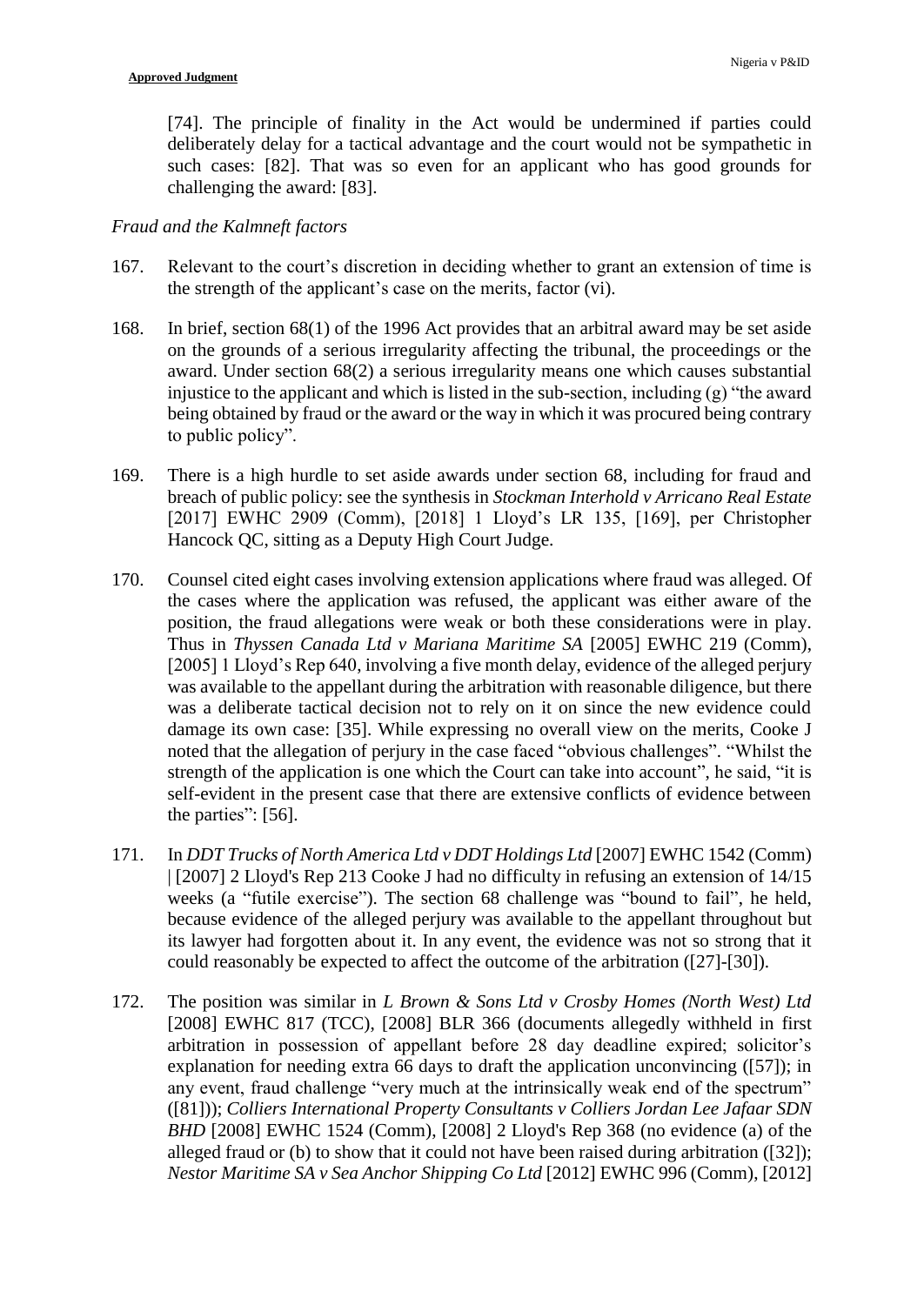2 Lloyd's Rep 144 (alleged fraud in technical evidence about ship's thickness measurements reasonably discoverable sooner than the six months delay; in any event application under section  $68(2)(g)$  at best extremely weak ([28], [54]).

- 173. The three remaining cases, where an extension was granted were, unlike the present, rolled up hearings so that the court was considering the exercise of its discretion to extend the time limit in the context of a full consideration of the merits. In *Elektrim SA v Vivendi Universal SA* [2007] EWHC 11 (Comm), [2007] 1 Lloyd's Rep 693, the appellant alleged that a document had been fraudulently withheld in the arbitral proceedings. Although Aikens J held that there was no evidence of deliberate concealment, he held that it was reasonable to wait until the matter was investigated, then to make the extension application at the same time as the substantive challenge: [72].
- 174. Then in *Chantiers de l'Atlantique SA v Gaztransport & Technigaz SAS* [2011] EWHC 3383 (Comm) the allegation was that scientific evidence presented in the arbitration was fabricated and contradictory evidence deliberately withheld. Flaux J held that the deliberately misleading evidence did not have an effect on the tribunal's decision: [296]. Given the significance of the allegations, he also held, it had been a responsible approach that the appellant should investigate the matter properly before making the application: [66].
- 175. Finally, in *Celtic Bioenergy Ltd v Knowles Ltd* [2017] EWHC 472 (TCC), [2017] 1 Lloyd's Rep 495, Jefford J granted the extension after a short delay in a case where there was a deliberate and "utterly misleading" withholding of information from the tribunal on significant issues in the case: [53].
- 176. Citing *Elektrim* and *Chantiers* cases, Russell on Arbitration, 24th ed, London, 2015 suggests that cases regarding alleged fraud under  $s.68(2)(g)$  are arguably treated as special cases for the purposes of granting an extension, "for if the relevant evidence comes to light after the award (as it necessarily has to for an arguable  $s.68(2)(g)$ ) application to be made) and is then investigated diligently by the applicant an extension of time would usually be granted."

# *Relief from sanctions*

177. Nigeria requires relief from sanctions for adducing new evidence in response to P&ID's enforcement application after the deadline directed by Bryan J in his Order dated 21 October 2018. The test for granting relief from sanctions is the three-stage test in *Denton v TH White* [2014] EWCA Civ 906, [2014] 1 WLR 3926. It was common ground that the relief from sanctions application would stand or fall with Nigeria's extension of time application, although I was referred to Lord Neuberger's judgment in *Prince Abdulaziz v Apex Global Management Ltd* [2014] UKSC 64, [2014] 1 WLR 4495, that the strength of the parties' cases would generally be irrelevant when the court was considering whether to grant relief from sanctions: [29].

# *The impact of Takhar [2019] UKSC 13*

178. In *Takhar v Gracefield Developments Ltd* [2019] UKSC 13, [2020] AC 450 the Supreme Court allowed an action to proceed to set aside an earlier judgment on the basis of fraud. At the first trial, although Mrs Takhar had suspected fraud, she had not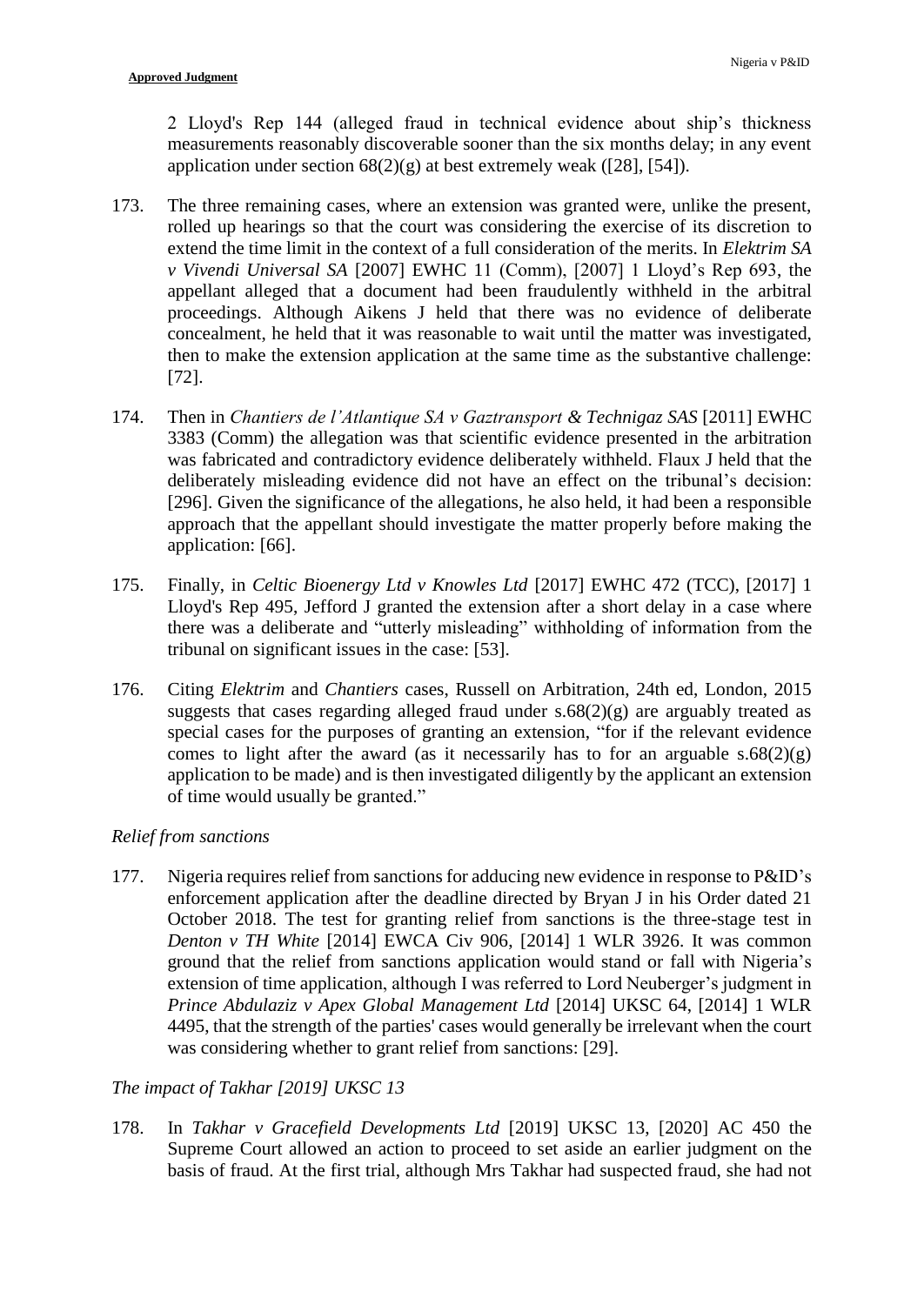alleged it, and only later obtained evidence that a key document had, in fact, being forged. Lord Kerr for the majority held that where a party seeks to set aside a judgment on grounds of fraud, it is not necessary to show that the evidence of fraud could reasonably have been uncovered sooner: [54]. Two possible exceptions were where fraud has already been argued at the trial and where a deliberate decision had been taken not to investigate the possibility of fraud in advance of the first trial, even if fraud had been suspected: [55]. Lord Sumption agreed, in particular that a claimant who had deliberately decided not to investigate a suspected fraud might be shut out: [63].

- 179. In considering *Takhar* in *Elu v Floorweald Ltd* [2020] EWHC 1222, Linden J held that it did not apply in situations where a party positively believes that a claim is fraudulent and has evidence to prove it:  $[156(vi)]$ . That was a case where Ms Elu's "new" evidence of fraud was in her possession at the time of the original trial but she had not put it before the court.
- 180. For Nigeria, Mr Howard QC submitted that *Takhar* decided that in previous decisions English law had taken the wrong turn in requiring the exercise of reasonable diligence regarding an abuse of process and that, as a general principle, a fraudster cannot contend that a person failed to exercise reasonable diligence to uncover a fraud. He contended that, because it is a general principle of English law, *Takhar* applies equally to challenges to set-aside an arbitral award under section 68 of the 1996 Act. In other words, an applicant is not required to prove that it could not reasonably have discovered a fraud sooner in an arbitration.
- 181. Mr Mill's submission for P&ID was that *Takhar* had no application to arbitrations. Before the award, section 73(1) of the 1996 Act governed, and that imposed a reasonable diligence test as a matter of statute. After the award the principles of finality and non-intervention in section 1 of the Act applied, as did section 70(3) with its 28 day time limit for any application under sections 67, 68 and 69 of the Act, including a challenge based on fraud under section 68(2)(g).
- 182. The "fraud unravels all" cases on which Lord Kerr relied, continued Mr Mill, preceded the 1996 Act. The drafters of that Act must have been aware of them, but notwithstanding that did not make any exception in cases of fraud. In examining the general principles applicable to setting aside a judgment, the Supreme Court in *Takhar* cannot be supposed to be addressing the limited grounds in sections 67 and 68 of the 1996 Act to set aside an arbitral award on grounds of fraud.
- 183. If it had been necessary to decide the issue, it seems to me that Mr Howard has the best of the arguments. It is a fundamental principle of our law that, as Lord Bingham said in *HIH Casualty and General Insurance Ltd v Chase Manhattan Bank* [2003] UKHL 6, [2003] 2 Lloyd's Rep 61 - referring to what Rix LJ had said in the Court of Appeal that fraud is a thing apart, it unravels all: [15]. There seems to be no reason why the finality of arbitration awards should be afforded greater importance than the finality of judgments in circumstances of fraud. The statutory bar in section 73 is limited to irregularities discoverable during the arbitration. Otherwise, the effect of section 81(1) of the Act is to preserve the right to challenge the enforcement of an award on public policy grounds under the common law. As Mr Howard contended, there is no reason to interpret the Act so that *Takhar* is confined to common law public policy challenges and not to those under section  $68(2)(g)$ .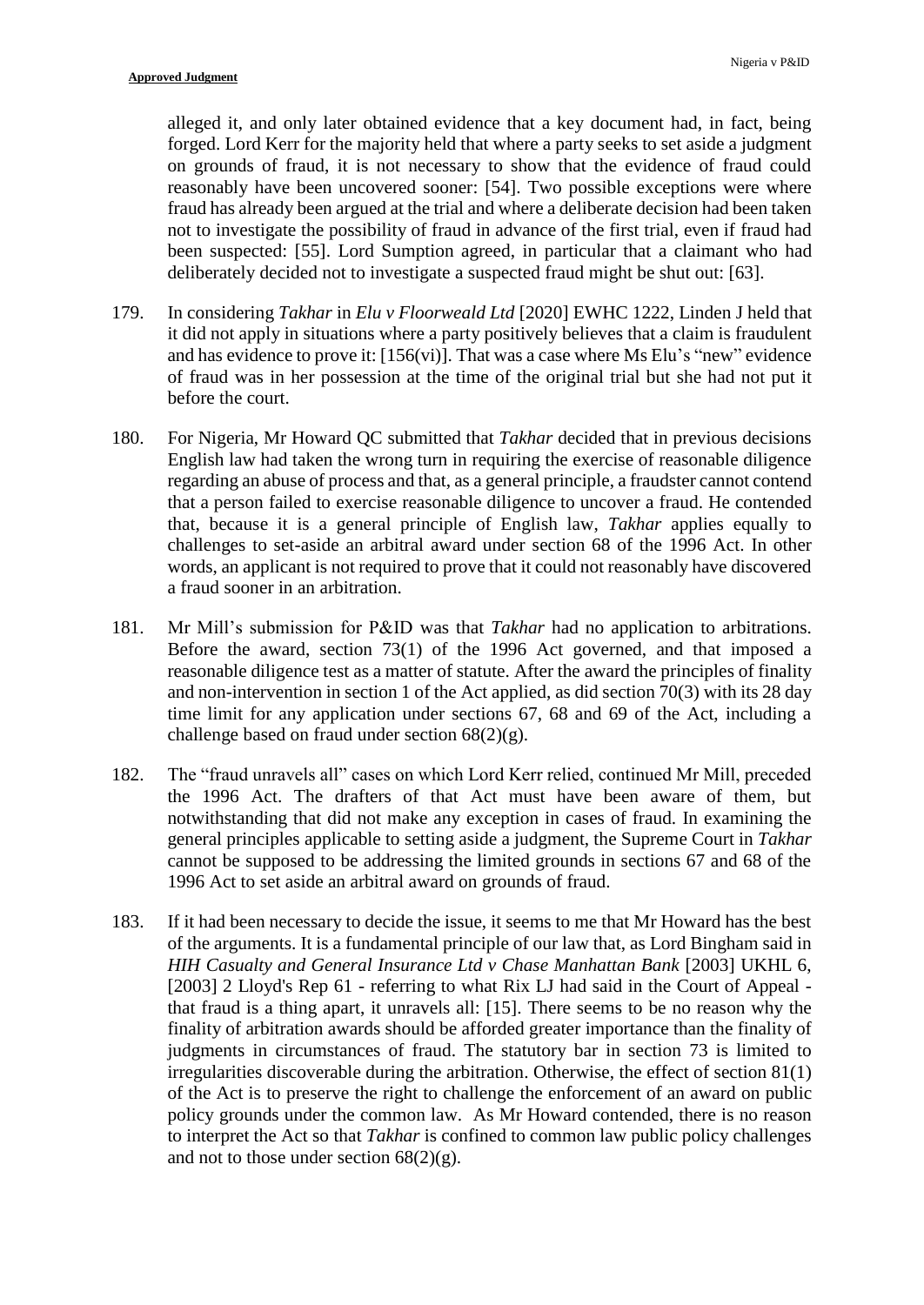### **Fraud in the GSPA and the arbitration**

- 184. Nigeria's case in brief is that it has established a prima facie case of fraud against P&ID, which justifies the extension of time and will give it the opportunity to establish at trial its full ramifications for the arbitration.
- 185. Although referring to other aspects of the alleged fraud, Mr Howard QC concentrated on three aspects: first, that P&ID procured the GSPA by paying bribes to Nigerian officials; secondly, that Mr Quinn gave perjured evidence to the Tribunal to give the false impression that P&ID was able and willing to perform the GSPA; and thirdly, that Nigeria's counsel in the arbitration, Mr Shasore, dishonestly failed to challenge Mr Quinn's perjured evidence or to seek disclosure from P&ID such that the Tribunal had no choice but to find in its favour.
- 186. Nigeria's challenges under sections 67 and 68(2)(g) of the 1996 Act are wider than this; for example, the section 67 jurisdictional challenge is based on the allegation that clause 20 of the GSPA, which differs from the normal Nigerian model clause for arbitration, was itself procured by fraud and was part of P&ID's overall fraudulent scheme. However, I focus on Mr Howard's three main points.
- 187. In his submissions for P&ID, Mr Mill QC said that, at best, I could not conclude one way or the other whether there was a case of fraud; at worst, I would conclude that the case was weak. The fraud alleged was, in Mr Mill's submission, startlingly ambitious, beginning with the procurement of the GSPA though bribery, continuing with the fabricated dispute and arbitration and finishing years later with the enforcement and execution of the award and the division of the spoils.
- 188. On Nigeria's case, Mr Mill emphasised, the fraud was sustained over many years, and involved many different persons and interests. That, he submitted, told against the case Nigeria had advanced. This was a genuine, not a fabricated commercial dispute, he underlined, which had properly been submitted to arbitration and been dealt with in the arbitration in a perfectly straightforward manner.

## *Negotiation of the GSPA*

- 189. Mr Howard's case for Nigeria was that P&ID procured the GSPA by paying bribes to Nigerian officials, including Ms Taiga and Mr Tijani. In return, these officials overlooked the shortcomings of P&ID's bid. It was only recently, with the successful application in New York under 28 USC § 1782(a), that evidence came to light that a payment was made by P&ID to Ms Taiga's daughter just before the GSPA was signed.
- 190. Yet, Mr Howard submitted, P&ID tried before the New York judge to prevent this evidence from being used in these proceedings. Until then, Mr Howard added, P&ID's evidence had been that payments to Ms Taiga occurred well after the GSPA was concluded. In any event, Mr Howard contended, the bribes P&ID paid after the GSPA, indeed until very recently in Ms Taiga's case, were in return for the continued silence about the fraud.
- 191. In addition to the bribes identified for Ms Taiga and Mr Tijani, Mr Howard submitted, there was evidence of supporting payments to other corrupt officials, including the Minister for Petroleum Resources, Dr Lukman. There was the spike in cash withdrawals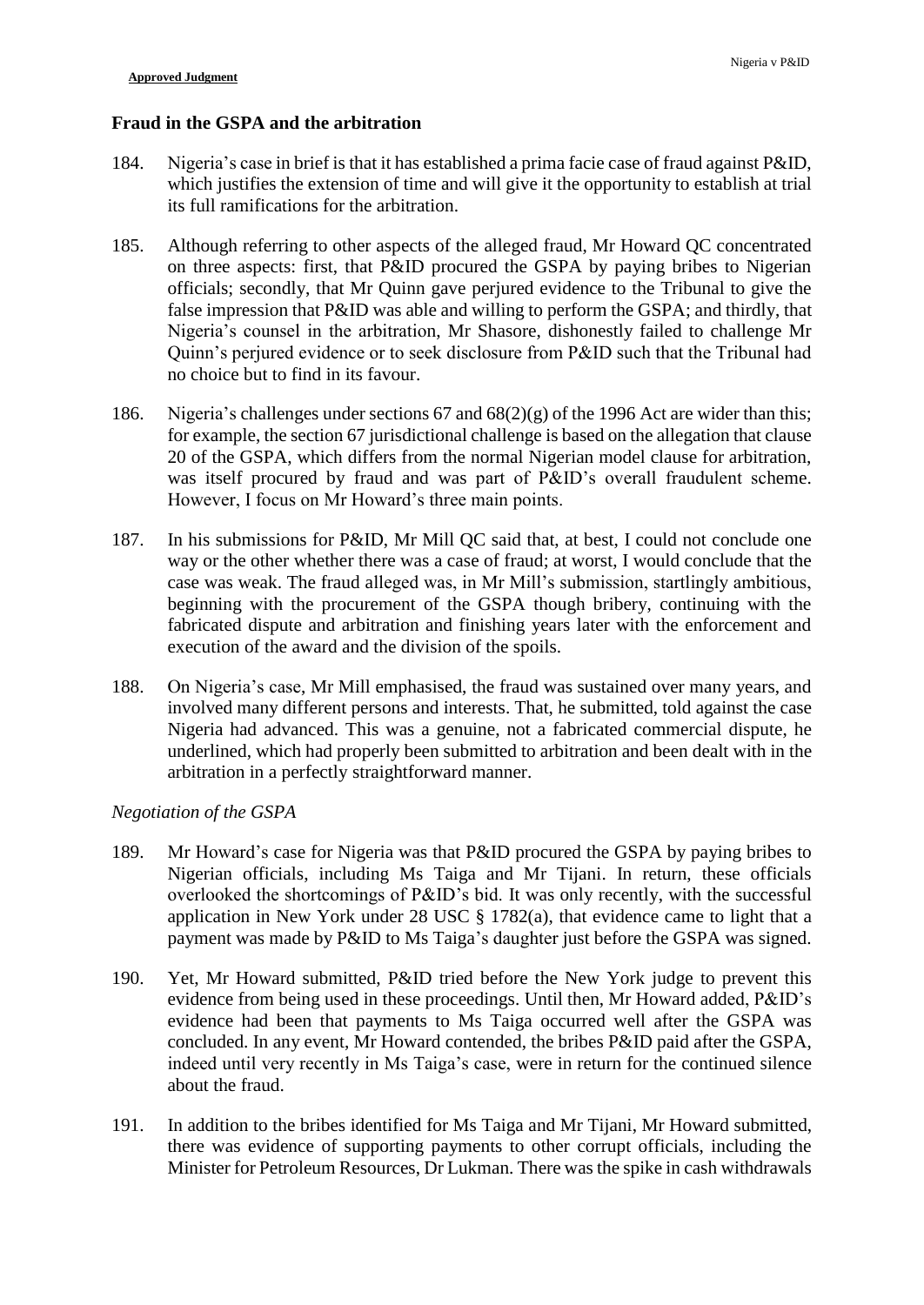from ICIL's bank account, around the time the GSPA was signed in 2010, totalling US\$770,000 and NGN 15,000,000 (approximately £122,000). Mr Nolan's explanation for this in his statement did not bear scrutiny; there was expert evidence that quite apart from money-lending considerations, the oil and gas sector did not operate in the informal sector. Mr Howard's case was that it could be inferred, against the background of strong evidence of bribery and corruption by P&ID, that this cash was used to pay bribes to Nigerian officials, including Dr Lukman.

- 192. Mr Mill's response to this was that following the entry into the GSPA, in the two years until the commencement of the arbitration, P&ID was pressing the government to implement its side of the bargain in forums which made it highly unlikely that all the participants were a party to the alleged fraud.
- 193. As to Dr Lukman, said Mr Mill, he was a distinguished Nigerian and an international statesman. There was no credible evidence in support of his involvement in a fraudulent scheme with P&ID. There was no link between P&ID and the payments into his bank accounts which the EFCC had identified. His daughter had given an acceptable explanation for them in her statement (referred to earlier in the judgment).
- 194. With Ms Taiga, Mr Mill's submission was that it was impossible to reach any conclusion on the payments to her. The one suspicious payment was in 2009 but, Mr Mill submitted, an explanation had been given that it was for medical expenses. Ms Taiga's daughter had also explained that in Nigeria it was common to make requests to friends in circumstances where a person was facing difficulties, as with her mother's medical condition. Mr Mill submitted that the later payments to Ms Taiga were after she had retired so could have had no bearing on the execution of the GSPA. In any event good reasons had been given, he said: Ms Taiga had complex and serious medical conditions and her friends at P&ID had agreed to help.
- 195. As for payments to Mr Tijani other than the alleged US\$50,000 black bag payment for which, Mr Mill asserted, there was no evidence whatsoever - Mr Mill recalled that they were made well after the GSPA was agreed and Mr Tijani's involvement on the technical committee had ceased. Nowhere, adds Mr Mill, does Mr Tijani himself explain these later payments on the grounds that they were designed to buy his silence. In Mr Mill's submission, there was contemporaneous evidence that the payments were for the Bonga Audit project, work which was in fact done. It was not possible for me, Mr Mill contended, to come to any conclusion on the Bonga Audit payments one way or the other.
- 196. In my view there is a strong prima facie case that the GSPA was procured by bribery. It is sufficient to focus on the two senior officials whose positions ensured its safe passage by giving the requisite approvals. First, there is Ms Taiga, who was the senior legal adviser to the Ministry at the time of the GSPA and recommended its execution. In their second statements both Ms Taiga and Mr Cahill accept that payments were made to her by P&ID, but their account is that they were intended for Ms Taiga's medical expenses. There is no supporting evidence for this, such as contemporaneous communications between P&ID and Ms Taiga referring to her medical needs.
- 197. In any event, whether these payments were for medical or other expenses, as the Attorney General explains in his seventh statement, benefits received by public officials from individuals holding or seeking to obtain a contract are assumed to be bribes under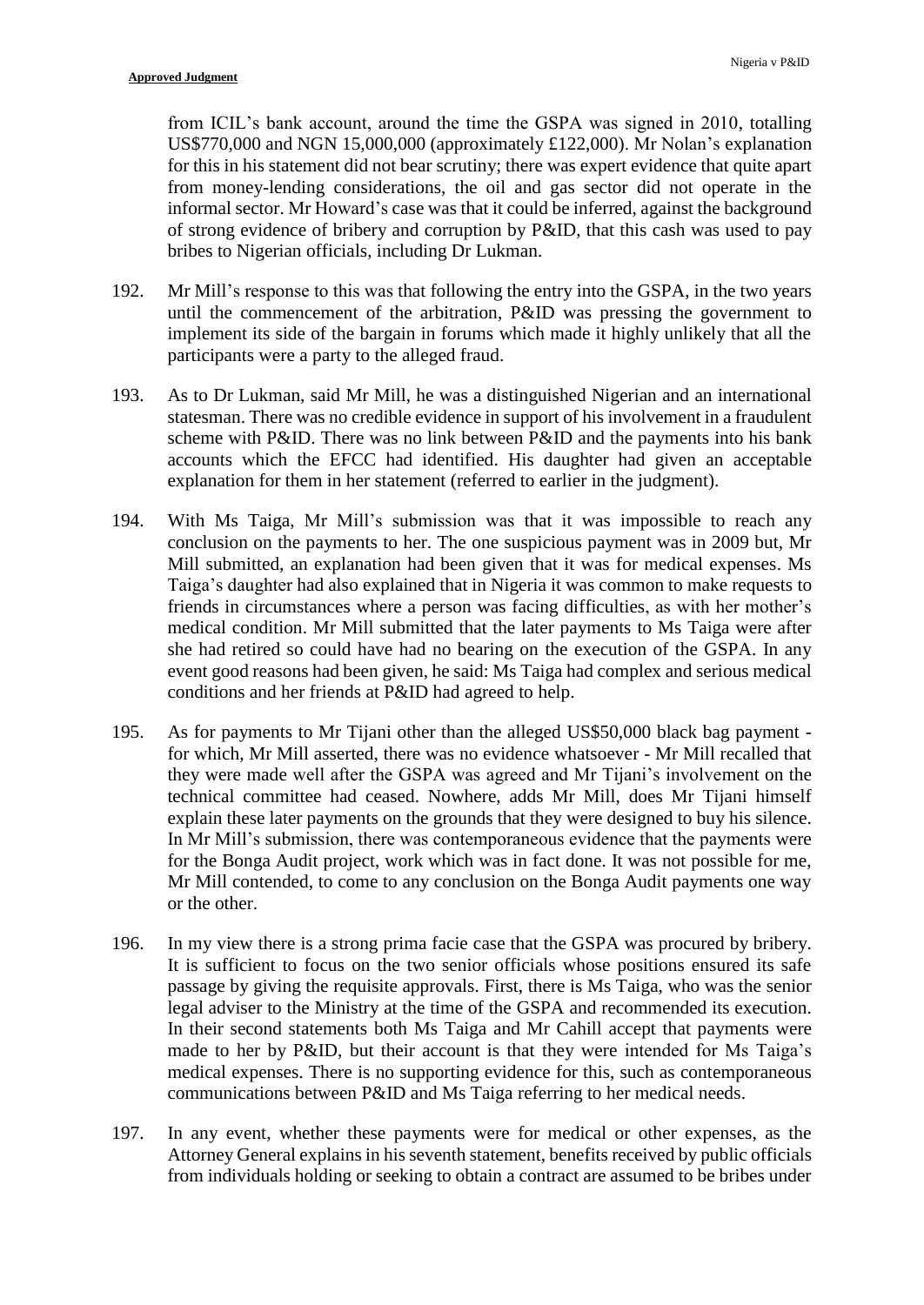the Corrupt Practices and Other Related Offences Act 2000 and the Nigerian Constitution. Further, as he explains in his sixth statement, Ms Taiga's annual salary was US\$5,000. The total amount paid to Ms Taiga from 2009 was many times that amount.

- 198. There is also the point Mr Howard highlighted, that Ms Taiga and Mr Cahill did not mention any payments to her before 2015, after her retirement. Earlier this year, following the applications in New York under 28 USC  $\S$  1782(a), the payments to Ms Taiga's daughter of US\$4,969.50 and US\$5,000 on 30 December 2009 and 31 January 2012 respectively, were identified. The first payment is especially significant, since it was 11 days before the GSPA was signed. As I explained earlier, in the New York proceedings P&ID did seek to prevent Nigeria's use of that information in these proceedings.
- 199. Then there were the payments to Mr Tijani, chairman of the committee in the Ministry assessing P&ID, which he admits he received. Mr Tijani accepts that the technical committee, which he chaired, overlooked deficiencies in P&ID's bid, although he attributes his own behaviour to the direction that Dr Lukman had given him. Even if I accept Mr Mill's submission that it is impossible to reach any conclusion in relation to some payments to Mr Tijani, there is no explanation as to why the payments of US\$30,000 in April 2015 went to Mr Tijani directly and after the Bonga Audit was completed. There is nothing to support Mr Cahill's story that these might be bonus payments. Moreover, there is Mr Tijani's own account that the P&ID payments had nothing to do with that project.

### *Mr Quinn's evidence and P&ID's ability to perform the contract*

- 200. Mr Howard's case was that Mr Quinn gave perjured evidence to the Tribunal that P&ID had (i) invested US\$40 million in the project and had completed 90 percent of relevant engineering design work (including 100 folders of technical documents); (ii) put in place all necessary project finance; and (iii) acquired a plot of land for the gas stripping. Contrary to this evidence, he contended, P&ID was never willing and able to perform the GSPA. Yet, he continued, P&ID's readiness and ability to finance the project and to perform the GSPA were critical to its successful claim in the arbitration to have suffered loss by reason of its repudiation.
- 201. First, then, the US\$40 million spent on the project and the almost completed engineering design work. Mr Howard submitted that this was a lie in light of the letter to the EFCC from Tita-Kuru of 20 September 2019, stating that it had paid the sum of \$40 million to P&ID for the development of the engineering work, design and off-take consultancy services for the Badagry project, Project Alpha, not P&ID's Calabar project in a different part of the country. The letter stated that P&ID used this work in their presentation to the Ministry. The clear, and most likely, inference, Mr Howard contended, was that apart from Tita-Kuru's work product nothing else was ever produced and that P&ID would never have been in a position to perform the contract.
- 202. Drawing in part on the BRG expert report for the quantum hearing, Mr Mill's submission was that P&ID and those working with it had undertaken a very considerable amount of work such that they were in an advanced state of preparation for building the facility. Mr Quinn never said explicitly that P&ID had spent the US\$40 million, only that it had been spent. In Mr Mill's submission it did not matter who had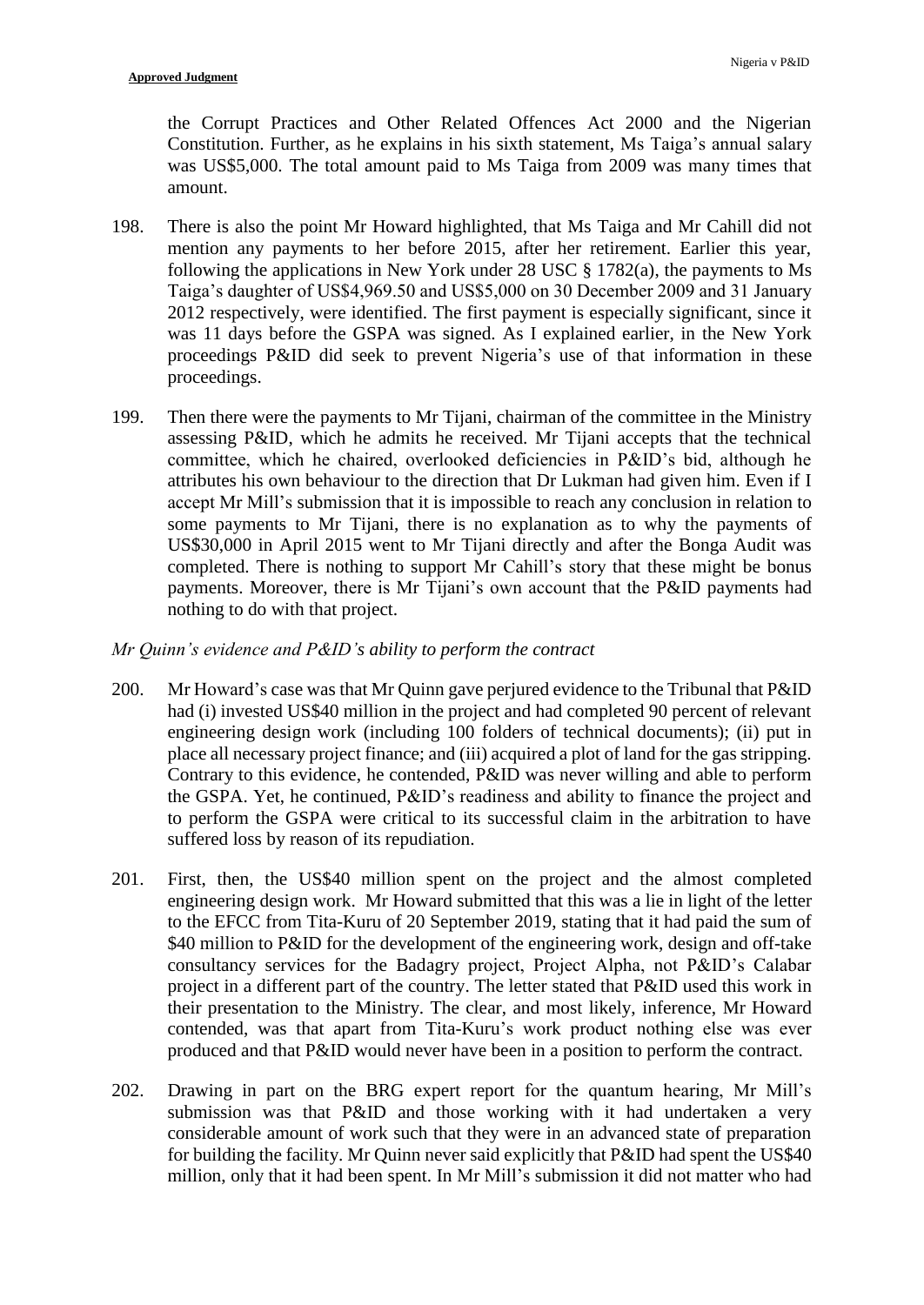spent the money; the Tita-Kuru letter confirmed that it had been spent. The issue was P&ID's state of preparedness. The fact was that the work had been done; that was all Mr Quinn was saying.

- 203. In my view there are serious difficulties with Mr Mill's submission. First, that is not the impression Mr Quinn conveys at paragraph 47, and later at paragraph 110 of his statement, both quoted earlier in the judgment. At paragraph 47 Mr Quinn stated that in the first two years of the project he estimated that the total costs sunk into the preparatory work were in excess of US\$40 million, which had involved commissioning a number of specialist companies, and that there were about 100 volumes of documentation. On my reading of the paragraphs it is P&ID which is alleged to have done all this. (I note in passing that in other correspondence referred to earlier Mr Quinn refers to "our expenditure".)
- 204. Next, Mr Cahill does not give unequivocal support to Mr Mill's submission. In his first statement to this court at paragraph 50, Mr Cahill accepts that the cost of the preparatory work referred to in paragraph 47 of Mr Quinn's evidence was funded by Tita-Kuru, not P&ID, adding (in my view significantly) that Nigeria never challenged this part of Mr Quinn's evidence and it was not a contentious issue in the arbitration.
- 205. Further, none of the engineering drawings or 100 volumes Mr Quinn referred to in his statement have been produced, apart from the power-point presentation of October 2008. That was the only contemporaneous document exhibited to Mr Quinn's statement and used for the BRG report. As I have explained, the two computer assisted designs in the presentation were from General Danjuma's Project Alpha and marked as such.
- 206. As to finance, Mr Quinn said in his statement that all of the project finance was in place. (P&ID's evidence before the Tribunal was that capital expenditure of some \$500 million was needed to construct the gas processing plant envisaged by the GSPA.) Mr Mill accepted that there may be a touch of hyperbole or an element of exaggeration in what Mr Quinn said but submitted that Mr Cahill would support the view that they had every reason to suppose that the funding would be available.
- 207. This will not do. On Mr Cahill's evidence alone, Mr Quinn's statement in this regard is false. At paragraph 80 of his first statement Mr Cahill says that he and Mr Quinn intended to fund the project with their own money to the point at which it became bankable. (Again I note in passing that in its letter to the President on 7 August 2008, P&ID had stated that it was willing itself to fund the entire US\$700,000,000 for the facility.) In his statement, Mr Cahill adds that General Danjuma might be a source of funding, and that they were nurturing interest with other potential funders. There are no details of what nurturing had been undertaken, and with whom.
- 208. Finally, there is Mr Quinn's statement at paragraph 109 that the site for the gas stripping plant had been "secured" from the Government of the Cross River State, and at paragraph 110 that a 50 hectare site had been "allocated". On 11 February 2010 the Government of Cross River State had written to P&ID, confirming approval for a grant of land, subject to payment of NGN21,015,138 (about £44,500). In the letter of 4 September 2019, the state director of lands explained to the EFCC that since P&ID never paid for the land it was never allocated to it.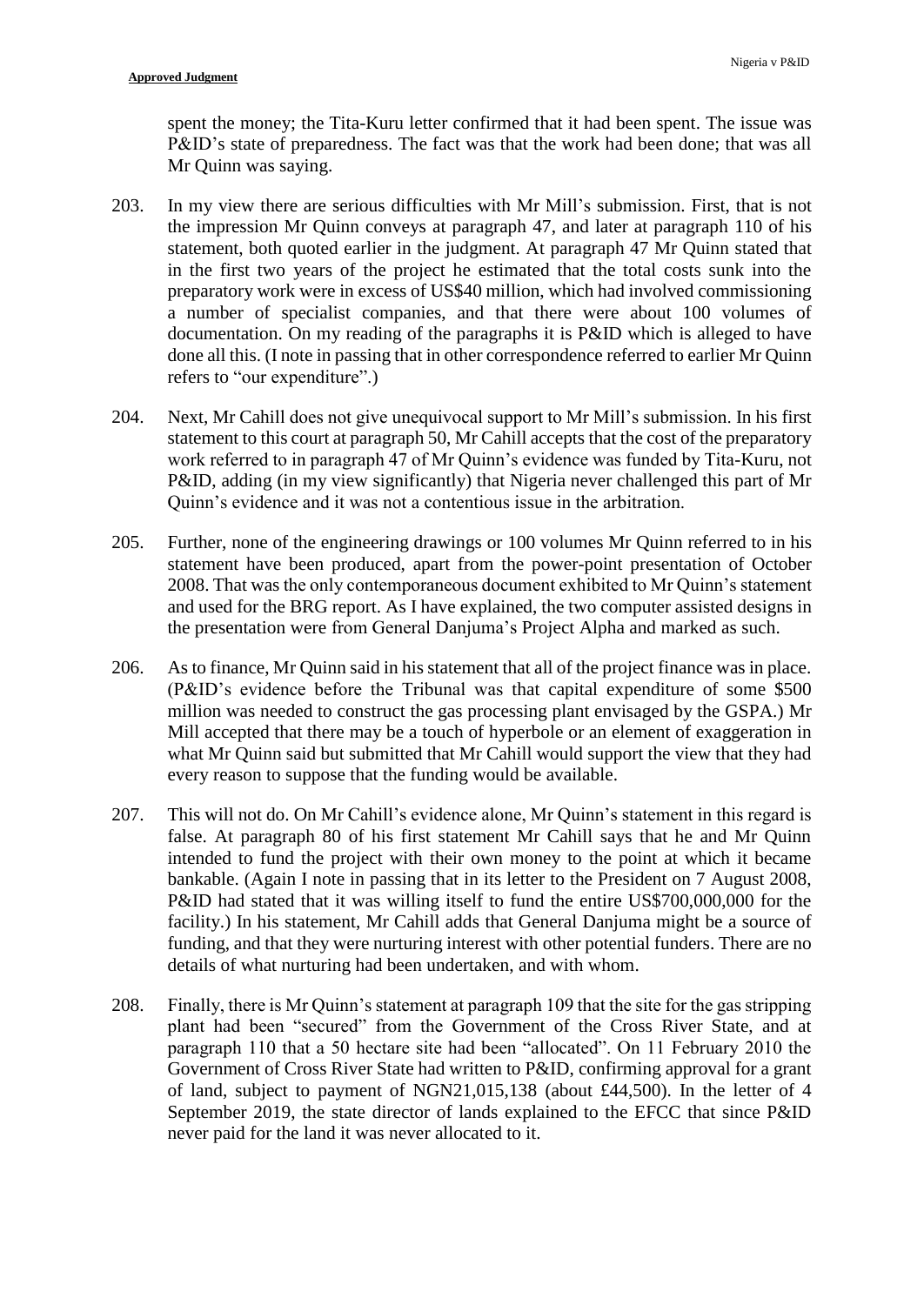- 209. In his statement Mr Cahill concedes that although the land had not been bought, it had still been allocated, a point which Mr Mill underlined in his submissions. By itself Mr Quinn's remark about the site being allocated would not have been serious. However, in context it is part of a piece with the falsities in other parts of the statement.
- 210. In my view Nigeria has established a strong prima facie case that Mr Quinn gave perjured evidence to the Tribunal to give the impression that P&ID was a legitimate business and was able and willing to perform the GSPA. P&ID then relied on that evidence before the Tribunal in the knowledge of its falsities.

#### *Mr Shasore's conduct of the arbitration*

- 211. Mr Howard's case was that in the first two stages of the arbitration its counsel, Mr Shasore, deliberately defended the case thinly such that the Tribunal had no choice but to find for P&ID. The reason was that he had colluded with P&ID, with the inevitable result that Nigeria would lose the case.
- 212. In advancing his case, Mr Howard pointed to various factors: Mr Shasore had advised a speedy settlement, as in his 17 July 2013 letter to the then Attorney General, without investigating the obvious line of defence that P&ID, a BVI company with no experience, assets or finance, would not perform. Next, Mr Shasore concealed his involvement from his own firm. Further, in the conduct of the arbitration he did not seek disclosure of any of the 100 files Mr Quinn referred to in his statement, relevant to the preparatory work P&ID was said to have performed. Finally, there was no useful evidence on the Nigerian side in Mr Oguine's witness statement, which he drafted.
- 213. It was significant, Mr Howard submitted, that in the arbitration proceedings Mr Shasore failed to challenge Mr Quinn's evidence of P&ID's ability and willingness to perform the contract and the US\$40 million said to have been expended. His attempt at crossexamination of Mr Quinn was bound to fail when he had not challenged anything significant in Mr Quinn's statement, the issue of cross-examination was foreclosed at the case management hearing in which he participated, and Mr Quinn was dead (which he claimed not to know).
- 214. Then there were Mr Shasore's reply submissions, added Mr Howard, where he wrongly asserted that his statement of disputed facts essentially challenged all the facts in Mr Quinn's statement. Additionally, Mr Shasore dragged his feet when conduct of the arbitration was transferred from the Ministry to the Attorney General for the quantum stage. At the quantum stage, Mr Howard submitted, Nigeria's new counsel, Mr Ayorinde, was precluded from reopening the matter. Not only did he not know of Mr Shasore's behaviour, he had no basis to apply to reopen the Tribunal's prior findings.
- 215. In response, Mr Mill submitted that it simply could not be said that this was a fabricated dispute, and Nigeria did not treat it as such. Through Mr Shasore Nigeria advanced what would have been a knock-out blow with its challenge on jurisdiction with an argument which even the Attorney General, Mr Malami, thought was a good one.
- 216. That was entirely inconsistent with the suggestion, said Mr Mill, that Mr Shasore was somehow conspiring with P&ID and putting up a sham defence for the sake of appearances. There was no evidence, submitted Mr Mill, to support Mr Howard's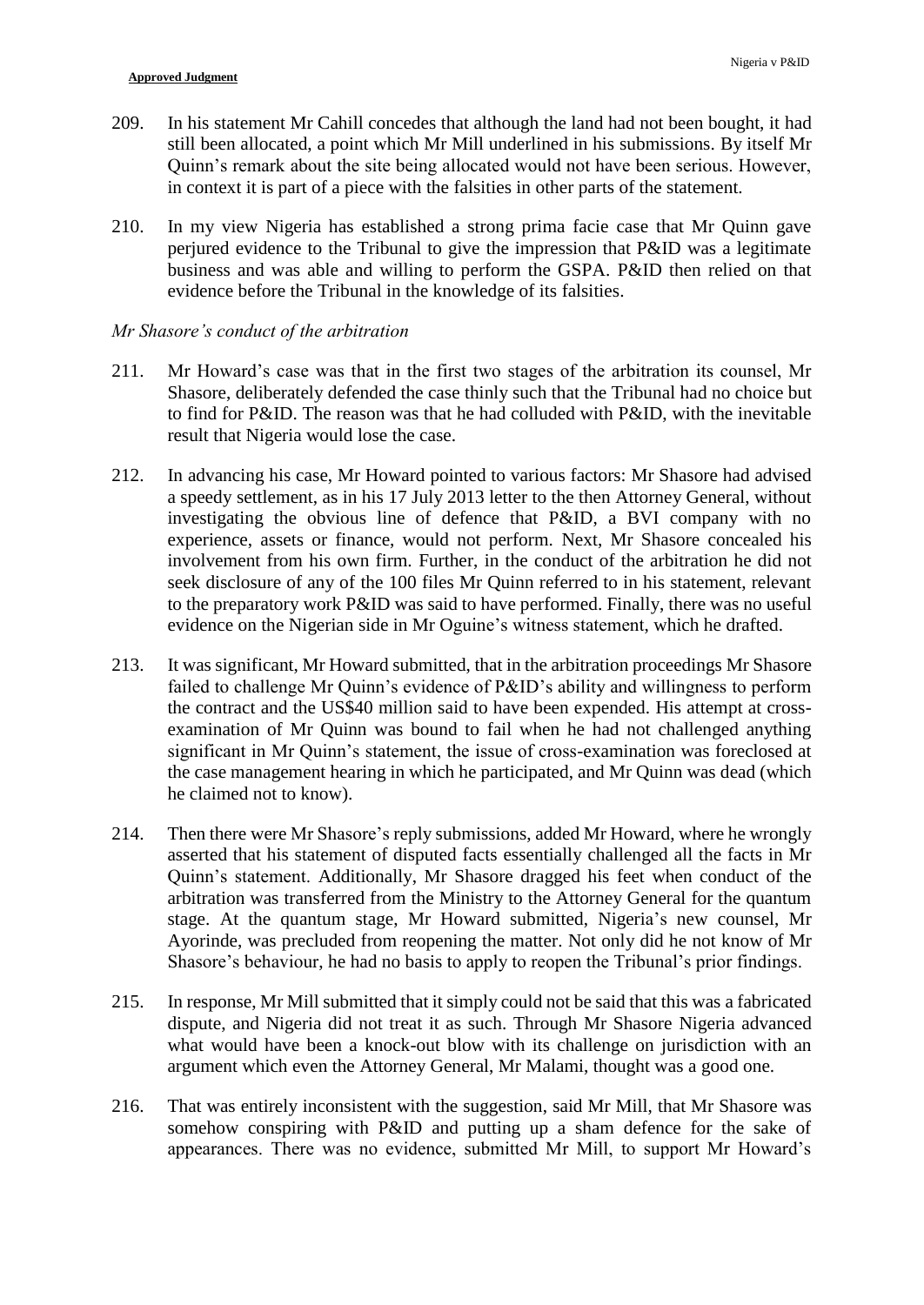speculation that Mr Shasore might have been corrupted, if not from the outset of the arbitration, certainly after the Jurisdiction Award.

- 217. The reality was, Mr Mill contended, that this was a genuine dispute which, given the language of the GSPA, Nigeria was hard-pressed to defend, but which it fought over a number of years from its inception in August 2012 until the Final Award in January 2017. Mr Shasore's conduct, and the Nigerian defence generally, were inconsistent with a deliberate plan to lose the case.
- 218. As to the liability hearing, submitted Mr Mill, Mr Shasore tried his hardest having misapprehended the implications of Procedural Order No. 9, and the discussion at the case management conference - to get himself out of a hole. By reference to the transcript and the Tribunal's reasons, Mr Mill also submitted that there was nothing to prevent Mr Ayorinde from reopening the matter at the quantum stage of the arbitration.
- 219. At one level I can see that in Mr Shasore's favour it might be said that he did the best he could in circumstances where he had a difficult case and, at least for part of the time, faced a lack of instructions from the Ministry (as I have mentioned above). Albeit he did not seek discovery, he did advance the jurisdiction argument, and at the liability stage identified at short notice six facts in Mr Quinn's statement which Nigeria wished to dispute (albeit that P&ID did not need to rely on them).
- 220. Moreover, it might be said that Mr Shasore took a number of points on liability, although the Tribunal dismissed them without too much difficulty. Whatever the cause it seemed to follow as a matter of course that at both the liability and quantum stage the Tribunal would accept Mr Quinn's evidence as to the willingness and ability of P&ID to perform its part of the GSPA. As Mr Mill put it, Mr Shasore faced the timeless problem of advocates dealt a poor hand and making the best they could.
- 221. However, what persuades me of a prima facie case of dishonesty in Mr Shasore's conduct of the arbitration are his payments of US\$100,000 each to Ms Adelore and Mr Oguine. Ms Adelore occupied Ms Taiga's position at the Ministry as the senior lawyer, and Mr Oguine was her counterpart at the NNPC. Their salaries as public servants, according to the Attorney General, Mr Malami, were some US\$5000 per annum.
- 222. Mr Mill submitted that these payments had nothing to do with P&ID. Moreover, Mr Shasore had volunteered the information about them to the EFCC and described them as gifts.
- 223. The argument that Mr Shasore volunteered the payments goes nowhere, since once the EFCC had information from the bank accounts it was difficult to deny them. As to Mr Shasore's account that these were gifts, that does not seem to me a complete and honest explanation for why he should make these payments to these senior public servants.
- 224. Part of the picture is that after the payment to Ms Adelore, she wrote to the Ministry's permanent secretary on 30 December 2014 recommending a settlement. We also saw that when the EFCC investigated in the first part of 2016, she was the source of information at the Ministry. I have also mentioned that Mr Oguine was charged with producing witnesses for Nigeria but instead put his name to a witness statement in May 2015 which the Tribunal said was of no assistance to its case. Moreover, with Mr Shasore, Ms Adelore and Mr Oguine comprised Nigeria's settlement team in late 2014.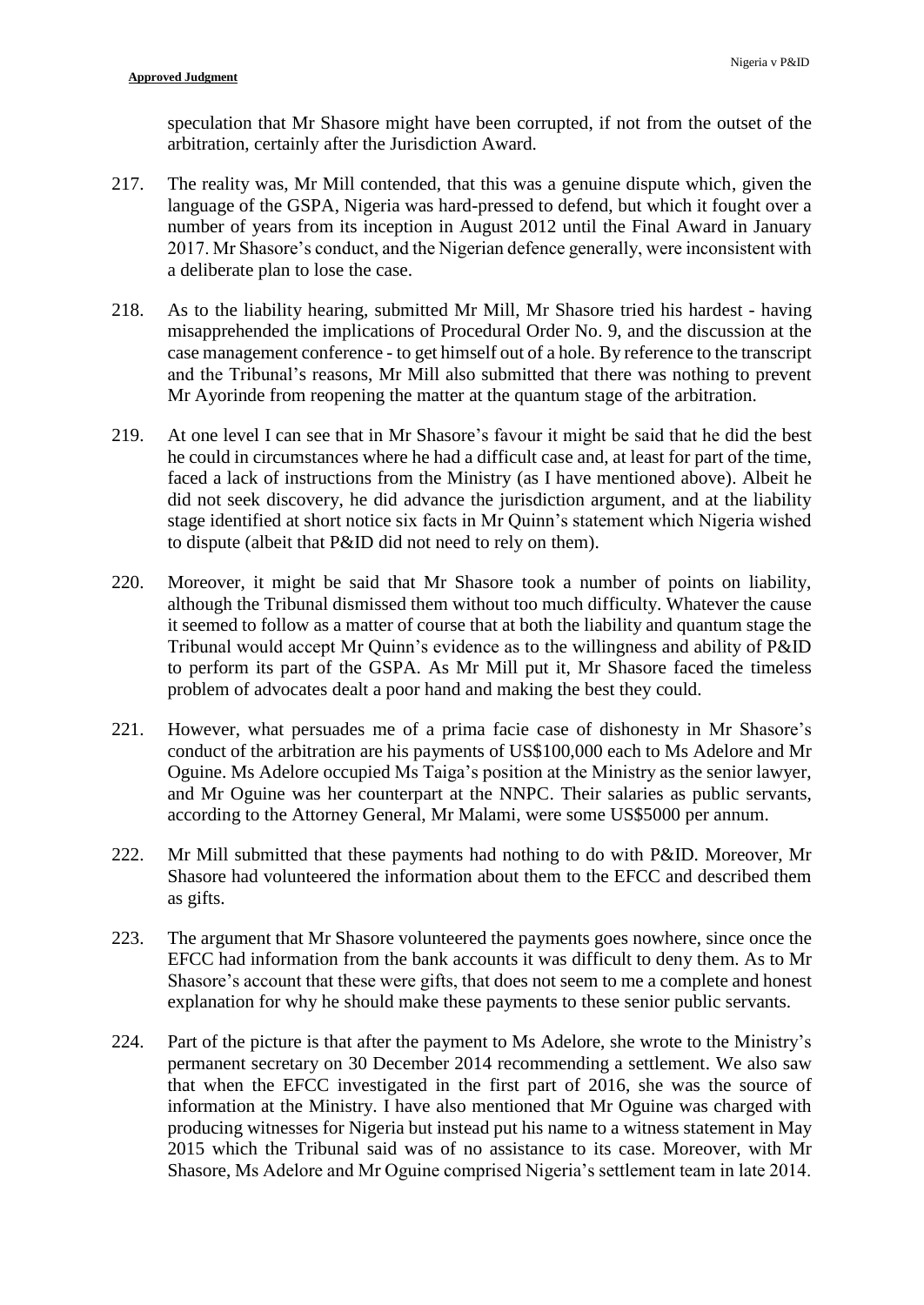225. In the result there is a possibility that Mr Shasore had been corrupted. At the least I accept Mr Howard's submission that there is a prima facie case that Mr Shasore made the payments to Ms Adelore and Mr Oguine to purchase their silence in relation to his conduct of the arbitration and settlement negotiations. There is therefore a prima facie case that the arbitration proceedings were tainted.

## *Conclusion of fraud*

226. In my view Nigeria has established a strong prima facie case that the GSPA was procured by bribes paid to insiders as part of a larger scheme to defraud Nigeria. There is also a strong prima facie case that P&ID's main witness in the arbitration, Mr Quinn, gave perjured evidence to the Tribunal and that, contrary to that evidence, P&ID was not in the position to perform the contract. As to the Jurisdiction and Liability stages of the arbitration, there is a prima facie case that they were tainted by the conduct of Nigeria's advocate, Mr Shasore.

### **Investigating the fraud**

- 227. Mr Mill contended that Nigeria could not adequately explain the massive delay of nearly three years from the date of the Final Award in initiating the current proceedings. In particular, it could not discharge the burden of establishing that it did not know and could not with reasonable diligence have discovered the alleged fraud.
- 228. Mr Mill's case was that the evidence which ultimately caused Nigeria to undertake the post-August 2019 investigation - following Butcher J's judgment on enforcement - was available not later than the EFCC interim report in June 2016, before the Final Award. Nothing new emerged between that report and August 2019. It was only after Butcher J's decision that Nigeria acted with anything like reasonable diligence, but it still dragged its feet.
- 229. Mr Mill divided the time into three distinct periods: (i) the period after the appointment of Mr Malami as Attorney General on 11 November 2015 until the issue of the Final Award, 31 January 2017; (ii) the period between the Final Award to just after Butcher J handed down his enforcement judgment on 16 August 2019; and (iii) the period from then until the issue of the current claim on 5 December 2019. It is convenient to adopt that categorisation.

## *Period up to Final Award, 31 January 2017*

- 230. As to the period before the Final Award on 31 January 2017, Mr Mill's submission was that this delay meant Nigeria would be barred from its claim under section 73 of the 1996 Act. Mr Mill contended that Nigeria had ignored the recommendations of its lawyers and officials to investigate the circumstances surrounding the GSPA, and therefore had not exercised the reasonable diligence section 73 required to discover the grounds for its present objections to the Final Award.
- 231. Mr Mill highlighted that Stephenson Harwood had recommended on 1 February 2016 that the Ministry appoint a credible investigations company to inquire into P&ID. That was not done. Then the EFCC was commissioned to investigate in February 2016, but Nigeria did not follow the recommendation in its interim report of 16 June 2016 that a further detailed investigation take place. Instead, Nigeria pursued a policy of settlement.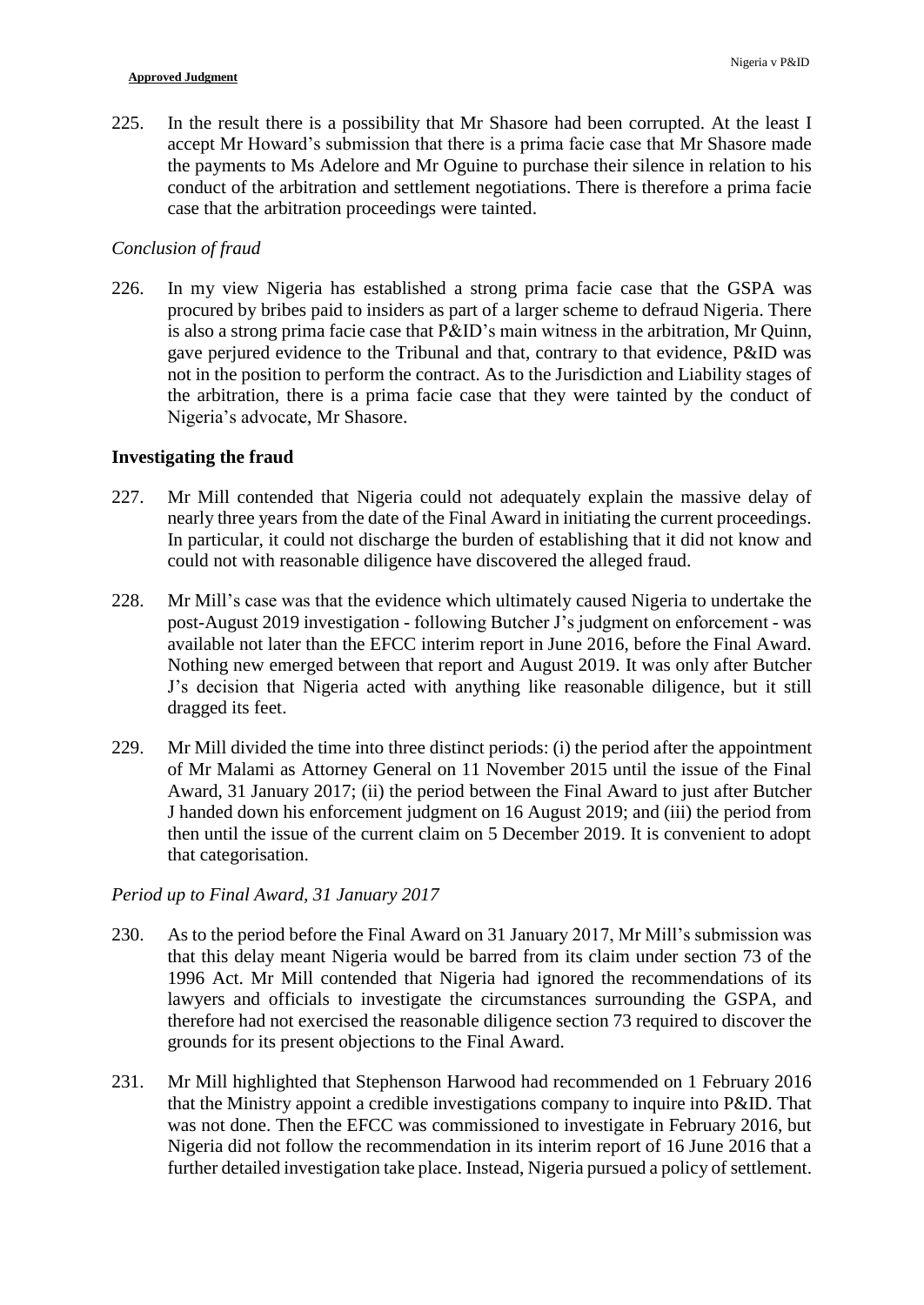- 232. In Mr Mill's submission, given the EFCC's remit, the Attorney General's acknowledgment of endemic corruption in Nigeria, the description of the EFCC February-June 2016 investigation as concerned with conspiracy, abuse of office and misappropriation of public funds – all these meant the detailed investigation EFCC recommended would have encompassed a relatively straightforward inquiry into fraud, P&ID and its principals, and whether the key officials the report referred to, including Ms Taiga and Mr Tijani, had been bribed or corrupted. Consequently, summarised Mr Mill, Nigeria had not exercised reasonable diligence in investigating the fraud it now alleged.
- 233. It seems to me that Nigeria has made a good case that, at the time it took part or continued to take part in the arbitration, it did not know and could not with reasonable diligence have discovered the grounds it now advances. As Mr Howard submitted, it could not reasonably be expected that those now alleged as the key fraudsters - Messrs Quinn (until his death) and Cahill, the principals of P&ID - would have revealed their own fraud. In Mr Cahill's statement for these proceedings, he added, Mr Cahill now acknowledges that Mr Quinn's witness statement for the Tribunal contained serious inaccuracies (to put it no higher), but he and his legal representatives did not say anything at the time.
- 234. At the point of the Jurisdiction and Liability Awards the position was compounded if, as Mr Howard submits, Nigeria's counsel, Mr Shasore, had been corrupted. Even if Mr Shasore had not been corrupted, I accept Mr Howard's submission that Mr Shasore could not reasonably have been expected to discover if, as seems to be the case, that the GSPA was procured by bribes, and that P&ID's plan from the outset was to extract money from Nigeria through contrived settlement negotiations or arbitration.
- 235. When Mr Shasore was replaced for the quantum hearing and Final Award, I also accept Mr Howard's submission that Nigeria's new counsel, Mr Ayorinde would have no reason to suppose that Mr Quinn's evidence to the Tribunal had been perjured, that P&ID was not a legitimate business which was ready and able to perform the GSPA, or that Mr Shasore was implicated in illegitimate payments to senior civil servants acting with him. Mr Ayorinde's conduct of the arbitration in this regard is explicable.
- 236. To my mind there can be no criticism that Nigeria did not take up Stephenson Harwood's recommendation of appointing a private inquiry company; the EFCC is the statutory agency charged to undertake this type of investigation.
- 237. The EFCC inquired, but it found that the GSPA had been approved at a senior level, with Ms Taiga on the legal side and Mr Tijani on the technical committee. In other words, the GSPA had the cloak of legitimacy. The situation only changed with Mr Tijani's statement to the EFCC early this year, accepting that he had waved the project through, despite its deficiencies.
- 238. In 2016 the EFCC had recommended further investigations surrounding the award of the contract and the key parties to it, but there was no suggestion in the report that bribery and corruption was at the forefront. Instead, the report concentrated on matters such as the capacity of P&ID to perform the GSPA.
- 239. In summary, this does not seem to me a case where Nigeria knew, believed or had grounds to suspect so as to have taken further steps as regards the fraud now alleged: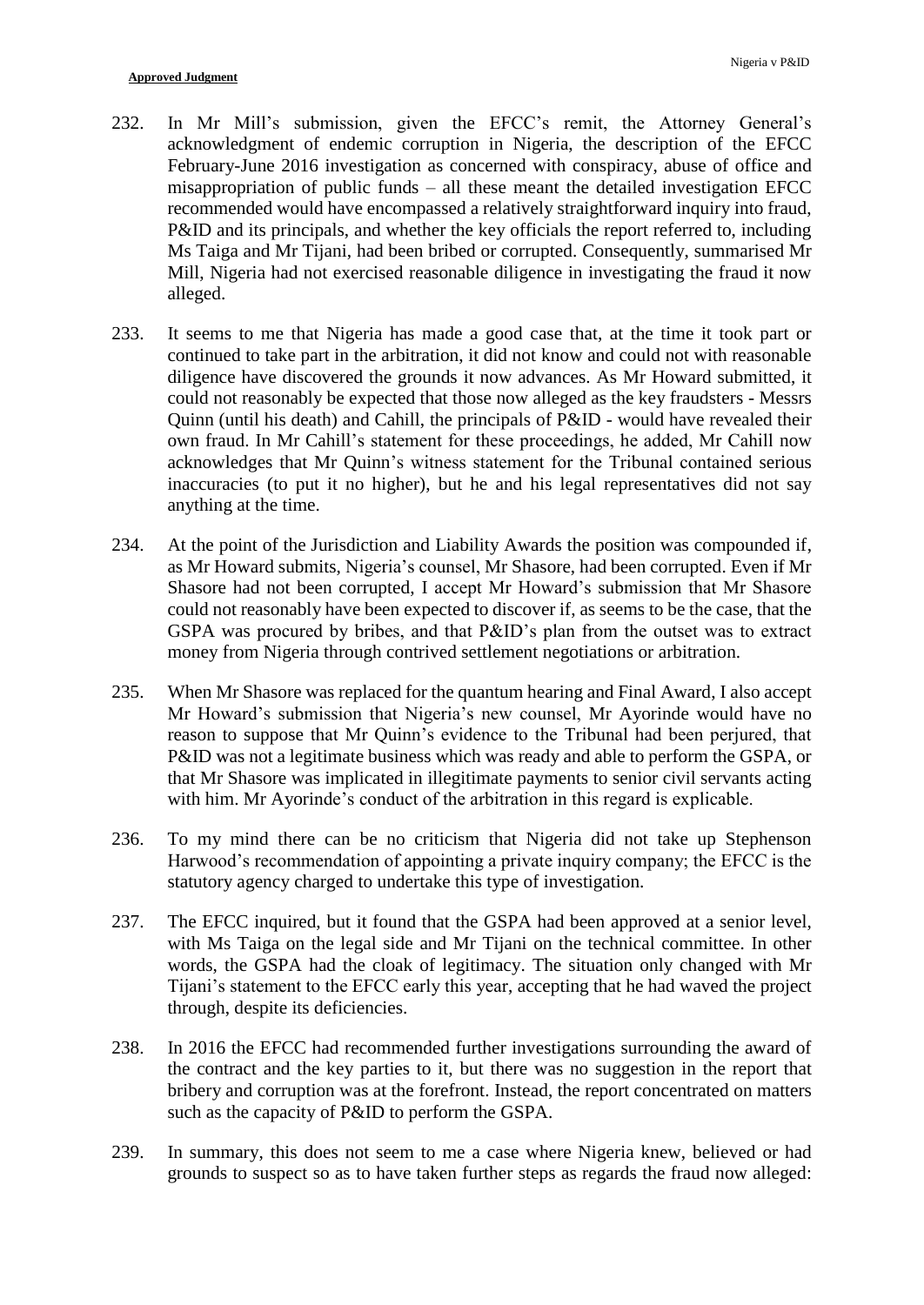*Sumakan Ltd v Commonwealth Secretariat* [2007] EWCA Civ 1148, [2008] 2 All ER (Comm) 175, [36], [38], [62]. In other words, it seems to me that at this stage Nigeria can rightly claim that it could not with reasonable diligence have ascertained the fraud.

## *Period between Final Award and Butcher J's judgment, 20 August 2019*

- 240. In advancing P&ID's case on the period after the Final Award was issued, on 31 January 2017, until what he contended was the commencement of the fraud investigation in August 2019 - after Nigeria lost before Butcher J on enforcement of the Final Award - Mr Mill contended that Nigeria's case that it proceeded with its inquiries with anything like reasonable diligence was risible. Instead, it took a deliberate decision not to investigate fraud but pursued settlement which, as the Attorney General accepted in his sixth witness statement, would likely be impeded by a criminal investigation.
- 241. In Mr Mill's submission the correspondence from the Attorney General to the Vice President on 13, 17 and 29 March 2017 was telling. It had recommended attempts at settlement, and the Vice President had approved, but the scenario in these letters that the EFCC should be directed to undertake a discreet investigation of the matter into P&ID was dropped.
- 242. In other words, submitted Mr Mill, this was the deliberate decision leading to delay, clearly evidenced in the Curtis memorandum on 12 July 2018. Despite suspicions of fraud - the Vice President's "fraud on the nation" in June 2018 - Nigeria deliberately chose not to investigate the alleged fraud or launch a challenge to the Final Award.
- 243. Mr Mill accepted that the EFCC was commissioned to investigate in June 2018, but that was 17 months after the Final Award and prompted by the failure of the settlement negotiations and the US enforcement proceedings. That June investigation did not pursue matters with urgency or diligence in the 14 months until Butcher J's judgment in August 2019. All that occurred was that the EFCC sent a limited number of letters asking various institutions for information.
- 244. In written submissions of 13 August 2020, following the hearing, Mr Mill referred to the newly released letter from the Attorney General, Mr Malami, to the President of 5 June 2020 about Mr Magu, acting head of the EFCC. He contended that it confirmed that P&ID's account was correct, and that Mr Malami's assertion in his seventh witness statement that after June 2018 the EFCC investigation moved with "urgency and expedition" was quite wrong. In Mr Mill's submission, Mr Malami's letter to the President on 4 August 2020, seeking to distinguish Mr Magu's behaviour and that of the EFCC, did not bear scrutiny.
- 245. To my mind an initial difficulty with Mr Mill's submissions is the contradiction they contain. On the one hand P&ID is saying that Nigeria should have investigated fraud more vigorously, but instead took a deliberate decision to pursue settlement, while at the same time asserting that no fraud existed. On P&ID's own case there was nothing to investigate. Related to this point is that P&ID was presenting itself as a legitimate commercial company, able and willing to perform the GSPA, thwarted by the failure of Nigeria to provide wet gas, and justifiably engaging in arbitration and legal proceedings in London and New York with the assistance of an international law firm, global financial consultants and, from social media posting I was shown, it seems media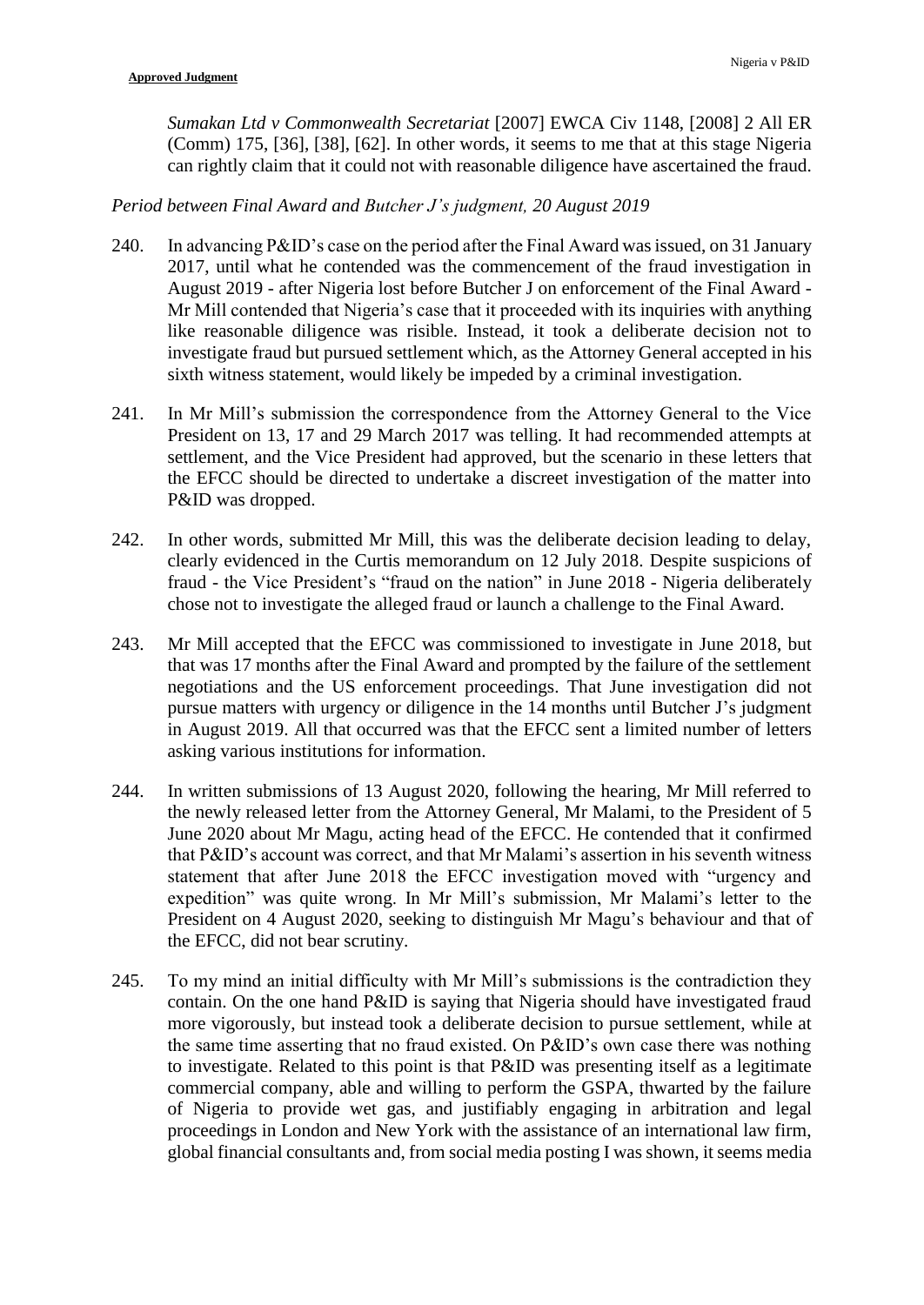consultants as well. Yet somehow the Nigerian authorities should have taken the decision to investigate fraud.

- 246. It is important not to interpret events in hindsight. Investigating fraud was not an EFCC recommendation in its 2016 interim report where, as we have seen, the focus was on matters such as the capacity of P&ID to perform the GSPA and the conduct of the Ministry's technical committee. As to the activity after the Final Award was issued on 31 January 2017, the Attorney General stated in his letter of 13 March 2017 that loopholes might be discovered, mentioning fraud, technical grounds or a conflict of interest of the arbitrators. That in my view hardly indicated grounds to suspect fraud, rather an attempt to identify any possible avenue of challenge (any loophole).
- 247. Following P&ID's enforcement application of 16 March 2018 there is the correspondence and meetings leading to the commissioning of the EFCC to inquire in June that year. As I observed in argument, the Vice President's comment about "fraud on the nation" can be interpreted as a political statement from someone deeply concerned with the size of the Tribunal's damages award but who, understandably, was not involved with the detail of the arbitration. In other words, the Vice President was not suggesting that the GSPA and the arbitration constituted, as Nigeria now submits, a massive fraud. In *Kazakhstan Kagazy plc & Ors v Arip* [2014] EWCA Civ 381, [2014] 1 CLC 451, Longmore LJ gave a salutary warning that there is a difference between being in a position of suspecting fraud and a position where one ought to have been aware of it: [24].
- 248. Over the years Nigeria certainly pursued settlement, but this was not the type of choice to a party's advantage referred to in the *Kalmneft* authorities. In this case, if fraud was seriously on the cards, it would not have been to Nigeria's advantage to continue to negotiate rather than to seek to upturn the award by investigating it. In my view Nigeria was seeking a reasonable settlement in light of the size of the damages the Tribunal had awarded. It certainly cannot be said that there was an informed choice not to investigate a fraud but to pursue a settlement. If Nigeria was not to pay the considerable amount awarded the only informed choice available was to seek a reasonable settlement which it could afford.
- 249. Especially telling in my view is that Nigeria's international legal advisers, Curtis, underlined in July 2018 that if Nigeria wanted to advance fraud to challenge the awards it would need to have concrete evidence. There has been a problem of endemic corruption in Nigeria, as the Attorney General concedes, but I accept Mr Howard's submission that that does not mean that every deal is potentially corrupt in the way, as I have concluded, this one prima facie is.
- 250. In this regard Henderson LJ's words, albeit in the context of section 32 of the Limitation Act 1980, are apposite: the concept of reasonable diligence only makes sense if there is something to put the claimant on notice of the need to investigate whether there has been a fraud: *Gresport Finance Limited v Carlo Battaglia* [2018] EWCA Civ 540, [49]. In this case the trigger for a thorough fraud inquiry was absent.
- 251. At first blush the speed of the June 2018 EFCC investigation is somewhat troubling. But in terms of reasonable diligence it was not charged specifically with investigating fraud. The Attorney General's letter to the EFCC of 28 June 2018, containing the President's instructions, referred not to fraud but to a thorough investigation of the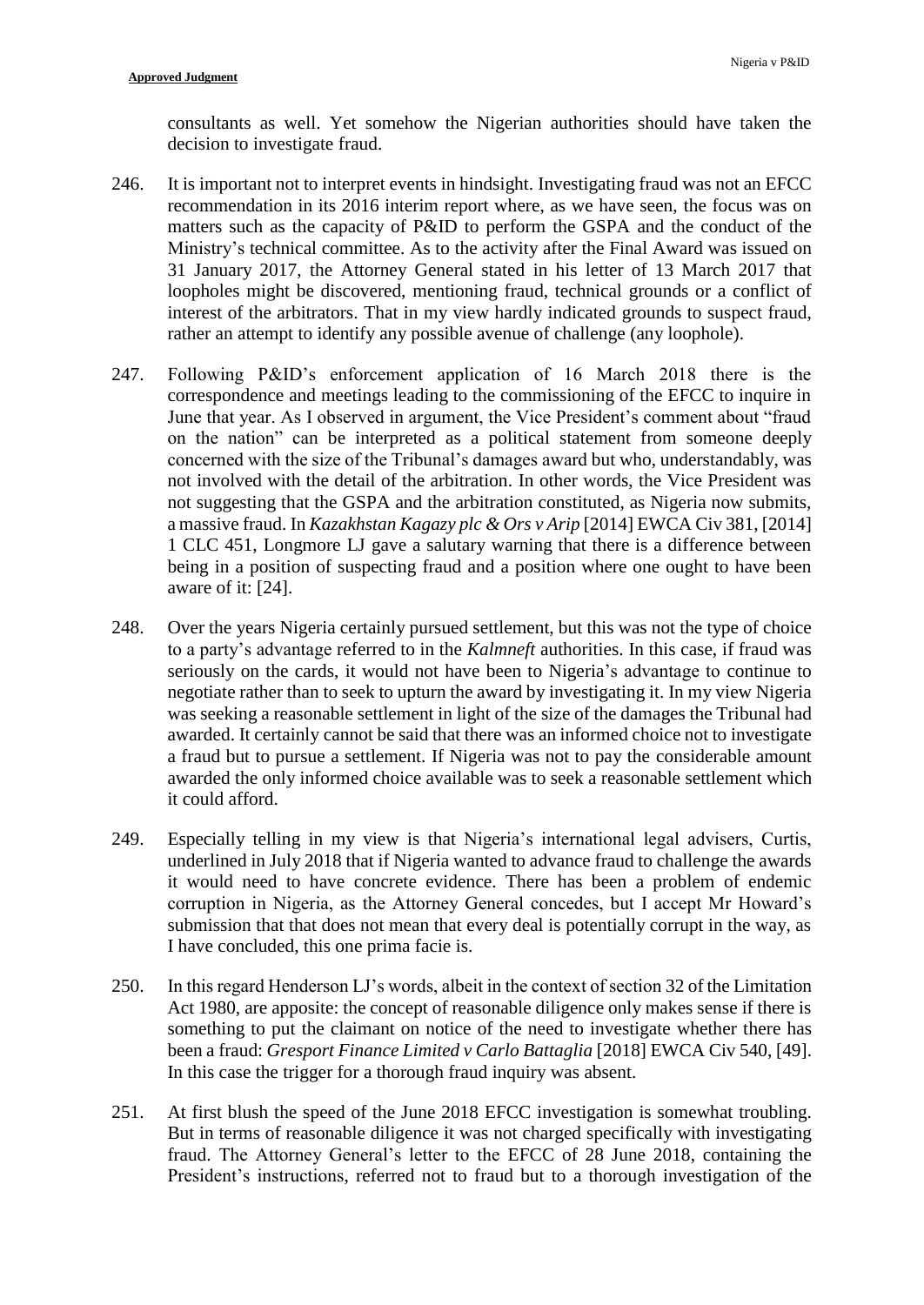circumstances surrounding the GSPA and the subsequent events. In my view Mr Mill underplayed the work which was undertaken over the June 2018-August 2019 period. In particular there was the successful prosecution of P&ID and P&ID Nigeria on 19 September 2019, based on the groundwork undertaken during this fifteen-month period.

- 252. I accept that, compared to what happened after August 2019, it cannot be said that the investigation proceeded with the same sense of urgency. There is also Mr Malami's letter, which became available after the hearing, and the investigation being carried out into the conduct of Mr Magu as acting head of the EFCC at the time. With respect I find it hard to read the letter as an attack on Mr Magu alone and not on the performance of the EFCC under his leadership. Mr Magu's reference to the staggering volume of work done by the EFCC after June 2018 – if that is what his letter says – might be treated as special pleading.
- 253. In my view, however, this does not assist P&ID in its argument that reasonable diligence was lacking. There is certainly nothing to suggest that a deliberate decision was taken in the *Takhar* sense not to investigate fraud. Nor is there anything to suggest that there was a deliberate decision to proceed slowly. What occurred might have been the EFCC proceeding at its normal pace, in light of the resources allocated to it, the other inquiries it was conducting, and conditions in Nigeria.
- 254. By comparison the position after August 2019 might be exceptional and prompted by the serious position Nigeria faced in the light of Butcher J's decision on P&ID's enforcement application. At this point it is impossible to say. However, I cannot accept Mr Mill's submission that there was no proper or diligent investigation. The basic point is that there was no specific information such that Nigeria ought to have become aware of the building blocks of the fraud now alleged.

*From Butcher J's judgment, 16 August 2019, to issue of current claim, 5 December 2019*

- 255. In Mr Mill's submission Nigeria had taken a deliberate decision following the Final Award not to investigate the alleged fraud, knowing that the deadline for challenging the award on that basis has long since passed, and that it only chose to do so after it had lost on the enforcement proceedings before Butcher J on 16 August 2019.
- 256. At this point, Mr Mill accepts, the Nigerian authorities moved swiftly. He adds, however, that apart from the appointment of a new legal team there was no explanation as to why, when P&ID and P&ID Nigeria had pleaded guilty to a number of counts on 19 September 2019, it still took until 5 December 2019 for the current claim to be issued.
- 257. To my mind the simple answer is that in our system allegations of fraud cannot be lightly made but require cogent evidence. As Elias LJ pointed out in *Kazakhstan Kagazy plc & Ors v Arip* [2014] EWCA Civ 381, [2014] 1 CLC 451, this is not simply a professional obligation of lawyers but because nobody should allege dishonesty lightly: [61].
- 258. Earlier the judgment identified how the picture began to emerge with the information from the banks and the interviews beginning in September 2019. The payments to Ms Taiga from Eastwise and ICIL were available in September, but they were the later payments in 2015 and 2019 so links had to be made both with P&ID and the GSPA. Mr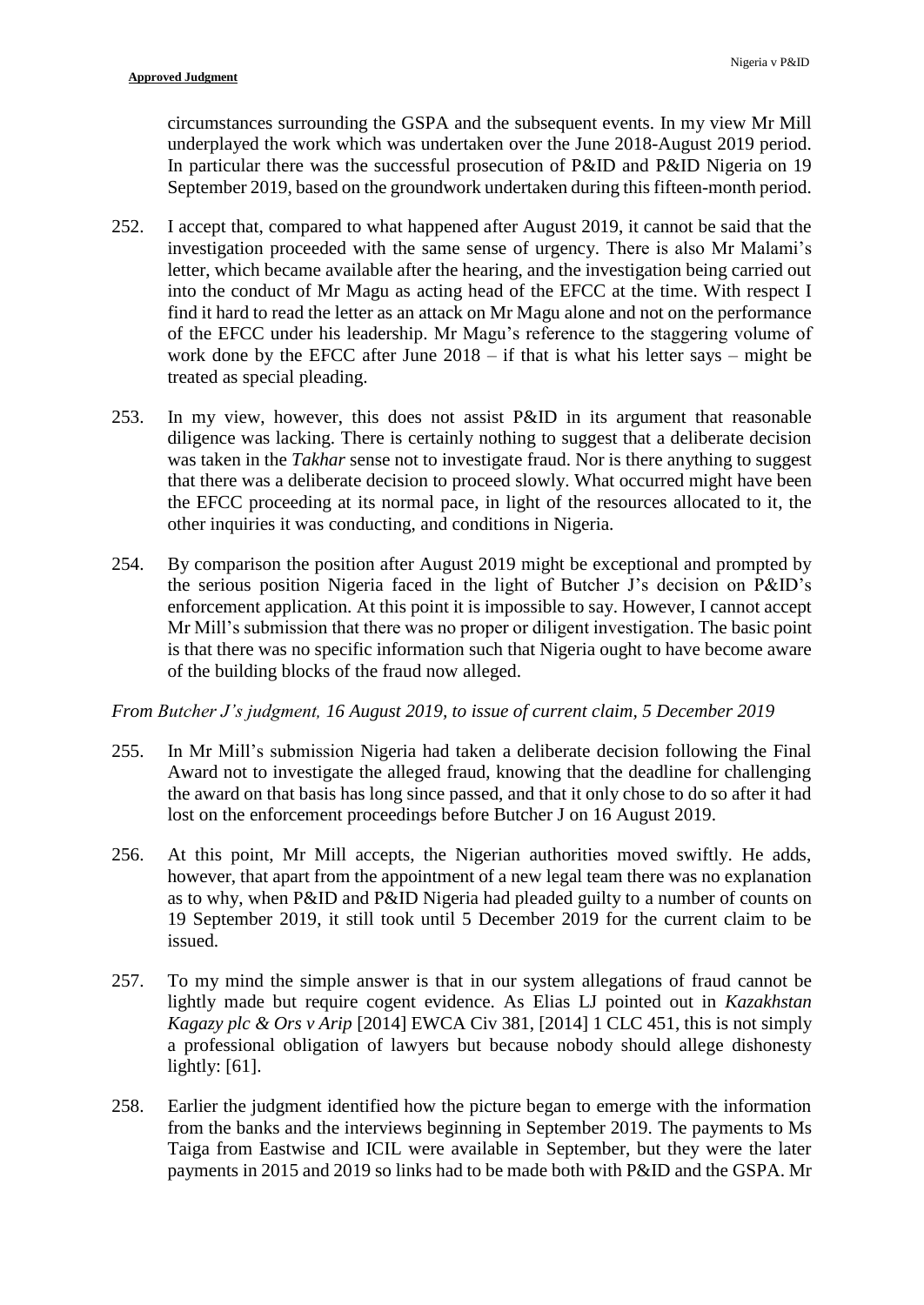Oguine mentioned the \$100,000 from Mr Shasore in September, but he described it as a loan. Not until last December did the investigators learn of an equivalent \$100,000 payment to Mrs Adelore. The Tita-Kuru letter came in late September, with the emerging picture of P&ID and how it won the GSPA, strengthened with Mr Tijani's statement in November.

259. Overall, I accept Mr Howard's submission that the Nigerian team needed to see the different building blocks to what they now allege as a massive fraud before proceeding with the current claims. In summary, the time from September 2019 until the proceedings taken in this court in December 2019 was modest in the circumstances and Nigeria's behaviour reasonable.

# *Conclusion on delay and reasonableness*

260. As alleged by Nigeria, the fraud is complex in character and continuing. Even on my preliminary examination it comprises a number of quite different strands. What occurred in this case was deliberately concealed. Especially with the international advisers it engaged, P&ID wore the cloak of legitimacy. In the circumstances which Nigeria has prima facie established, it acted reasonably in its investigations and in pursuing settlement.

# **Extension of time: the** *Kalmneft* **factors**

- 261. Mr Mill's case for P&ID was simple: to grant Nigeria an extension of time to challenge Tribunal awards issued three and five and a half years previously would be unprecedented. One of Mr Howard's high-level points was that there seemed to be no example in the authorities where an extension of time was refused in circumstance where an appellant's fraud challenge was prima facie made out, rather than being viewed with scepticism.
- 262. It seems to me that the best approach is to work through the *Kalmneft* factors as judges have done on many occasions previously. In doing so there is no need to reiterate in any detail the material in the previous sections of the judgment.

## *Factor (i): length of the delay*

263. The length of the delay is unprecedented. The Liability Award was published approximately four and a half years, and the Final Award some two years and ten months, before the current proceedings were launched. Mr Howard did not seek to deny the very significant delay. His only point was that the reason for the delay was that P&ID successfully concealed its fraud during the arbitration, and for many years afterwards.

## *Factor (ii): "reasonableness"*

264. Overall, for the reasons I have set out at length, I accept that there was nothing which Nigeria ought to have been aware of to act as a trigger causing a reasonable person, exercising reasonable diligence, to have discovered the alleged fraud.

*Factor (iii): the respondent's contribution to delay*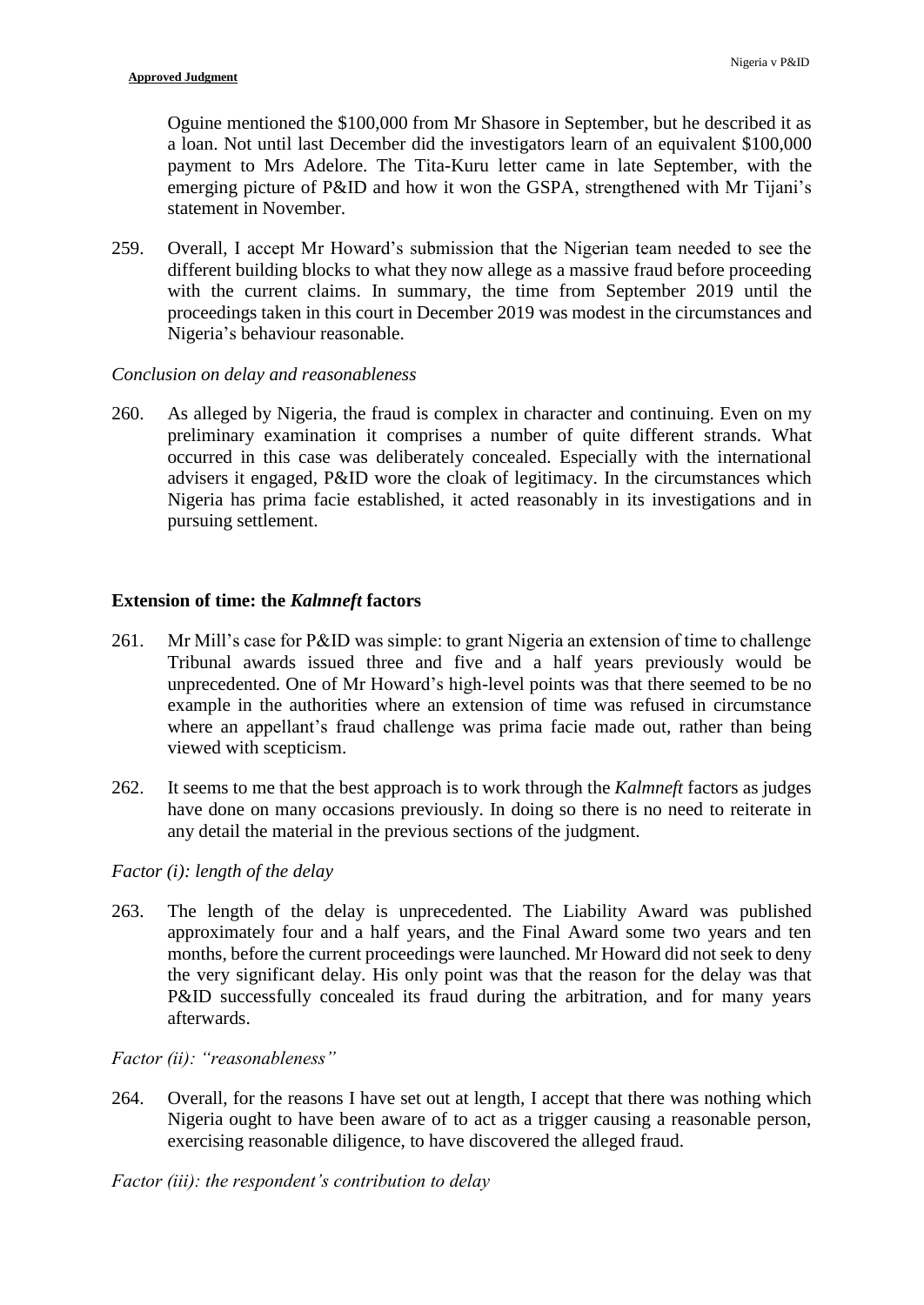265. Mr Mill's argument was that there was no credible case that P&ID was responsible for Nigeria's delay in issuing the current claims. I am afraid I cannot accept this. As explained above, I have held that Nigeria has established a strong prima facie case of fraud, which P&ID has prima facie covered up, thus contributing to the delay.

# *Factor (iv): prejudice to the respondent*

- 266. Mr Mill's contention was that an extension would cause irredeemable prejudice to P&ID because it was being kept out of its money for a further significant period. A fraud trial would not only take a considerable time, especially with appeals, it would be very expensive. There was also the further delay in the appeal on Butcher J's enforcement decision, which would likely be postponed until after any fraud trial.
- 267. It seems to me that, where a party has a strong *prima facie* case of fraud, there can be no prejudice to the respondent in being subject to a full inquiry into the fraud at trial. As Mr Howard expressed it, an award that is liable to be set aside as having been procured by fraud is, in legal terms, worthless.

*Factor (v): whether arbitration has continued during the period of delay*

268. This factor is not applicable.

# *Factor (vi): strength of the application*

- 269. As we have seen, in discussing this factor in the *Nagusina Navier* case [2002] EWCA Civ 1147, [2003] 2 CLC, Mance LJ said it was material that the case was not one where the appellants' challenge was so strong that it would obviously be a hardship for them not to be able to pursue it: [41]. Similarly, in *Terna* [2012] EWHC 3283 (Comm), [2013] 1 Lloyd's Rep 86, Popplewell J said that where a court could see on the material that the challenge involved an apparently strong case that would assist the application: [31]. (I note that in *L Brown & Sons v Crosby Homes* [2008] EWHC 817 (TCC), Akenhead J said "positively assist", although this may amount to the same thing:  $[32(c)]$ ).
- 270. For the reasons already given, Nigeria has to my mind a strong prima facie case in fraud in its serious irregularity challenge. On closer investigation this is not the type of case Butcher J rightly warned about in his judgment ordering the present hearing, where a party who has been unsuccessful in the arbitration alleges fraud in relation to the procurement of the underlying contract or in relation to the conduct of the arbitration, when that was not properly investigated at the time of the arbitration: *The Federal Republic of Nigeria v Process & Industrial Developments Limited* [2020] EWHC 129 (Comm), [31].

# *Factor (vii): fairness "in the broadest sense"*

271. Mr Mill submitted that this factor had no weight given the public policy goals of finality, non-intervention and adherence to time limits in the court's approach to arbitration challenges. We saw that Mance LJ referred to these factors in *Nagusina*